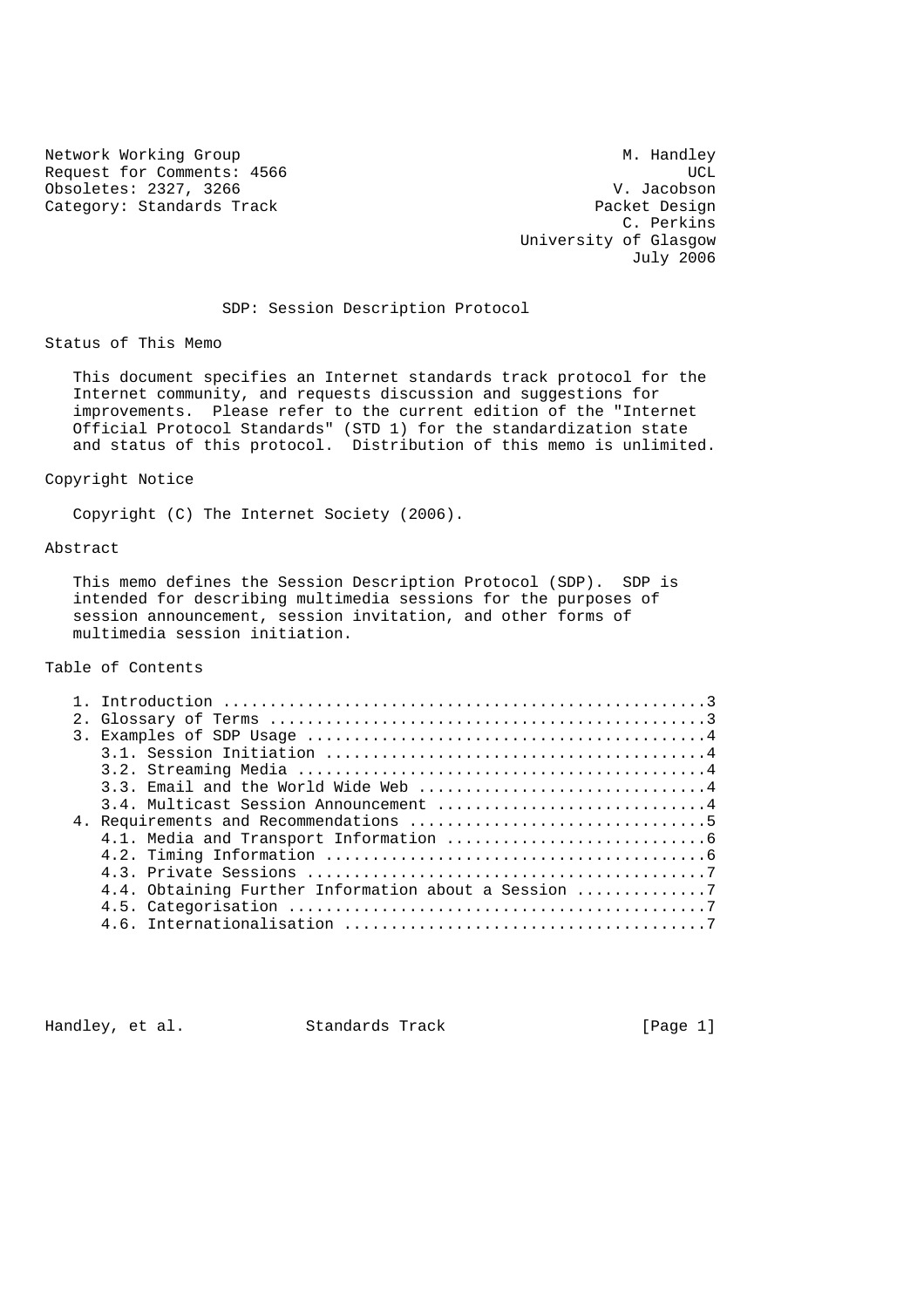|  | 5.4. Session Information ("i=") 12                                         |
|--|----------------------------------------------------------------------------|
|  |                                                                            |
|  | 5.6. Email Address and Phone Number ("e=" and "p=") 13                     |
|  |                                                                            |
|  |                                                                            |
|  |                                                                            |
|  |                                                                            |
|  |                                                                            |
|  |                                                                            |
|  |                                                                            |
|  |                                                                            |
|  |                                                                            |
|  |                                                                            |
|  |                                                                            |
|  | 8.1. The "application/sdp" Media Type 33                                   |
|  | 8.2. Registration of Parameters 34<br>8.2.1. Media Types ("media") 34      |
|  |                                                                            |
|  | 8.2.2. Transport Protocols ("proto") 34                                    |
|  | 8.2.3. Media Formats ("fmt") 35<br>8.2.4. Attribute Names ("att-field") 36 |
|  | 8.2.5. Bandwidth Specifiers ("bwtype") 37                                  |
|  | 8.2.6. Network Types ("nettype") 37                                        |
|  | 8.2.7. Address Types ("addrtype") 38                                       |
|  | 8.2.8. Registration Procedure 38                                           |
|  | 8.3. Encryption Key Access Methods 39                                      |
|  |                                                                            |
|  | 10. Summary of Changes from RFC 2327 44                                    |
|  |                                                                            |
|  |                                                                            |
|  |                                                                            |
|  |                                                                            |
|  |                                                                            |

Handley, et al. Standards Track [Page 2]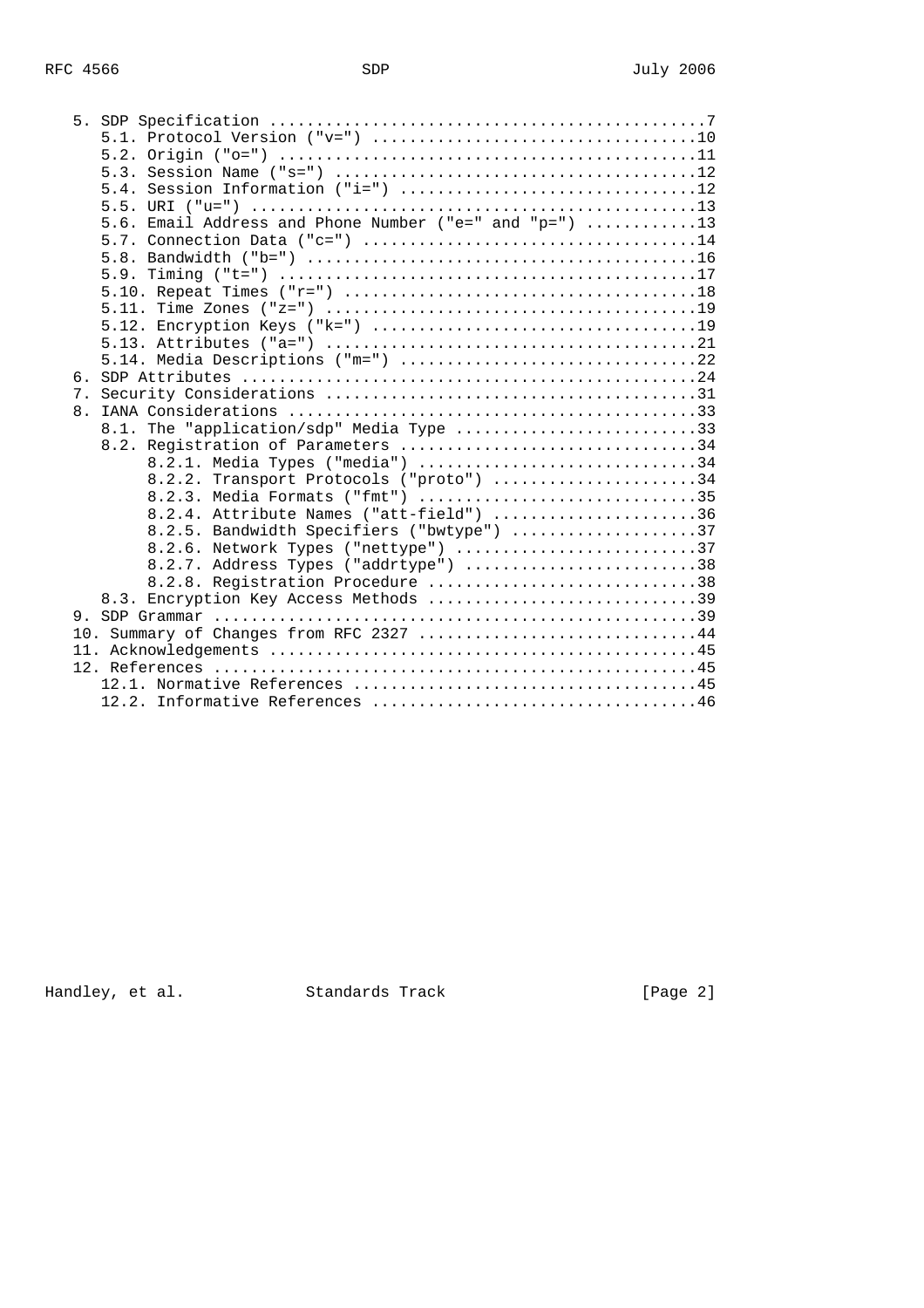#### 1. Introduction

When initiating multimedia teleconferences, voice-over-IP calls, streaming video, or other sessions, there is a requirement to convey media details, transport addresses, and other session description metadata to the participants.

 SDP provides a standard representation for such information, irrespective of how that information is transported. SDP is purely a format for session description -- it does not incorporate a transport protocol, and it is intended to use different transport protocols as appropriate, including the Session Announcement Protocol [14], Session Initiation Protocol [15], Real Time Streaming Protocol [16], electronic mail using the MIME extensions, and the Hypertext Transport Protocol.

 SDP is intended to be general purpose so that it can be used in a wide range of network environments and applications. However, it is not intended to support negotiation of session content or media encodings: this is viewed as outside the scope of session description.

 This memo obsoletes RFC 2327 [6] and RFC 3266 [10]. Section 10 outlines the changes introduced in this memo.

2. Glossary of Terms

 The following terms are used in this document and have specific meaning within the context of this document.

- Conference: A multimedia conference is a set of two or more communicating users along with the software they are using to communicate.
- Session: A multimedia session is a set of multimedia senders and receivers and the data streams flowing from senders to receivers. A multimedia conference is an example of a multimedia session.
- Session Description: A well-defined format for conveying sufficient information to discover and participate in a multimedia session.

 The key words "MUST", "MUST NOT", "REQUIRED", "SHALL", "SHALL NOT", "SHOULD", "SHOULD NOT", "RECOMMENDED", "MAY", and "OPTIONAL" in this document are to be interpreted as described in RFC 2119 [3].

Handley, et al. Standards Track [Page 3]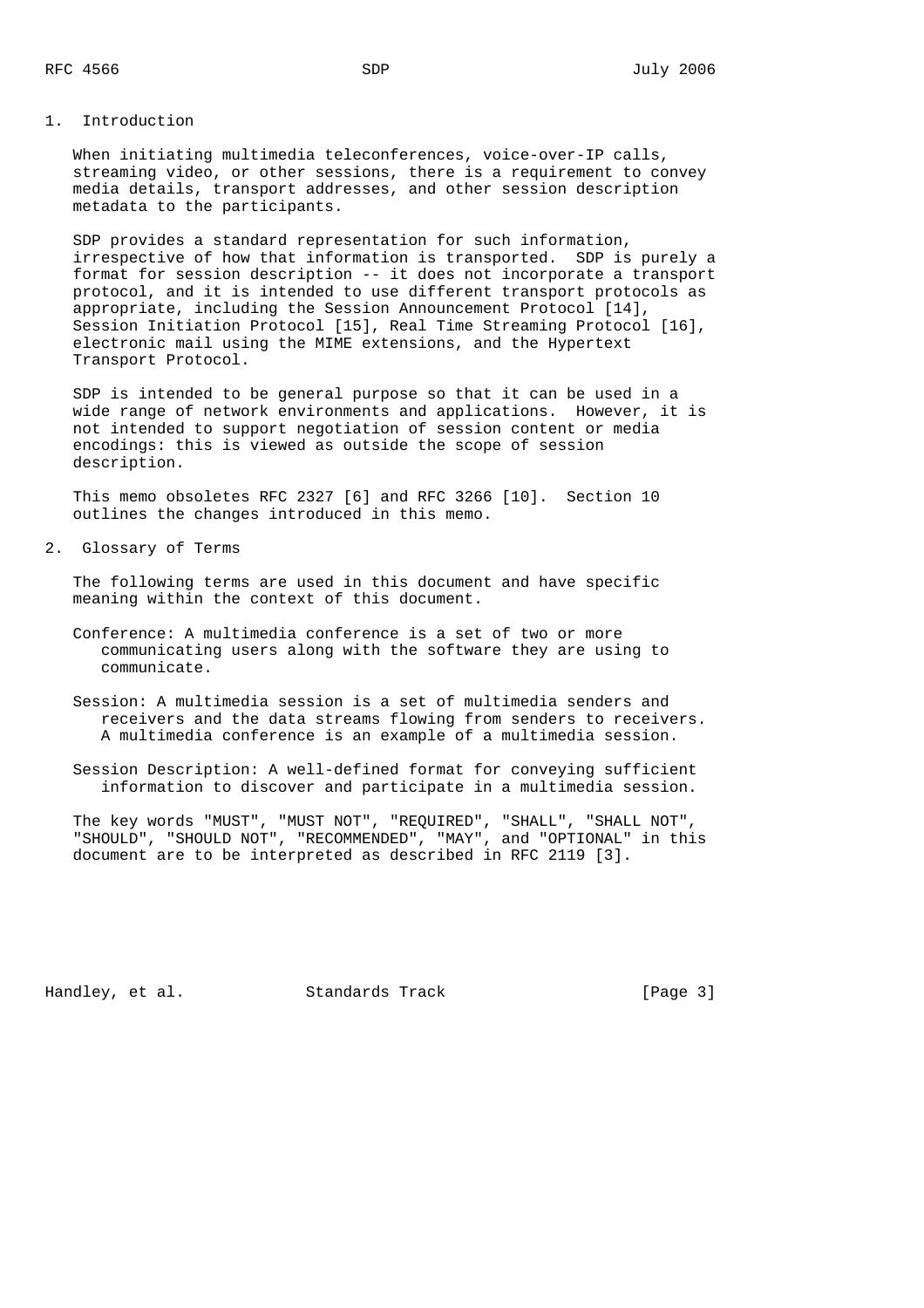# 3. Examples of SDP Usage

# 3.1. Session Initiation

 The Session Initiation Protocol (SIP) [15] is an application-layer control protocol for creating, modifying, and terminating sessions such as Internet multimedia conferences, Internet telephone calls, and multimedia distribution. The SIP messages used to create sessions carry session descriptions that allow participants to agree on a set of compatible media types. These session descriptions are commonly formatted using SDP. When used with SIP, the offer/answer model [17] provides a limited framework for negotiation using SDP.

#### 3.2. Streaming Media

 The Real Time Streaming Protocol (RTSP) [16], is an application-level protocol for control over the delivery of data with real-time properties. RTSP provides an extensible framework to enable controlled, on-demand delivery of real-time data, such as audio and video. An RTSP client and server negotiate an appropriate set of parameters for media delivery, partially using SDP syntax to describe those parameters.

## 3.3. Email and the World Wide Web

 Alternative means of conveying session descriptions include electronic mail and the World Wide Web (WWW). For both email and WWW distribution, the media type "application/sdp" is used. This enables the automatic launching of applications for participation in the session from the WWW client or mail reader in a standard manner.

 Note that announcements of multicast sessions made only via email or the WWW do not have the property that the receiver of a session announcement can necessarily receive the session because the multicast sessions may be restricted in scope, and access to the WWW server or reception of email is possible outside this scope.

# 3.4. Multicast Session Announcement

 In order to assist the advertisement of multicast multimedia conferences and other multicast sessions, and to communicate the relevant session setup information to prospective participants, a distributed session directory may be used. An instance of such a session directory periodically sends packets containing a description of the session to a well-known multicast group. These advertisements are received by other session directories such that potential remote participants can use the session description to start the tools required to participate in the session.

Handley, et al. Standards Track [Page 4]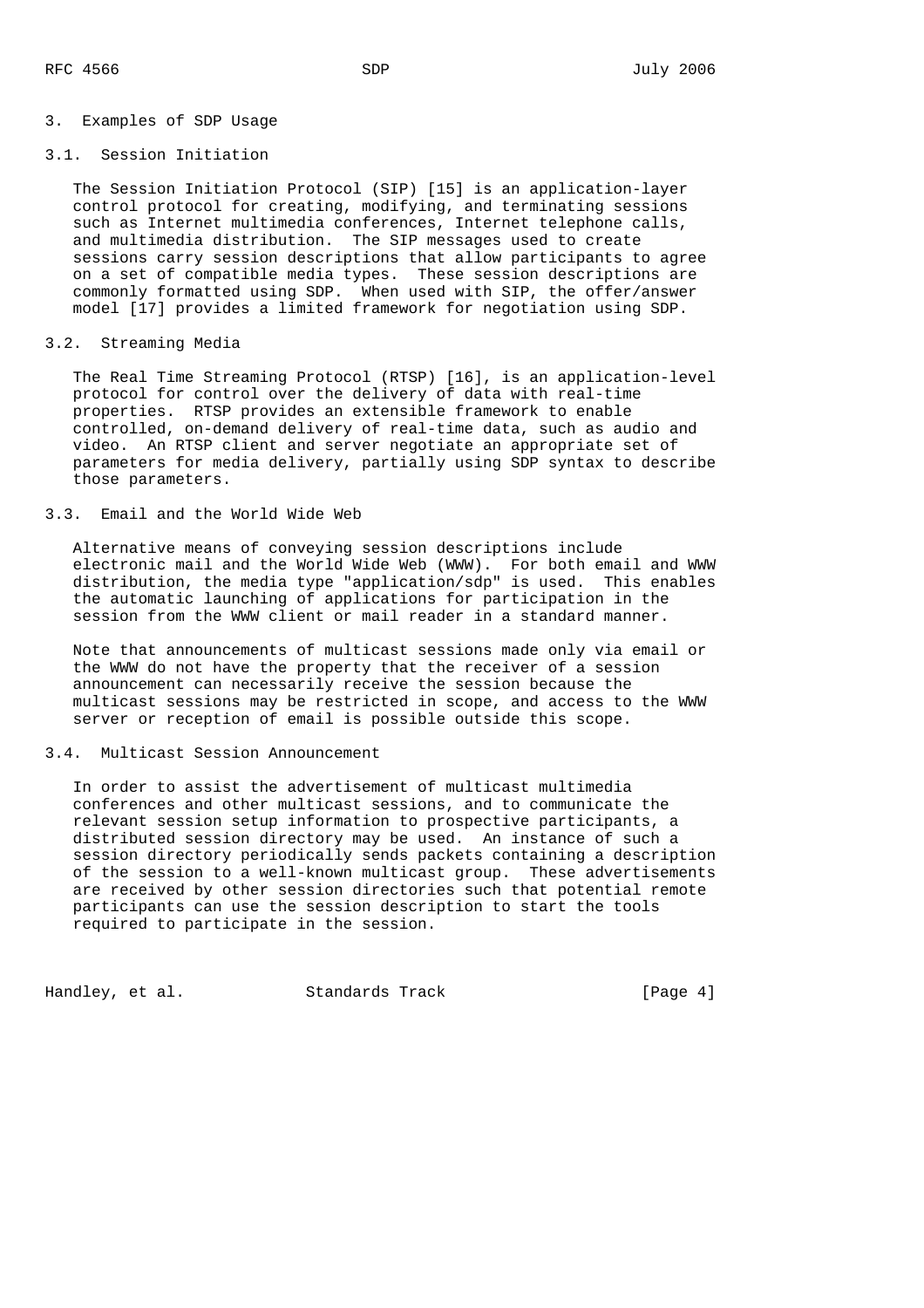One protocol used to implement such a distributed directory is the Session Announcement Protocol (SAP) [14]. SDP provides the recommended session description format for such session announcements.

4. Requirements and Recommendations

 The purpose of SDP is to convey information about media streams in multimedia sessions to allow the recipients of a session description to participate in the session. SDP is primarily intended for use in an internetwork, although it is sufficiently general that it can describe conferences in other network environments. Media streams can be many-to-many. Sessions need not be continually active.

 Thus far, multicast-based sessions on the Internet have differed from many other forms of conferencing in that anyone receiving the traffic can join the session (unless the session traffic is encrypted). In such an environment, SDP serves two primary purposes. It is a means to communicate the existence of a session, and it is a means to convey sufficient information to enable joining and participating in the session. In a unicast environment, only the latter purpose is likely to be relevant.

An SDP session description includes the following:

- o Session name and purpose
- o Time(s) the session is active
- o The media comprising the session
- o Information needed to receive those media (addresses, ports, formats, etc.)

 As resources necessary to participate in a session may be limited, some additional information may also be desirable:

- o Information about the bandwidth to be used by the session
- o Contact information for the person responsible for the session

 In general, SDP must convey sufficient information to enable applications to join a session (with the possible exception of encryption keys) and to announce the resources to be used to any non-participants that may need to know. (This latter feature is primarily useful when SDP is used with a multicast session announcement protocol.)

Handley, et al. Standards Track [Page 5]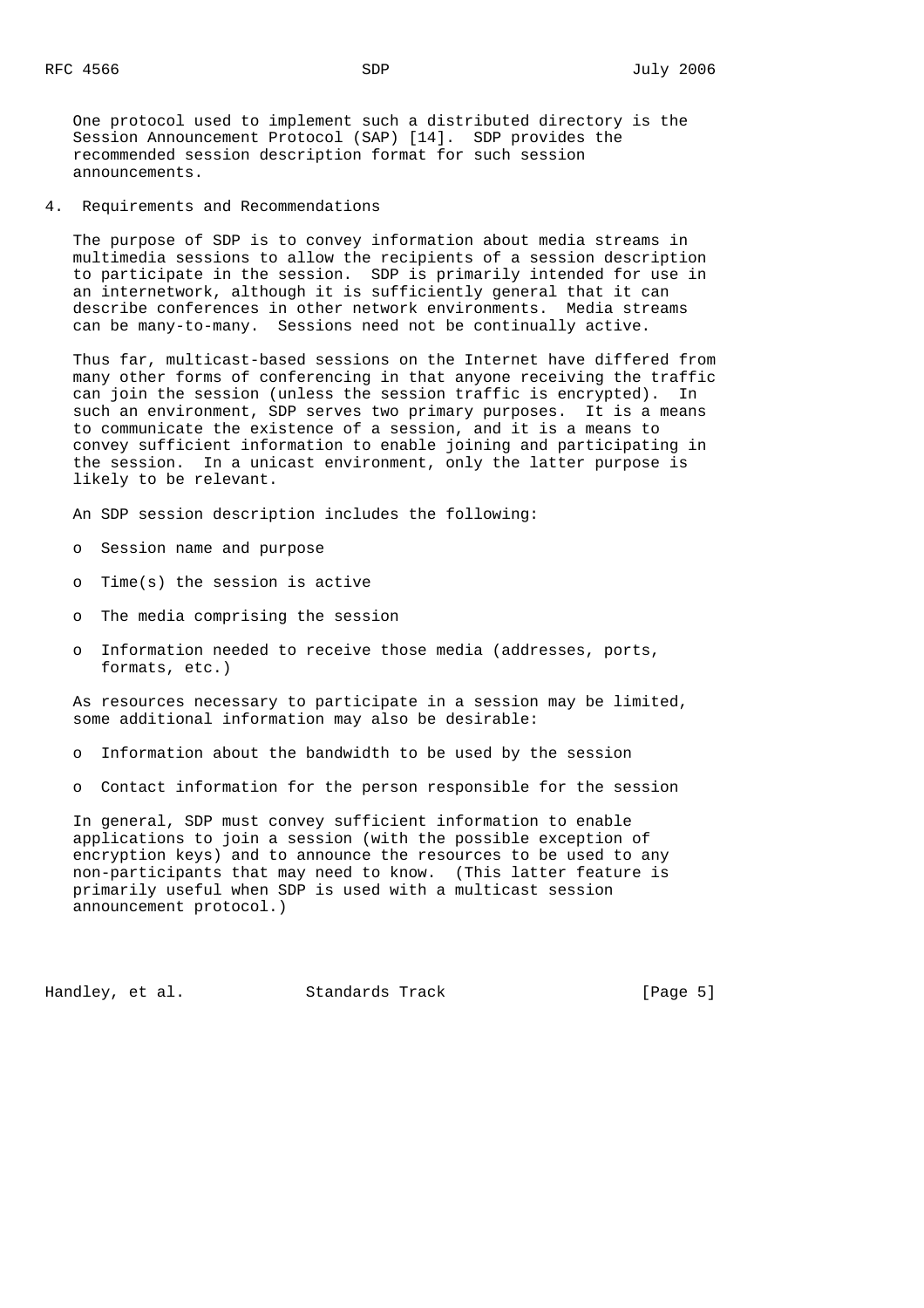4.1. Media and Transport Information

An SDP session description includes the following media information:

- o The type of media (video, audio, etc.)
- o The transport protocol (RTP/UDP/IP, H.320, etc.)
- o The format of the media (H.261 video, MPEG video, etc.)

 In addition to media format and transport protocol, SDP conveys address and port details. For an IP multicast session, these comprise:

- o The multicast group address for media
- o The transport port for media

 This address and port are the destination address and destination port of the multicast stream, whether being sent, received, or both.

For unicast IP sessions, the following are conveyed:

o The remote address for media

o The remote transport port for media

 The semantics of this address and port depend on the media and transport protocol defined. By default, this SHOULD be the remote address and remote port to which data is sent. Some media types may redefine this behaviour, but this is NOT RECOMMENDED since it complicates implementations (including middleboxes that must parse the addresses to open Network Address Translation (NAT) or firewall pinholes).

4.2. Timing Information

 Sessions may be either bounded or unbounded in time. Whether or not they are bounded, they may be only active at specific times. SDP can convey:

- o An arbitrary list of start and stop times bounding the session
- o For each bound, repeat times such as "every Wednesday at 10am for one hour"

 This timing information is globally consistent, irrespective of local time zone or daylight saving time (see Section 5.9).

Handley, et al. Standards Track [Page 6]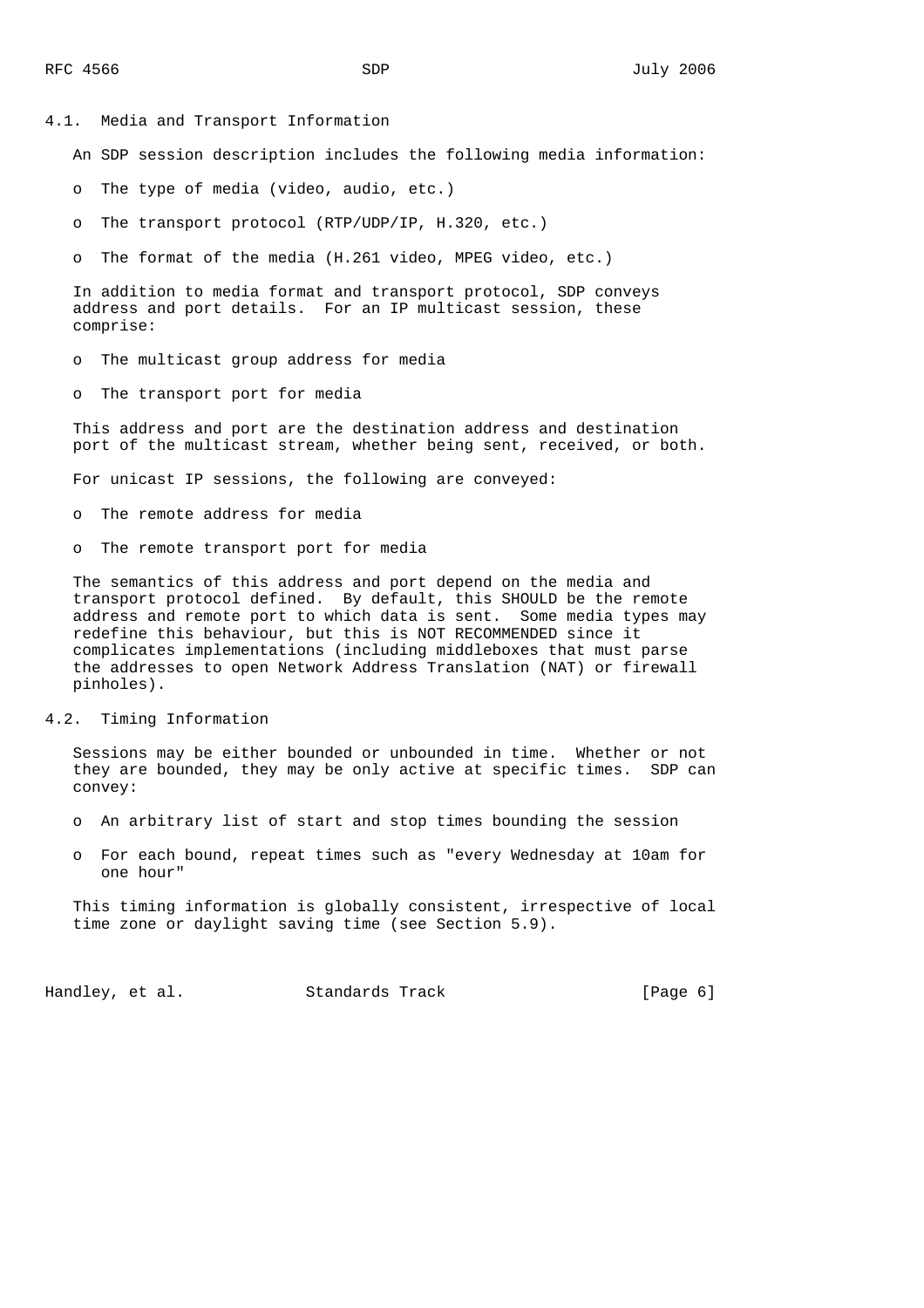# 4.3. Private Sessions

 It is possible to create both public sessions and private sessions. SDP itself does not distinguish between these; private sessions are typically conveyed by encrypting the session description during distribution. The details of how encryption is performed are dependent on the mechanism used to convey SDP; mechanisms are currently defined for SDP transported using SAP [14] and SIP [15], and others may be defined in the future.

 If a session announcement is private, it is possible to use that private announcement to convey encryption keys necessary to decode each of the media in a conference, including enough information to know which encryption scheme is used for each media.

## 4.4. Obtaining Further Information about a Session

 A session description should convey enough information to decide whether or not to participate in a session. SDP may include additional pointers in the form of Uniform Resource Identifiers (URIs) for more information about the session.

## 4.5. Categorisation

 When many session descriptions are being distributed by SAP, or any other advertisement mechanism, it may be desirable to filter session announcements that are of interest from those that are not. SDP supports a categorisation mechanism for sessions that is capable of being automated (the "a=cat:" attribute; see Section 6).

## 4.6. Internationalisation

 The SDP specification recommends the use of the ISO 10646 character sets in the UTF-8 encoding [5] to allow many different languages to be represented. However, to assist in compact representations, SDP also allows other character sets such as ISO 8859-1 to be used when desired. Internationalisation only applies to free-text fields (session name and background information), and not to SDP as a whole.

5. SDP Specification

 An SDP session description is denoted by the media type "application/sdp" (See Section 8).

 An SDP session description is entirely textual using the ISO 10646 character set in UTF-8 encoding. SDP field names and attribute names use only the US-ASCII subset of UTF-8, but textual fields and attribute values MAY use the full ISO 10646 character set. Field and

Handley, et al. Standards Track [Page 7]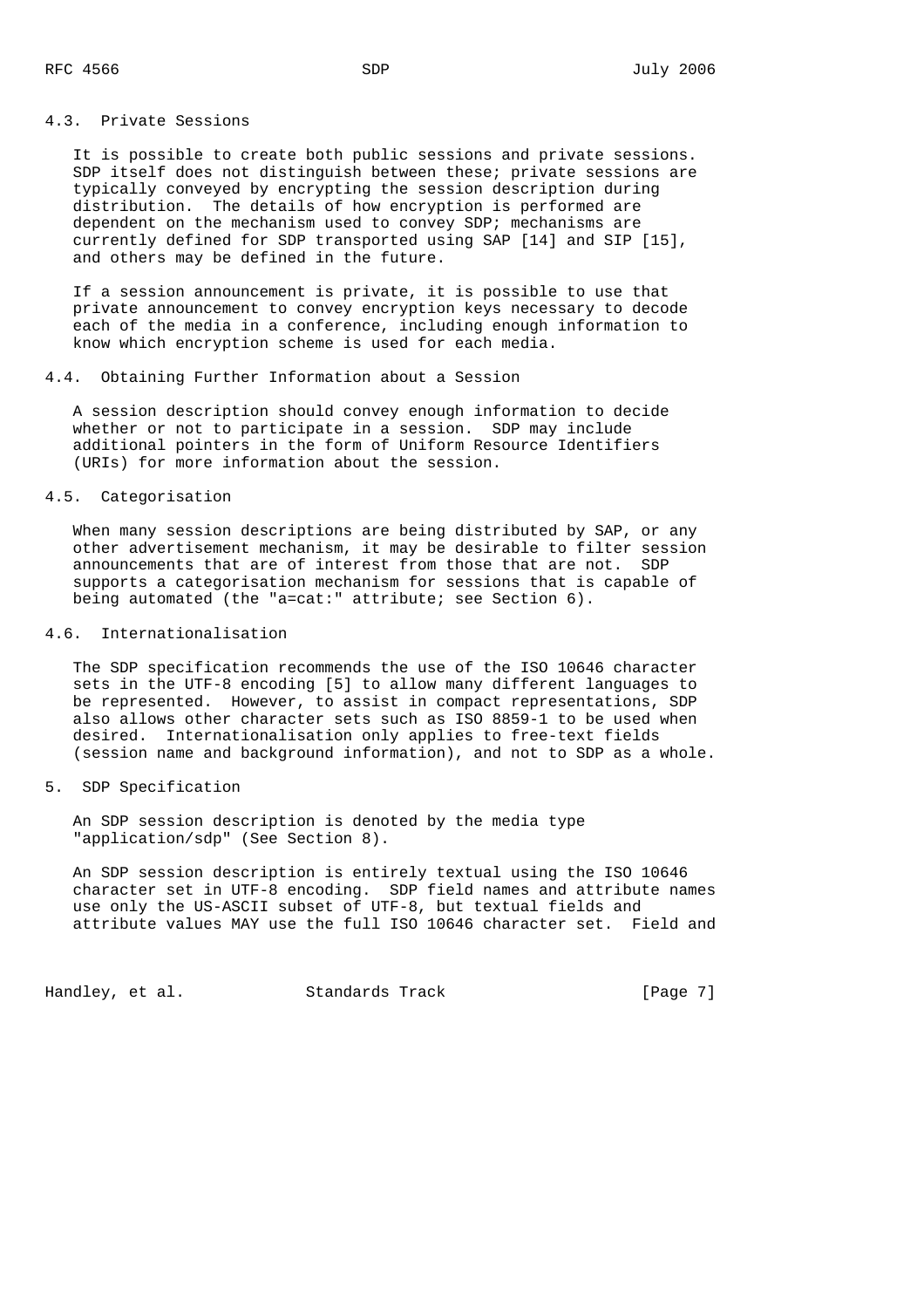attribute values that use the full UTF-8 character set are never directly compared, hence there is no requirement for UTF-8 normalisation. The textual form, as opposed to a binary encoding such as ASN.1 or XDR, was chosen to enhance portability, to enable a variety of transports to be used, and to allow flexible, text-based toolkits to be used to generate and process session descriptions. However, since SDP may be used in environments where the maximum permissible size of a session description is limited, the encoding is deliberately compact. Also, since announcements may be transported via very unreliable means or damaged by an intermediate caching server, the encoding was designed with strict order and formatting rules so that most errors would result in malformed session announcements that could be detected easily and discarded. This also allows rapid discarding of encrypted session announcements for which a receiver does not have the correct key.

 An SDP session description consists of a number of lines of text of the form:

<type>=<value>

 where <type> MUST be exactly one case-significant character and <value> is structured text whose format depends on <type>. In general, <value> is either a number of fields delimited by a single space character or a free format string, and is case-significant unless a specific field defines otherwise. Whitespace MUST NOT be used on either side of the "=" sign.

 An SDP session description consists of a session-level section followed by zero or more media-level sections. The session-level part starts with a "v=" line and continues to the first media-level section. Each media-level section starts with an "m=" line and continues to the next media-level section or end of the whole session description. In general, session-level values are the default for all media unless overridden by an equivalent media-level value.

 Some lines in each description are REQUIRED and some are OPTIONAL, but all MUST appear in exactly the order given here (the fixed order greatly enhances error detection and allows for a simple parser). OPTIONAL items are marked with a "\*".

Handley, et al. Standards Track [Page 8]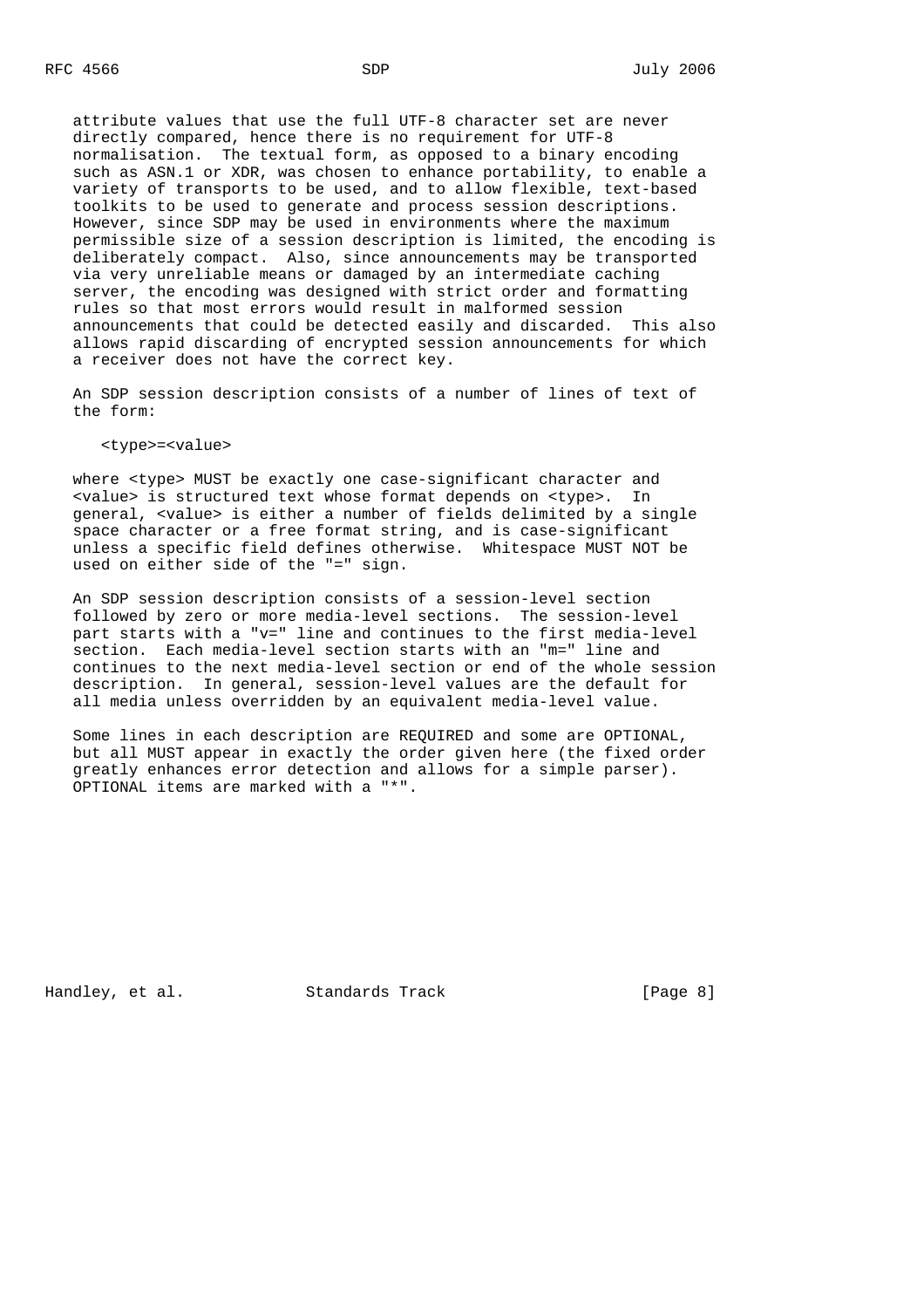Session description v= (protocol version) o= (originator and session identifier) s= (session name) i=\* (session information) u=\* (URI of description) e=\* (email address) p=\* (phone number) c=\* (connection information -- not required if included in all media) b=\* (zero or more bandwidth information lines) One or more time descriptions ("t=" and "r=" lines; see below) z=\* (time zone adjustments) k=\* (encryption key) a=\* (zero or more session attribute lines) Zero or more media descriptions Time description t= (time the session is active) r=\* (zero or more repeat times) Media description, if present m= (media name and transport address) i=\* (media title) c=\* (connection information -- optional if included at session level) b=\* (zero or more bandwidth information lines) k=\* (encryption key) a=\* (zero or more media attribute lines)

 The set of type letters is deliberately small and not intended to be extensible -- an SDP parser MUST completely ignore any session description that contains a type letter that it does not understand. The attribute mechanism ("a=" described below) is the primary means for extending SDP and tailoring it to particular applications or media. Some attributes (the ones listed in Section 6 of this memo) have a defined meaning, but others may be added on an application-, media-, or session-specific basis. An SDP parser MUST ignore any attribute it doesn't understand.

 An SDP session description may contain URIs that reference external content in the "u=", "k=", and "a=" lines. These URIs may be dereferenced in some cases, making the session description non-self contained.

Handley, et al. Standards Track [Page 9]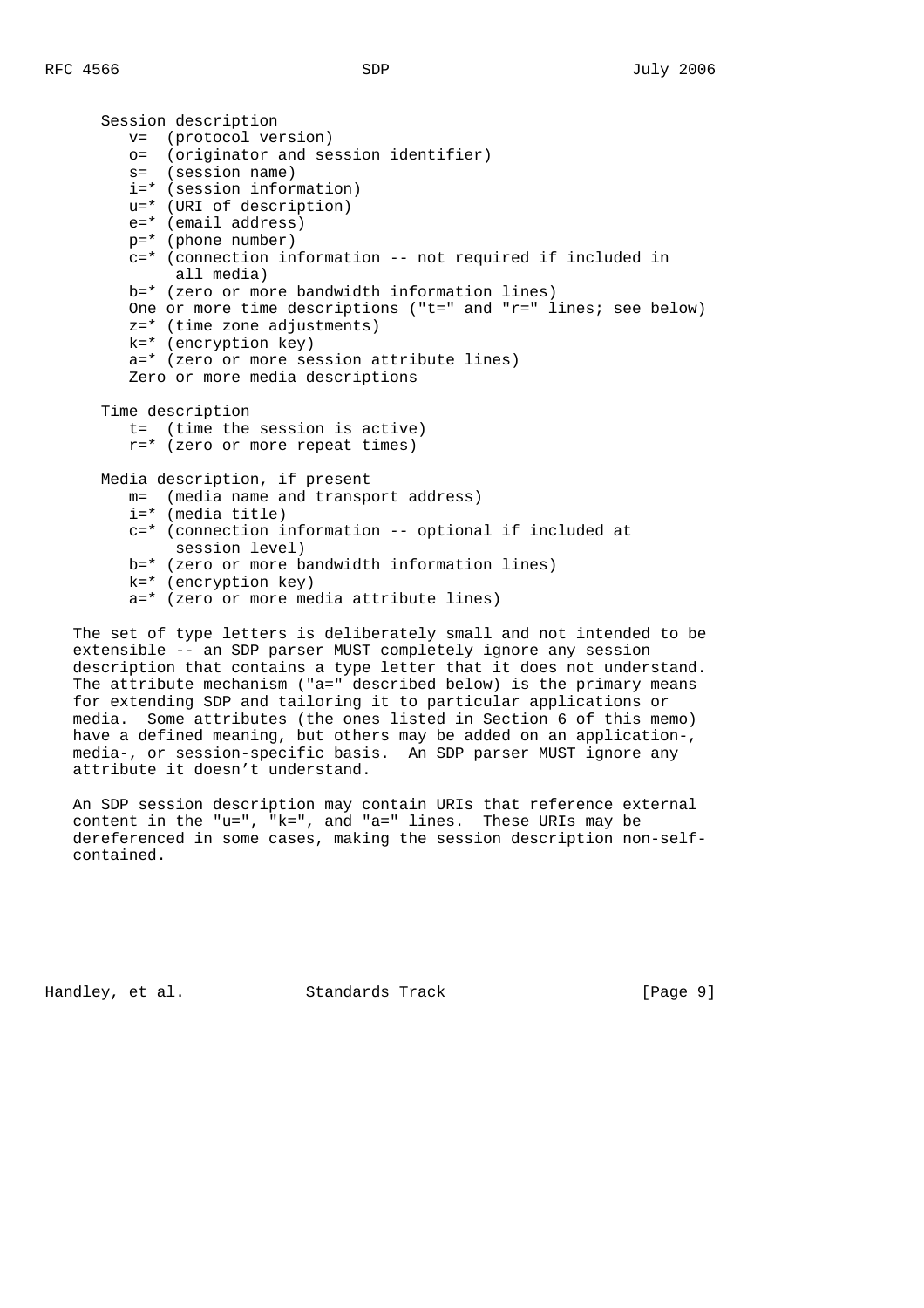The connection ("c=") and attribute ("a=") information in the session-level section applies to all the media of that session unless overridden by connection information or an attribute of the same name in the media description. For instance, in the example below, each media behaves as if it were given a "recvonly" attribute.

An example SDP description is:

 $v=0$  o=jdoe 2890844526 2890842807 IN IP4 10.47.16.5 s=SDP Seminar i=A Seminar on the session description protocol u=http://www.example.com/seminars/sdp.pdf e=j.doe@example.com (Jane Doe) c=IN IP4 224.2.17.12/127 t=2873397496 2873404696 a=recvonly m=audio 49170 RTP/AVP 0 m=video 51372 RTP/AVP 99 a=rtpmap:99 h263-1998/90000

 Text fields such as the session name and information are octet strings that may contain any octet with the exceptions of 0x00 (Nul), 0x0a (ASCII newline), and 0x0d (ASCII carriage return). The sequence CRLF (0x0d0a) is used to end a record, although parsers SHOULD be tolerant and also accept records terminated with a single newline character. If the "a=charset" attribute is not present, these octet strings MUST be interpreted as containing ISO-10646 characters in UTF-8 encoding (the presence of the "a=charset" attribute may force some fields to be interpreted differently).

 A session description can contain domain names in the "o=", "u=", "e=", "c=", and "a=" lines. Any domain name used in SDP MUST comply with [1], [2]. Internationalised domain names (IDNs) MUST be represented using the ASCII Compatible Encoding (ACE) form defined in [11] and MUST NOT be directly represented in UTF-8 or any other encoding (this requirement is for compatibility with RFC 2327 and other SDP-related standards, which predate the development of internationalised domain names).

```
5.1. Protocol Version ("v=")
```
 $v=0$ 

 The "v=" field gives the version of the Session Description Protocol. This memo defines version 0. There is no minor version number.

Handley, et al. Standards Track [Page 10]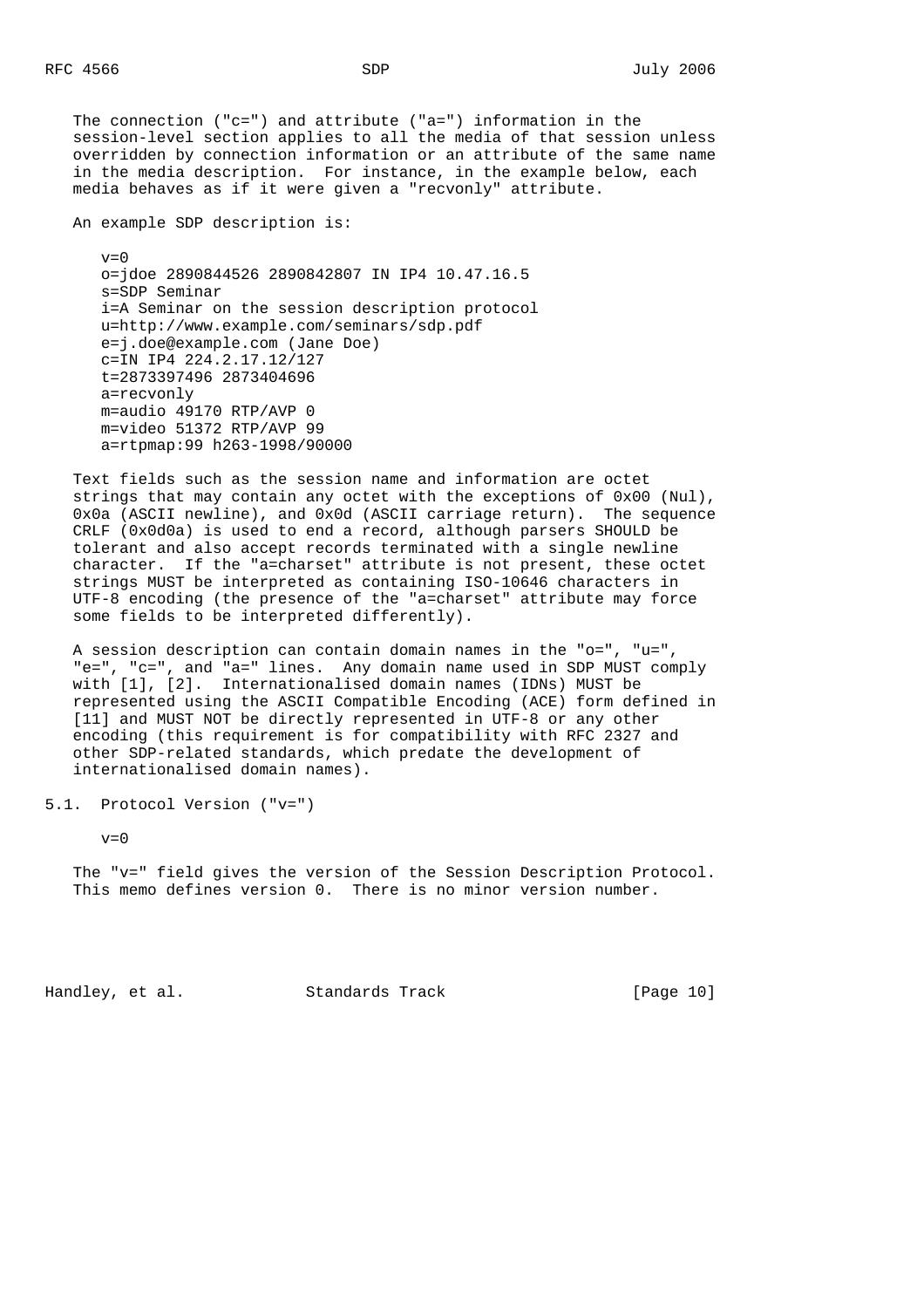5.2. Origin ("o=")

o=<username> <sess-id> <sess-version> <nettype> <addrtype> <unicast-address>

 The "o=" field gives the originator of the session (her username and the address of the user's host) plus a session identifier and version number:

- <username> is the user's login on the originating host, or it is "-" if the originating host does not support the concept of user IDs. The <username> MUST NOT contain spaces.
- <sess-id> is a numeric string such that the tuple of <username>, <sess-id>, <nettype>, <addrtype>, and <unicast-address> forms a globally unique identifier for the session. The method of <sess-id> allocation is up to the creating tool, but it has been suggested that a Network Time Protocol (NTP) format timestamp be used to ensure uniqueness [13].
- <sess-version> is a version number for this session description. Its usage is up to the creating tool, so long as <sess-version> is increased when a modification is made to the session data. Again, it is RECOMMENDED that an NTP format timestamp is used.
- <nettype> is a text string giving the type of network. Initially "IN" is defined to have the meaning "Internet", but other values MAY be registered in the future (see Section 8).
- <addrtype> is a text string giving the type of the address that follows. Initially "IP4" and "IP6" are defined, but other values MAY be registered in the future (see Section 8).
- <unicast-address> is the address of the machine from which the session was created. For an address type of IP4, this is either the fully qualified domain name of the machine or the dotted decimal representation of the IP version 4 address of the machine. For an address type of IP6, this is either the fully qualified domain name of the machine or the compressed textual representation of the IP version 6 address of the machine. For both IP4 and IP6, the fully qualified domain name is the form that SHOULD be given unless this is unavailable, in which case the globally unique address MAY be substituted. A local IP address MUST NOT be used in any context where the SDP description might leave the scope in which the address is meaningful (for example, a local address MUST NOT be included in an application-level referral that might leave the scope).

Handley, et al. Standards Track [Page 11]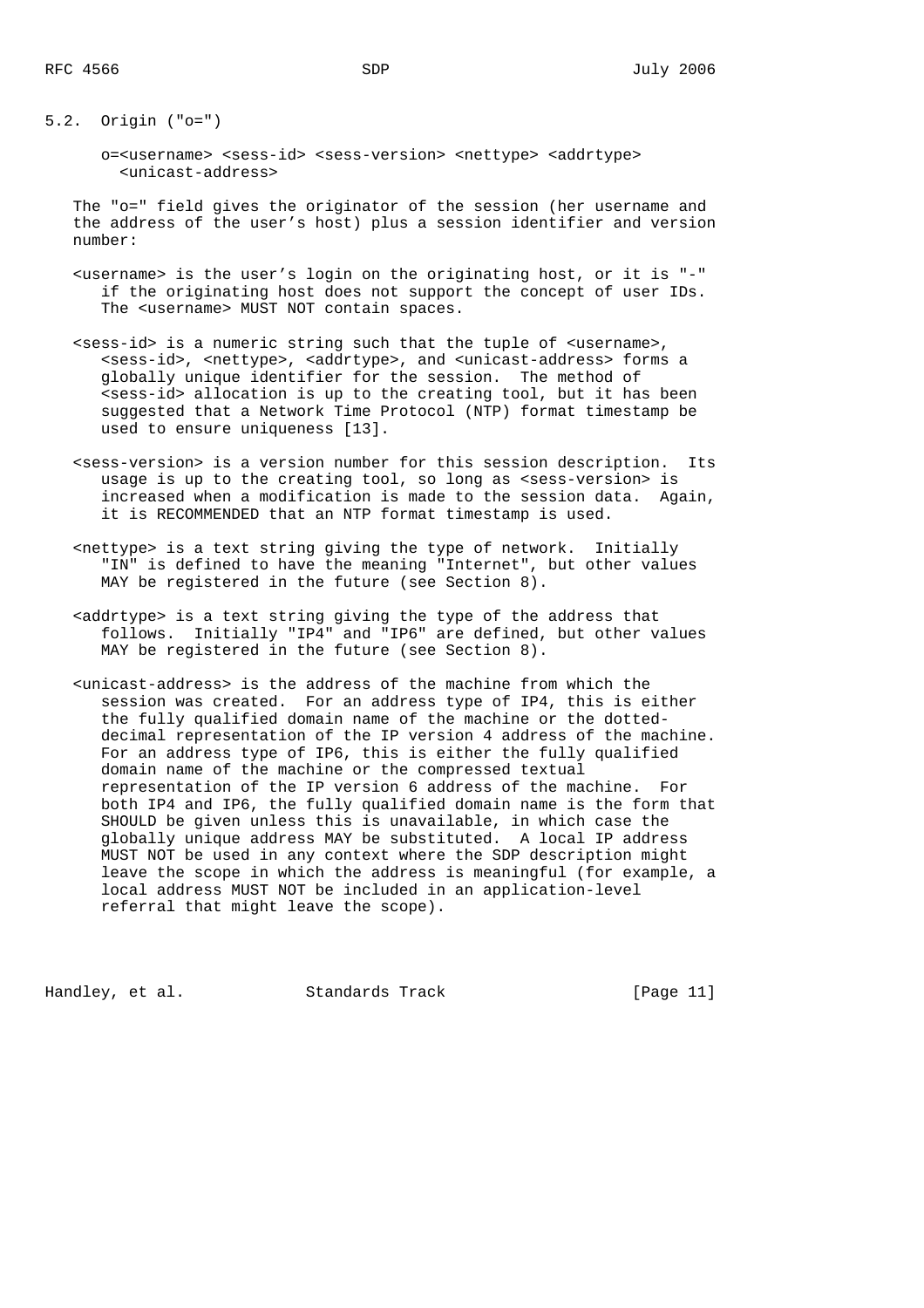In general, the "o=" field serves as a globally unique identifier for this version of this session description, and the subfields excepting the version taken together identify the session irrespective of any modifications.

 For privacy reasons, it is sometimes desirable to obfuscate the username and IP address of the session originator. If this is a concern, an arbitrary <username> and private <unicast-address> MAY be chosen to populate the "o=" field, provided that these are selected in a manner that does not affect the global uniqueness of the field.

```
5.3. Session Name ("s=")
```
s=<session name>

 The "s=" field is the textual session name. There MUST be one and only one "s=" field per session description. The "s=" field MUST NOT be empty and SHOULD contain ISO 10646 characters (but see also the "a=charset" attribute). If a session has no meaningful name, the value "s= " SHOULD be used (i.e., a single space as the session name).

5.4. Session Information ("i=")

i=<session description>

 The "i=" field provides textual information about the session. There MUST be at most one session-level "i=" field per session description, and at most one "i=" field per media. If the "a=charset" attribute is present, it specifies the character set used in the "i=" field. If the "a=charset" attribute is not present, the "i=" field MUST contain ISO 10646 characters in UTF-8 encoding.

 A single "i=" field MAY also be used for each media definition. In media definitions, "i=" fields are primarily intended for labelling media streams. As such, they are most likely to be useful when a single session has more than one distinct media stream of the same media type. An example would be two different whiteboards, one for slides and one for feedback and questions.

 The "i=" field is intended to provide a free-form human-readable description of the session or the purpose of a media stream. It is not suitable for parsing by automata.

Handley, et al. Standards Track [Page 12]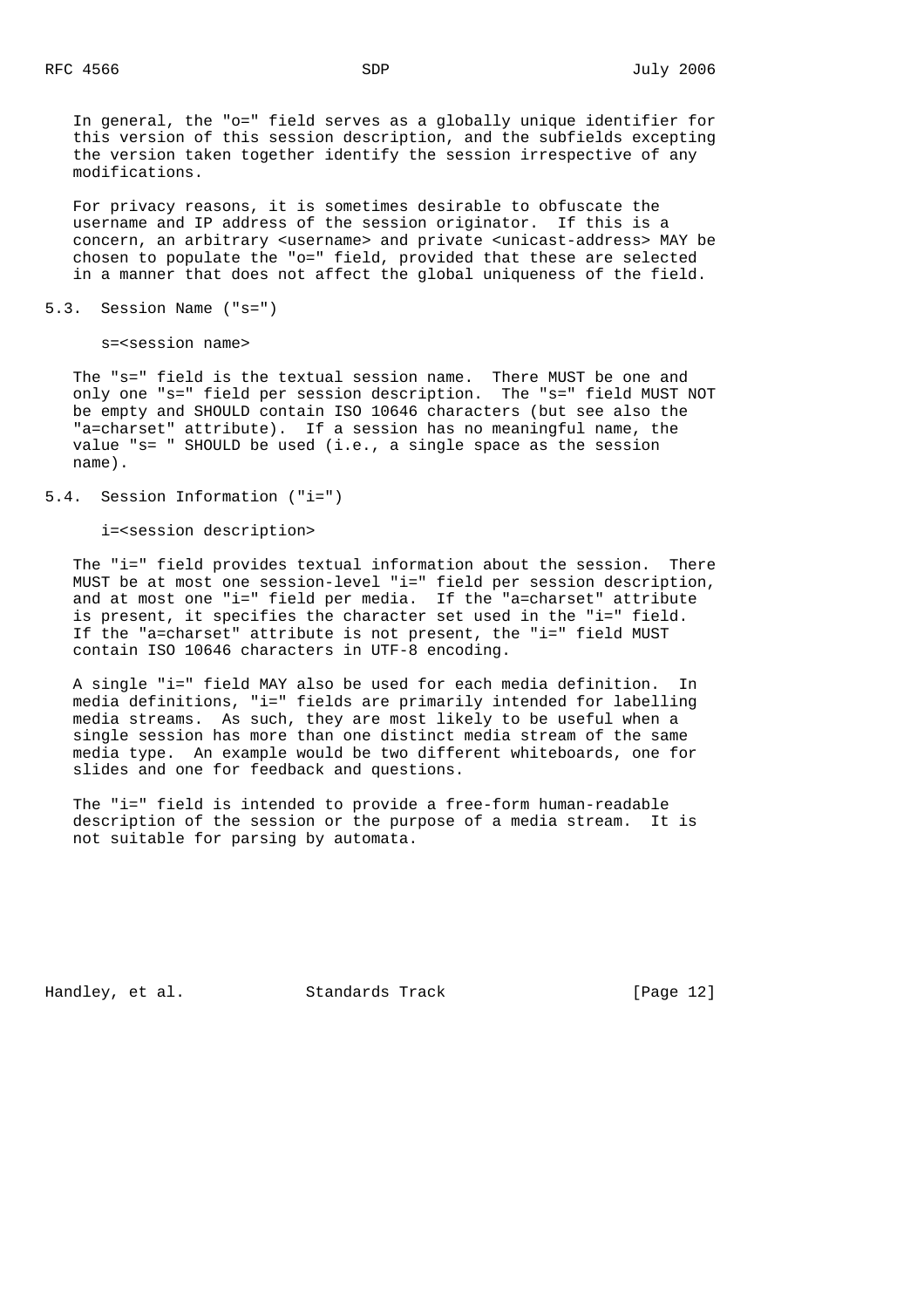5.5. URI ("u=")

u=<uri>

 A URI is a Uniform Resource Identifier as used by WWW clients [7]. The URI should be a pointer to additional information about the session. This field is OPTIONAL, but if it is present it MUST be specified before the first media field. No more than one URI field is allowed per session description.

5.6. Email Address and Phone Number ("e=" and "p=")

 e=<email-address> p=<phone-number>

 The "e=" and "p=" lines specify contact information for the person responsible for the conference. This is not necessarily the same person that created the conference announcement.

 Inclusion of an email address or phone number is OPTIONAL. Note that the previous version of SDP specified that either an email field or a phone field MUST be specified, but this was widely ignored. The change brings the specification into line with common usage.

 If an email address or phone number is present, it MUST be specified before the first media field. More than one email or phone field can be given for a session description.

 Phone numbers SHOULD be given in the form of an international public telecommunication number (see ITU-T Recommendation E.164) preceded by a "+". Spaces and hyphens may be used to split up a phone field to aid readability if desired. For example:

p=+1 617 555-6011

 Both email addresses and phone numbers can have an OPTIONAL free text string associated with them, normally giving the name of the person who may be contacted. This MUST be enclosed in parentheses if it is present. For example:

e=j.doe@example.com (Jane Doe)

 The alternative RFC 2822 [29] name quoting convention is also allowed for both email addresses and phone numbers. For example:

e=Jane Doe <j.doe@example.com>

Handley, et al. Standards Track [Page 13]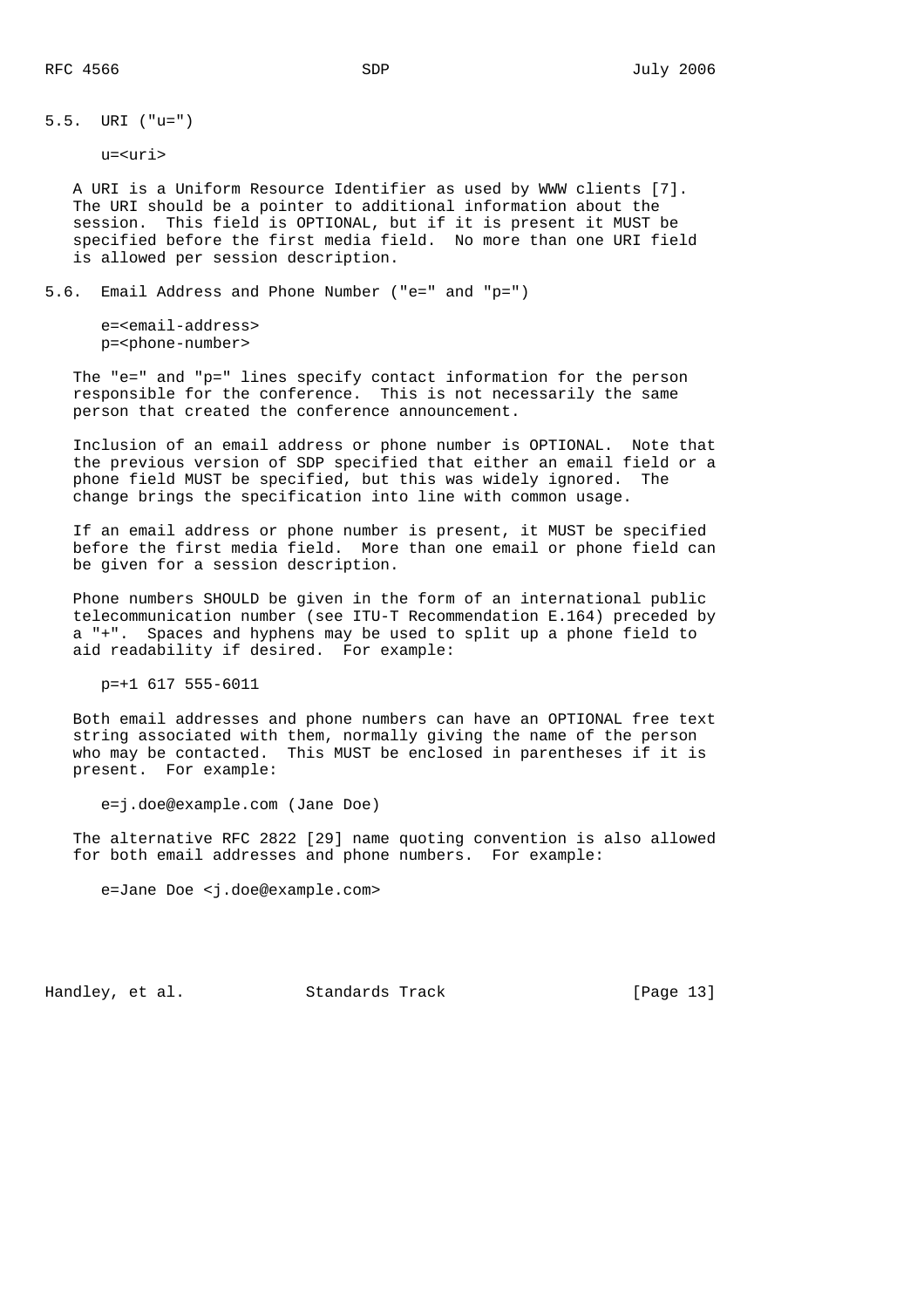The free text string SHOULD be in the ISO-10646 character set with UTF-8 encoding, or alternatively in ISO-8859-1 or other encodings if the appropriate session-level "a=charset" attribute is set.

5.7. Connection Data ("c=")

c=<nettype> <addrtype> <connection-address>

The "c=" field contains connection data.

 A session description MUST contain either at least one "c=" field in each media description or a single "c=" field at the session level. It MAY contain a single session-level "c=" field and additional "c=" field(s) per media description, in which case the per-media values override the session-level settings for the respective media.

The first sub-field ("<nettype>") is the network type, which is a text string giving the type of network. Initially, "IN" is defined to have the meaning "Internet", but other values MAY be registered in the future (see Section 8).

The second sub-field ("<addrtype>") is the address type. This allows SDP to be used for sessions that are not IP based. This memo only defines IP4 and IP6, but other values MAY be registered in the future (see Section 8).

 The third sub-field ("<connection-address>") is the connection address. OPTIONAL sub-fields MAY be added after the connection address depending on the value of the <addrtype> field.

When the <addrtype> is IP4 and IP6, the connection address is defined as follows:

- o If the session is multicast, the connection address will be an IP multicast group address. If the session is not multicast, then the connection address contains the unicast IP address of the expected data source or data relay or data sink as determined by additional attribute fields. It is not expected that unicast addresses will be given in a session description that is communicated by a multicast announcement, though this is not prohibited.
- o Sessions using an IPv4 multicast connection address MUST also have a time to live (TTL) value present in addition to the multicast address. The TTL and the address together define the scope with which multicast packets sent in this conference will be sent. TTL values MUST be in the range 0-255. Although the TTL MUST be specified, its use to scope multicast traffic is deprecated;

Handley, et al. Standards Track [Page 14]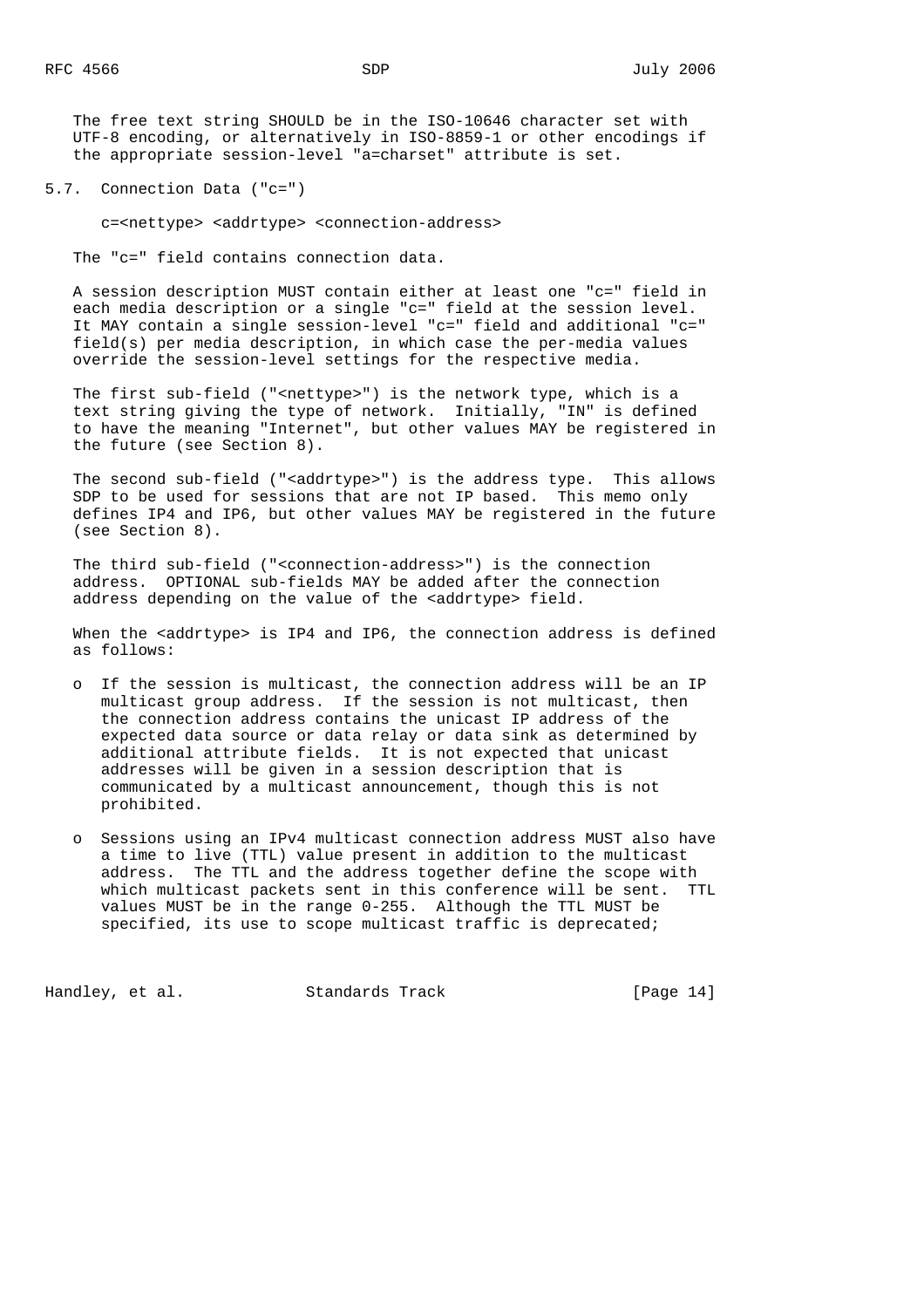applications SHOULD use an administratively scoped address instead.

 The TTL for the session is appended to the address using a slash as a separator. An example is:

c=IN IP4 224.2.36.42/127

 IPv6 multicast does not use TTL scoping, and hence the TTL value MUST NOT be present for IPv6 multicast. It is expected that IPv6 scoped addresses will be used to limit the scope of conferences.

 Hierarchical or layered encoding schemes are data streams where the encoding from a single media source is split into a number of layers. The receiver can choose the desired quality (and hence bandwidth) by only subscribing to a subset of these layers. Such layered encodings are normally transmitted in multiple multicast groups to allow multicast pruning. This technique keeps unwanted traffic from sites only requiring certain levels of the hierarchy. For applications requiring multiple multicast groups, we allow the following notation to be used for the connection address:

<base multicast address>[/<ttl>]/<number of addresses>

 If the number of addresses is not given, it is assumed to be one. Multicast addresses so assigned are contiguously allocated above the base address, so that, for example:

c=IN IP4 224.2.1.1/127/3

 would state that addresses 224.2.1.1, 224.2.1.2, and 224.2.1.3 are to be used at a TTL of 127. This is semantically identical to including multiple "c=" lines in a media description:

 c=IN IP4 224.2.1.1/127 c=IN IP4 224.2.1.2/127 c=IN IP4 224.2.1.3/127

Similarly, an IPv6 example would be:

c=IN IP6 FF15::101/3

which is semantically equivalent to:

 c=IN IP6 FF15::101 c=IN IP6 FF15::102 c=IN IP6 FF15::103

Handley, et al. Standards Track [Page 15]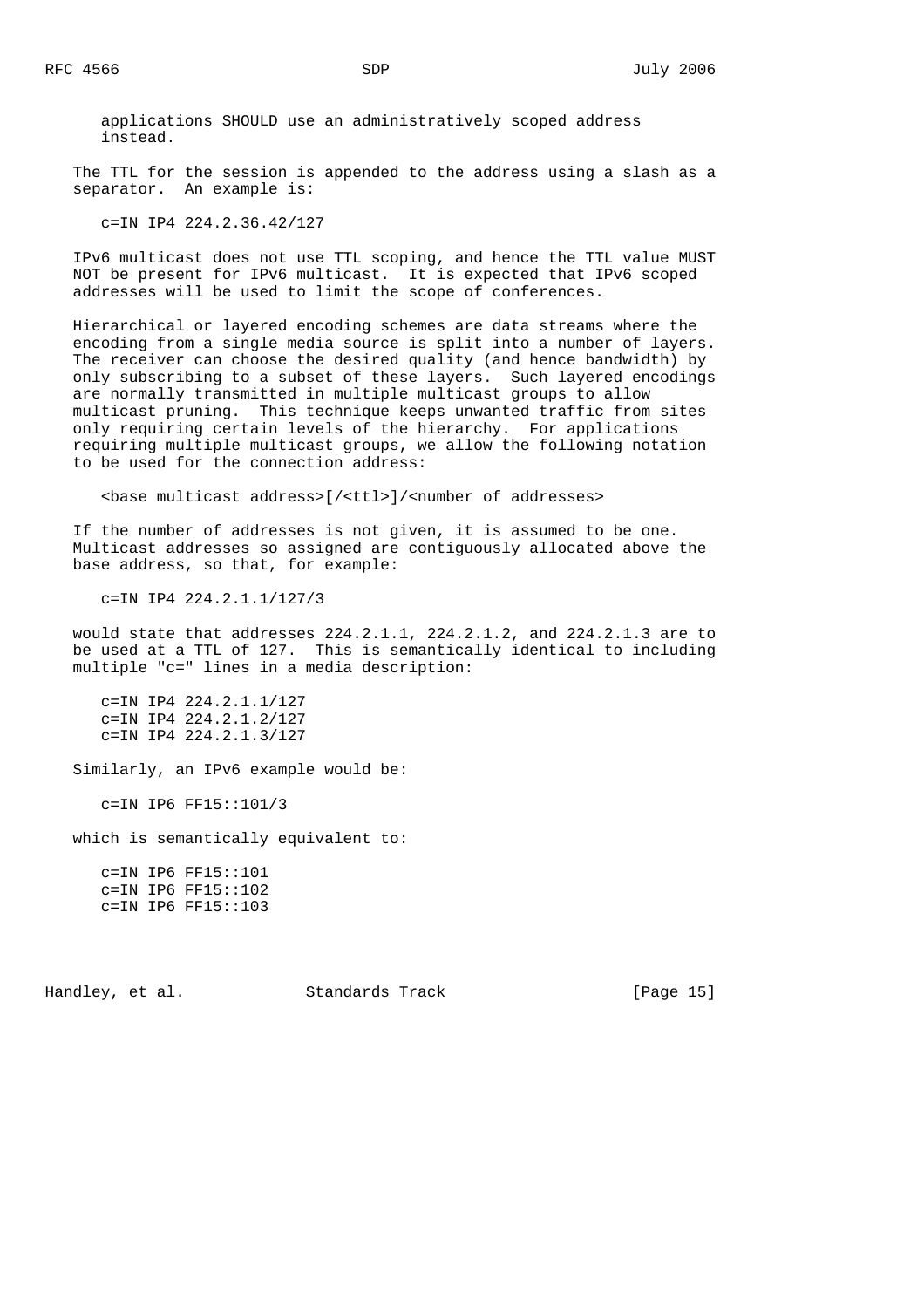(remembering that the TTL field is not present in IPv6 multicast).

 Multiple addresses or "c=" lines MAY be specified on a per-media basis only if they provide multicast addresses for different layers in a hierarchical or layered encoding scheme. They MUST NOT be specified for a session-level "c=" field.

 The slash notation for multiple addresses described above MUST NOT be used for IP unicast addresses.

5.8. Bandwidth ("b=")

b=<bwtype>:<bandwidth>

 This OPTIONAL field denotes the proposed bandwidth to be used by the session or media. The <bwtype> is an alphanumeric modifier giving the meaning of the <bandwidth> figure. Two values are defined in this specification, but other values MAY be registered in the future (see Section 8 and [21], [25]):

- CT If the bandwidth of a session or media in a session is different from the bandwidth implicit from the scope, a "b=CT:..." line SHOULD be supplied for the session giving the proposed upper limit to the bandwidth used (the "conference total" bandwidth). The primary purpose of this is to give an approximate idea as to whether two or more sessions can coexist simultaneously. When using the CT modifier with RTP, if several RTP sessions are part of the conference, the conference total refers to total bandwidth of all RTP sessions.
	- AS The bandwidth is interpreted to be application specific (it will be the application's concept of maximum bandwidth). Normally, this will coincide with what is set on the application's "maximum bandwidth" control if applicable. For RTP-based applications, AS gives the RTP "session bandwidth" as defined in Section 6.2 of [19].

 Note that CT gives a total bandwidth figure for all the media at all sites. AS gives a bandwidth figure for a single media at a single site, although there may be many sites sending simultaneously.

A prefix "X-" is defined for <br/>bwtype> names. This is intended for experimental purposes only. For example:

b=X-YZ:128

Handley, et al. Standards Track [Page 16]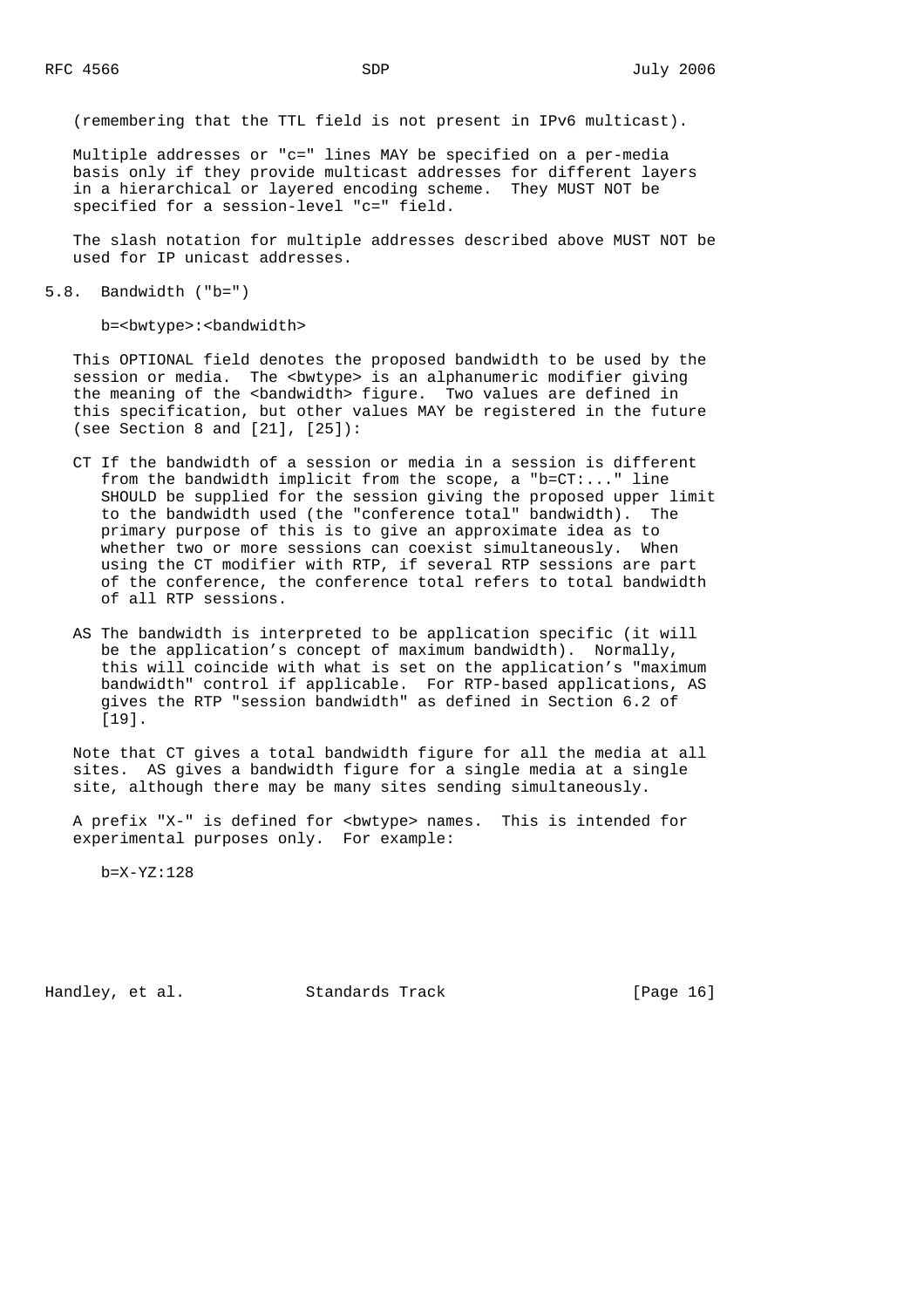Use of the "X-" prefix is NOT RECOMMENDED: instead new modifiers SHOULD be registered with IANA in the standard namespace. SDP parsers MUST ignore bandwidth fields with unknown modifiers. Modifiers MUST be alphanumeric and, although no length limit is given, it is recommended that they be short.

The <br/>bandwidth> is interpreted as kilobits per second by default. The definition of a new <br/> <br/> <br/>wholfier MAY specify that the bandwidth is to be interpreted in some alternative unit (the "CT" and "AS" modifiers defined in this memo use the default units).

5.9. Timing ("t=")

t=<start-time> <stop-time>

The "t=" lines specify the start and stop times for a session. Multiple "t=" lines MAY be used if a session is active at multiple irregularly spaced times; each additional "t=" line specifies an additional period of time for which the session will be active. If the session is active at regular times, an "r=" line (see below) should be used in addition to, and following, a "t=" line -- in which case the "t=" line specifies the start and stop times of the repeat sequence.

 The first and second sub-fields give the start and stop times, respectively, for the session. These values are the decimal representation of Network Time Protocol (NTP) time values in seconds since 1900 [13]. To convert these values to UNIX time, subtract decimal 2208988800.

 NTP timestamps are elsewhere represented by 64-bit values, which wrap sometime in the year 2036. Since SDP uses an arbitrary length decimal representation, this should not cause an issue (SDP timestamps MUST continue counting seconds since 1900, NTP will use the value modulo the 64-bit limit).

 If the <stop-time> is set to zero, then the session is not bounded, though it will not become active until after the <start-time>. If the <start-time> is also zero, the session is regarded as permanent.

 User interfaces SHOULD strongly discourage the creation of unbounded and permanent sessions as they give no information about when the session is actually going to terminate, and so make scheduling difficult.

 The general assumption may be made, when displaying unbounded sessions that have not timed out to the user, that an unbounded session will only be active until half an hour from the current time

Handley, et al. Standards Track [Page 17]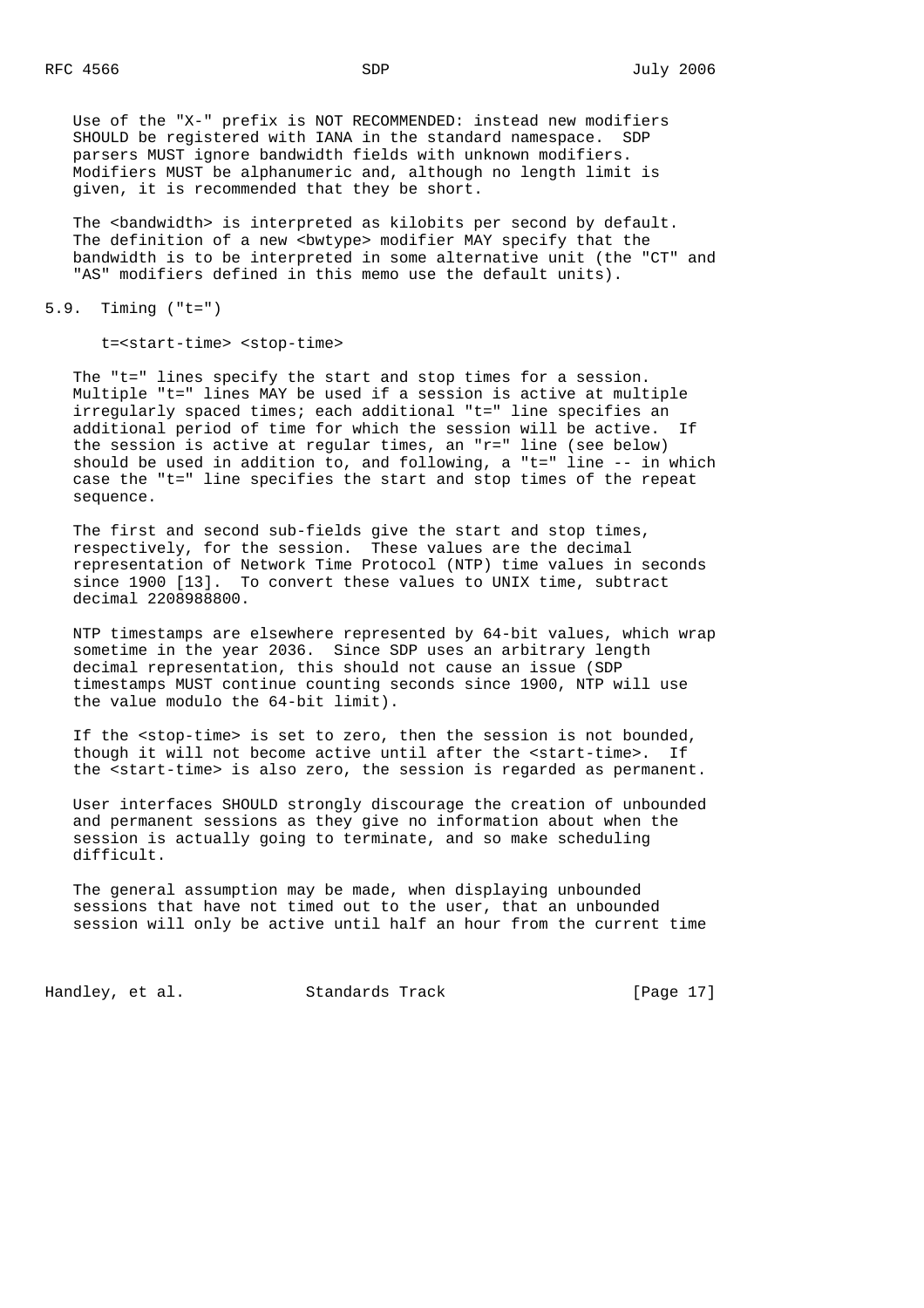or the session start time, whichever is the later. If behaviour other than this is required, an end-time SHOULD be given and modified as appropriate when new information becomes available about when the session should really end.

 Permanent sessions may be shown to the user as never being active unless there are associated repeat times that state precisely when the session will be active.

```
5.10. Repeat Times ("r=")
```
r=<repeat interval> <active duration> <offsets from start-time>

 "r=" fields specify repeat times for a session. For example, if a session is active at 10am on Monday and 11am on Tuesday for one hour each week for three months, then the <start-time> in the corresponding "t=" field would be the NTP representation of 10am on the first Monday, the <repeat interval> would be 1 week, the <active duration> would be 1 hour, and the offsets would be zero and 25 hours. The corresponding "t=" field stop time would be the NTP representation of the end of the last session three months later. By default, all fields are in seconds, so the "r=" and "t=" fields might be the following:

 t=3034423619 3042462419 r=604800 3600 0 90000

 To make description more compact, times may also be given in units of days, hours, or minutes. The syntax for these is a number immediately followed by a single case-sensitive character. Fractional units are not allowed -- a smaller unit should be used instead. The following unit specification characters are allowed:

 $d - days$  (86400 seconds) h - hours (3600 seconds) m - minutes (60 seconds) s - seconds (allowed for completeness)

Thus, the above session announcement could also have been written:

r=7d 1h 0 25h

 Monthly and yearly repeats cannot be directly specified with a single SDP repeat time; instead, separate "t=" fields should be used to explicitly list the session times.

Handley, et al. Standards Track [Page 18]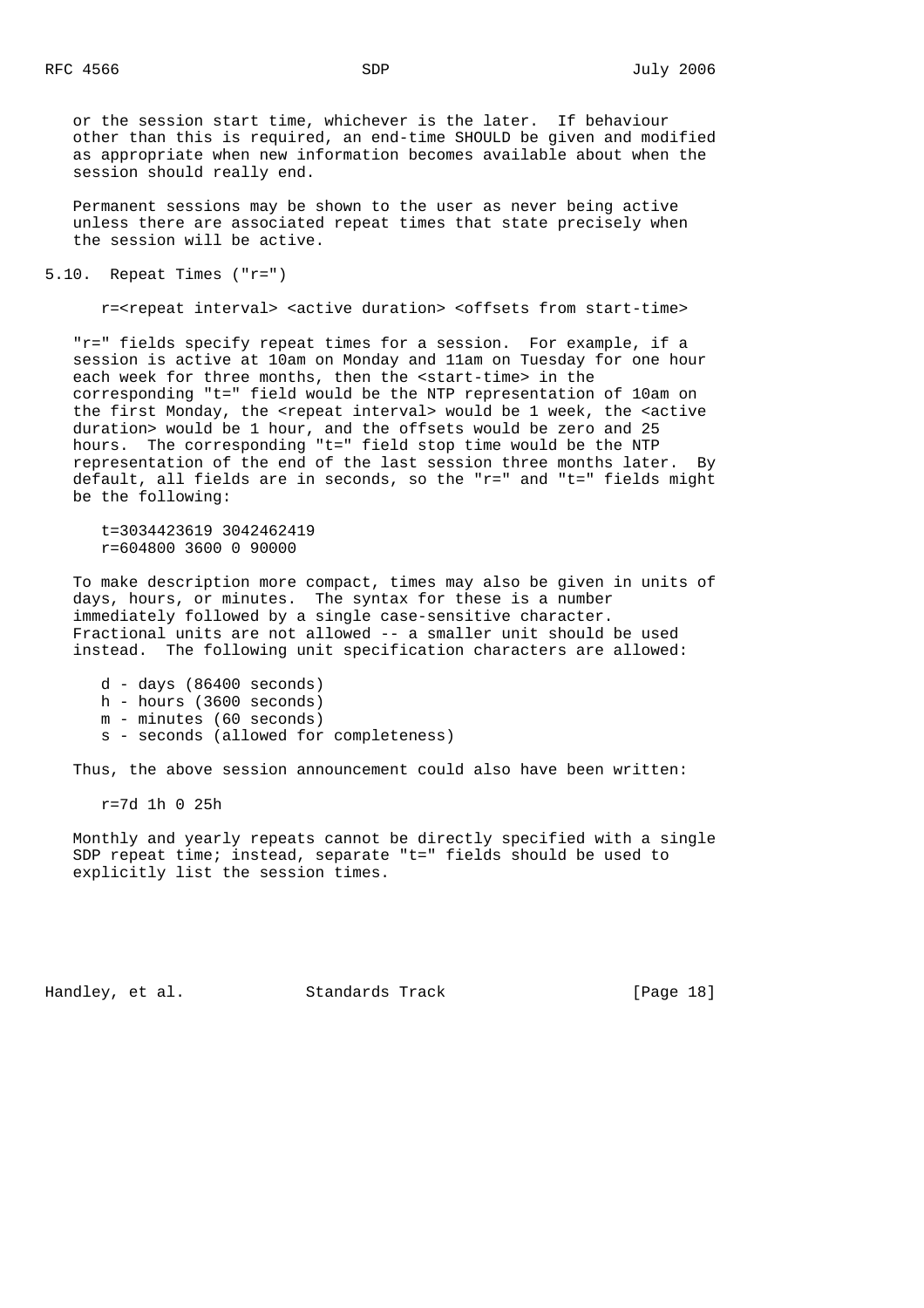#### 5.11. Time Zones ("z=")

z=<adjustment time> <offset> <adjustment time> <offset> ....

 To schedule a repeated session that spans a change from daylight saving time to standard time or vice versa, it is necessary to specify offsets from the base time. This is required because different time zones change time at different times of day, different countries change to or from daylight saving time on different dates, and some countries do not have daylight saving time at all.

 Thus, in order to schedule a session that is at the same time winter and summer, it must be possible to specify unambiguously by whose time zone a session is scheduled. To simplify this task for receivers, we allow the sender to specify the NTP time that a time zone adjustment happens and the offset from the time when the session was first scheduled. The "z=" field allows the sender to specify a list of these adjustment times and offsets from the base time.

An example might be the following:

z=2882844526 -1h 2898848070 0

 This specifies that at time 2882844526, the time base by which the session's repeat times are calculated is shifted back by 1 hour, and that at time 2898848070, the session's original time base is restored. Adjustments are always relative to the specified start time -- they are not cumulative. Adjustments apply to all "t=" and "r=" lines in a session description.

 If a session is likely to last several years, it is expected that the session announcement will be modified periodically rather than transmit several years' worth of adjustments in one session announcement.

5.12. Encryption Keys ("k=")

 k=<method> k=<method>:<encryption key>

 If transported over a secure and trusted channel, the Session Description Protocol MAY be used to convey encryption keys. A simple mechanism for key exchange is provided by the key field ("k="), although this is primarily supported for compatibility with older implementations and its use is NOT RECOMMENDED. Work is in progress to define new key exchange mechanisms for use with SDP [27] [28], and it is expected that new applications will use those mechanisms.

Handley, et al. Standards Track [Page 19]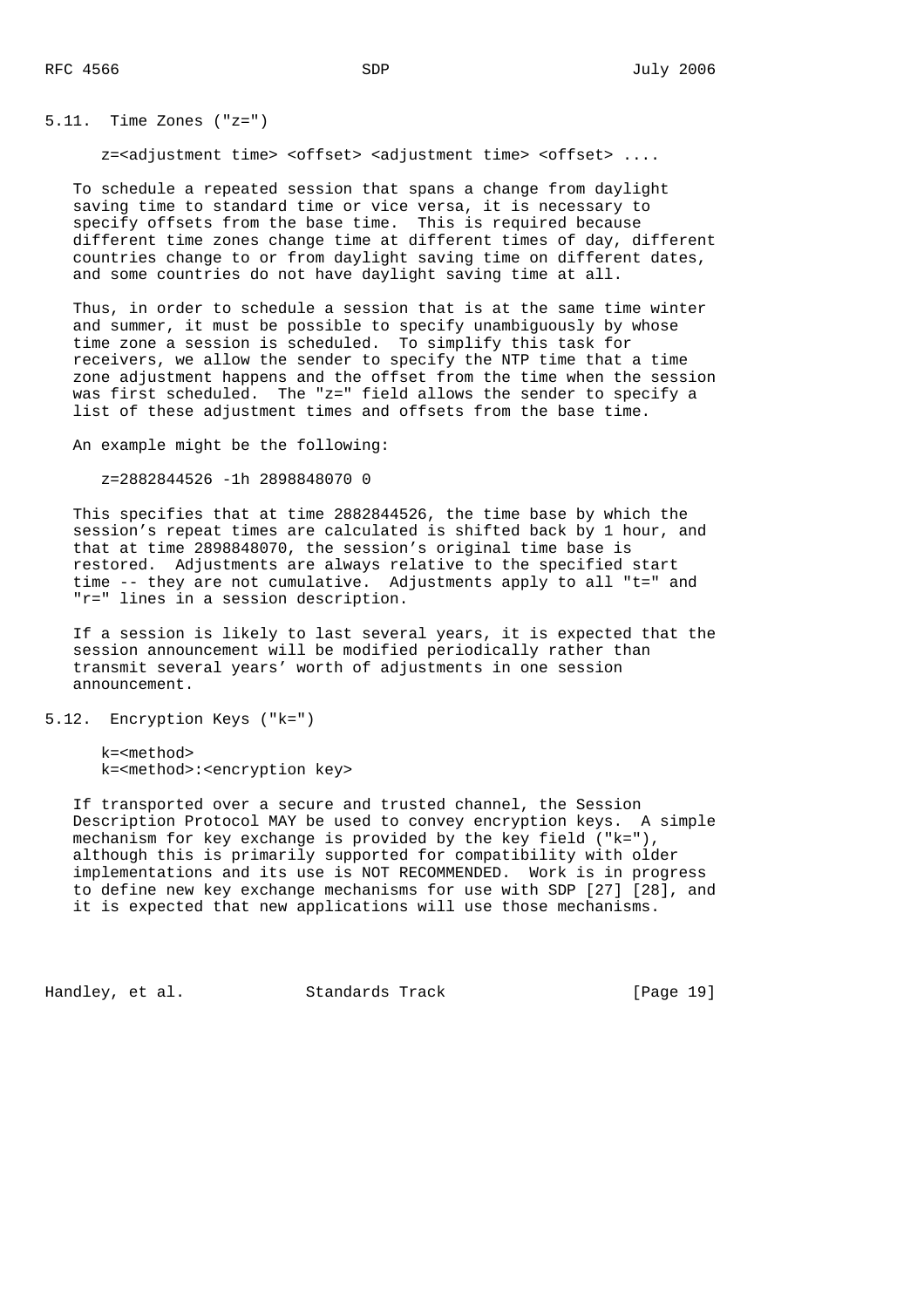A key field is permitted before the first media entry (in which case it applies to all media in the session), or for each media entry as required. The format of keys and their usage are outside the scope of this document, and the key field provides no way to indicate the encryption algorithm to be used, key type, or other information about the key: this is assumed to be provided by the higher-level protocol using SDP. If there is a need to convey this information within SDP, the extensions mentioned previously SHOULD be used. Many security protocols require two keys: one for confidentiality, another for integrity. This specification does not support transfer of two keys.

 The method indicates the mechanism to be used to obtain a usable key by external means, or from the encoded encryption key given. The following methods are defined:

k=clear:<encryption key>

 The encryption key is included untransformed in this key field. This method MUST NOT be used unless it can be guaranteed that the SDP is conveyed over a secure channel. The encryption key is interpreted as text according to the charset attribute; use the "k=base64:" method to convey characters that are otherwise prohibited in SDP.

k=base64:<encoded encryption key>

 The encryption key is included in this key field but has been base64 encoded [12] because it includes characters that are prohibited in SDP. This method MUST NOT be used unless it can be guaranteed that the SDP is conveyed over a secure channel.

k=uri:<URI to obtain key>

 A Uniform Resource Identifier is included in the key field. The URI refers to the data containing the key, and may require additional authentication before the key can be returned. When a request is made to the given URI, the reply should specify the encoding for the key. The URI is often an Secure Socket Layer/Transport Layer Security (SSL/TLS)-protected HTTP URI ("https:"), although this is not required.

#### k=prompt

 No key is included in this SDP description, but the session or media stream referred to by this key field is encrypted. The user should be prompted for the key when attempting to join the session, and this user-supplied key should then be used to

Handley, et al. Standards Track [Page 20]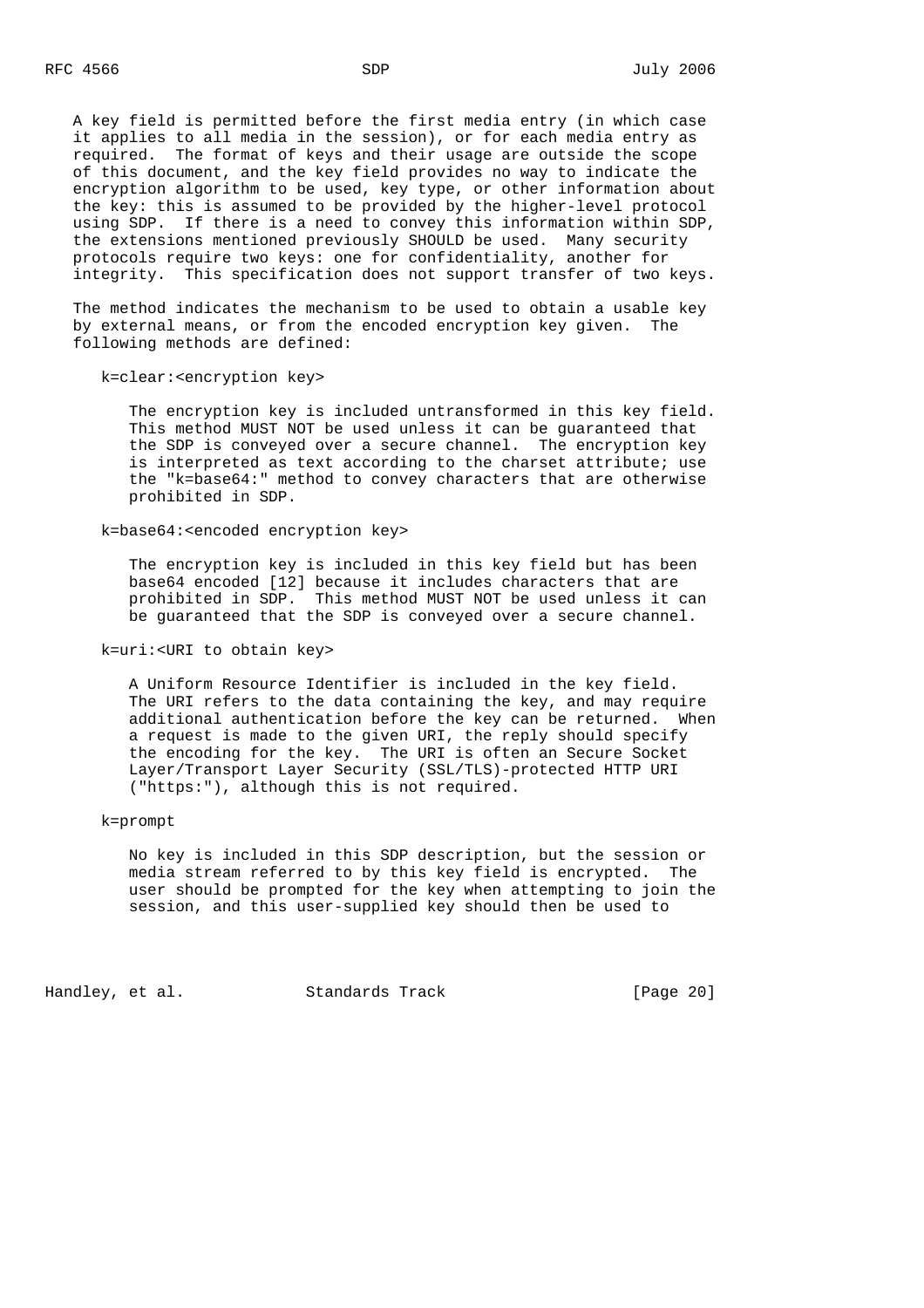decrypt the media streams. The use of user-specified keys is NOT RECOMMENDED, since such keys tend to have weak security properties.

 The key field MUST NOT be used unless it can be guaranteed that the SDP is conveyed over a secure and trusted channel. An example of such a channel might be SDP embedded inside an S/MIME message or a TLS-protected HTTP session. It is important to ensure that the secure channel is with the party that is authorised to join the session, not an intermediary: if a caching proxy server is used, it is important to ensure that the proxy is either trusted or unable to access the SDP.

5.13. Attributes ("a=")

 a=<attribute> a=<attribute>:<value>

 Attributes are the primary means for extending SDP. Attributes may be defined to be used as "session-level" attributes, "media-level" attributes, or both.

 A media description may have any number of attributes ("a=" fields) that are media specific. These are referred to as "media-level" attributes and add information about the media stream. Attribute fields can also be added before the first media field; these "session-level" attributes convey additional information that applies to the conference as a whole rather than to individual media.

Attribute fields may be of two forms:

- o A property attribute is simply of the form "a=<flag>". These are binary attributes, and the presence of the attribute conveys that the attribute is a property of the session. An example might be "a=recvonly".
- o A value attribute is of the form "a=<attribute>:<value>". For example, a whiteboard could have the value attribute "a=orient: landscape"

 Attribute interpretation depends on the media tool being invoked. Thus receivers of session descriptions should be configurable in their interpretation of session descriptions in general and of attributes in particular.

Attribute names MUST use the US-ASCII subset of ISO-10646/UTF-8.

Handley, et al. Standards Track [Page 21]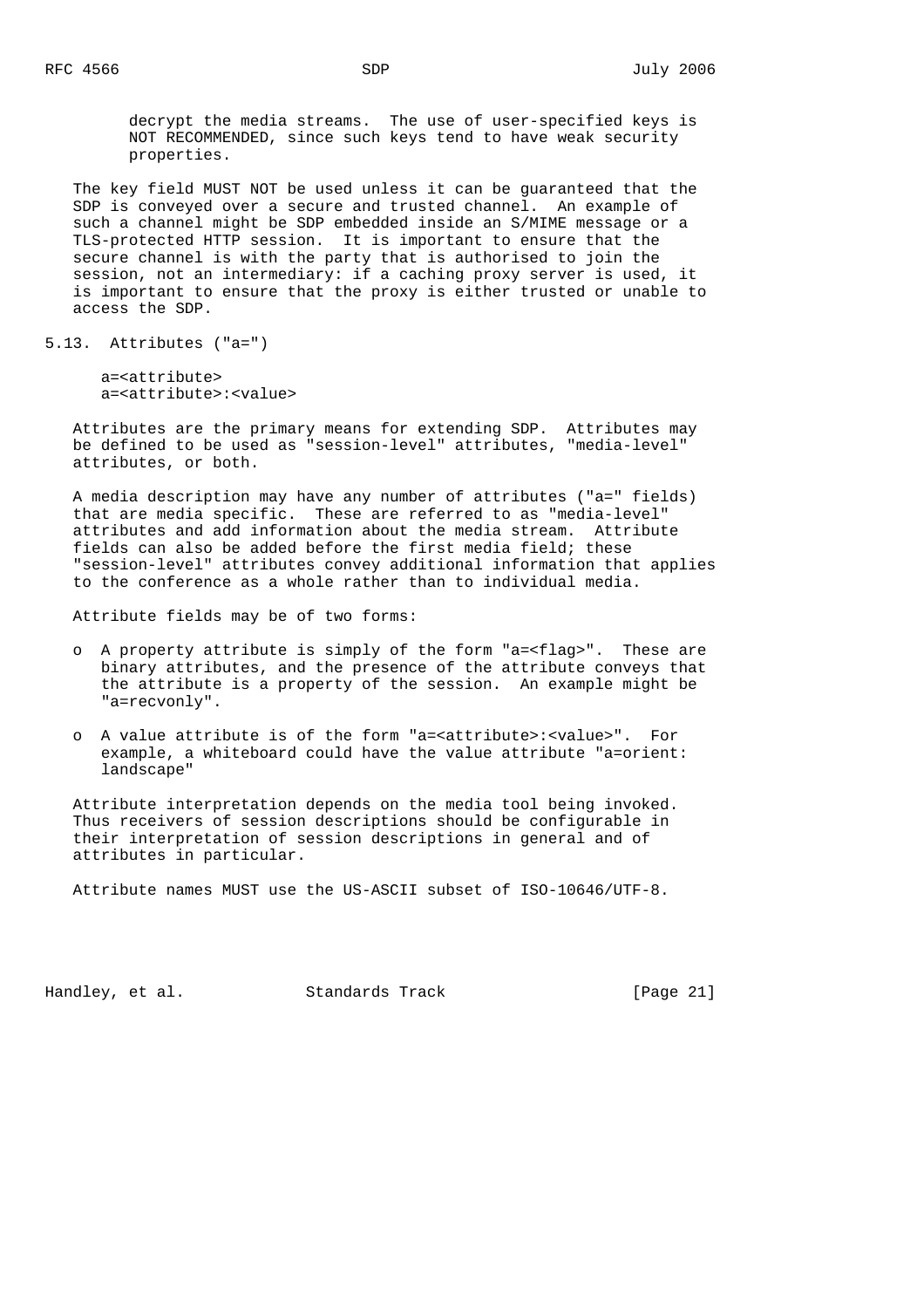Attribute values are octet strings, and MAY use any octet value except 0x00 (Nul), 0x0A (LF), and 0x0D (CR). By default, attribute values are to be interpreted as in ISO-10646 character set with UTF-8 encoding. Unlike other text fields, attribute values are NOT normally affected by the "charset" attribute as this would make comparisons against known values problematic. However, when an attribute is defined, it can be defined to be charset dependent, in which case its value should be interpreted in the session charset rather than in ISO-10646.

 Attributes MUST be registered with IANA (see Section 8). If an attribute is received that is not understood, it MUST be ignored by the receiver.

5.14. Media Descriptions ("m=")

m=<media> <port> <proto> <fmt> ...

 A session description may contain a number of media descriptions. Each media description starts with an "m=" field and is terminated by either the next "m=" field or by the end of the session description. A media field has several sub-fields:

- <media> is the media type. Currently defined media are "audio", "video", "text", "application", and "message", although this list may be extended in the future (see Section 8).
- <port> is the transport port to which the media stream is sent. The meaning of the transport port depends on the network being used as specified in the relevant "c=" field, and on the transport protocol defined in the <proto> sub-field of the media field. Other ports used by the media application (such as the RTP Control Protocol (RTCP) port [19]) MAY be derived algorithmically from the base media port or MAY be specified in a separate attribute (for example, "a=rtcp:" as defined in [22]).

 If non-contiguous ports are used or if they don't follow the parity rule of even RTP ports and odd RTCP ports, the "a=rtcp:" attribute MUST be used. Applications that are requested to send media to a <port> that is odd and where the "a=rtcp:" is present MUST NOT subtract 1 from the RTP port: that is, they MUST send the RTP to the port indicated in <port> and send the RTCP to the port indicated in the "a=rtcp" attribute.

 For applications where hierarchically encoded streams are being sent to a unicast address, it may be necessary to specify multiple transport ports. This is done using a similar notation to that used for IP multicast addresses in the "c=" field:

Handley, et al. Standards Track [Page 22]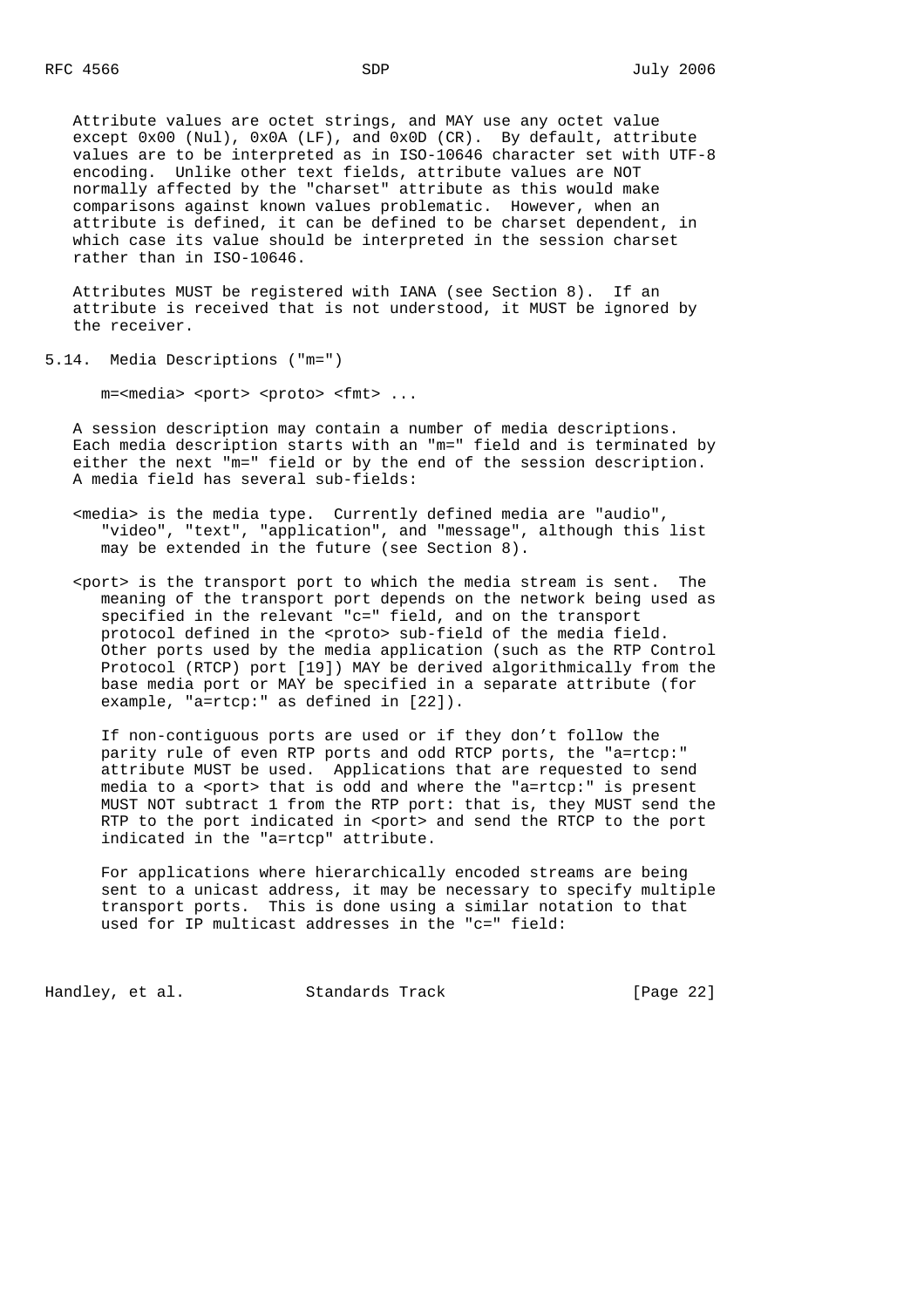m=<media> <port>/<number of ports> <proto> <fmt> ...

 In such a case, the ports used depend on the transport protocol. For RTP, the default is that only the even-numbered ports are used for data with the corresponding one-higher odd ports used for the RTCP belonging to the RTP session, and the <number of ports> denoting the number of RTP sessions. For example:

m=video 49170/2 RTP/AVP 31

 would specify that ports 49170 and 49171 form one RTP/RTCP pair and 49172 and 49173 form the second RTP/RTCP pair. RTP/AVP is the transport protocol and 31 is the format (see below). If non contiguous ports are required, they must be signalled using a separate attribute (for example, "a=rtcp:" as defined in [22]).

 If multiple addresses are specified in the "c=" field and multiple ports are specified in the "m=" field, a one-to-one mapping from port to the corresponding address is implied. For example:

 c=IN IP4 224.2.1.1/127/2 m=video 49170/2 RTP/AVP 31

 would imply that address 224.2.1.1 is used with ports 49170 and 49171, and address 224.2.1.2 is used with ports 49172 and 49173.

 The semantics of multiple "m=" lines using the same transport address are undefined. This implies that, unlike limited past practice, there is no implicit grouping defined by such means and an explicit grouping framework (for example, [18]) should instead be used to express the intended semantics.

- <proto> is the transport protocol. The meaning of the transport protocol is dependent on the address type field in the relevant "c=" field. Thus a "c=" field of IP4 indicates that the transport protocol runs over IP4. The following transport protocols are defined, but may be extended through registration of new protocols with IANA (see Section 8):
	- \* udp: denotes an unspecified protocol running over UDP.
	- \* RTP/AVP: denotes RTP [19] used under the RTP Profile for Audio and Video Conferences with Minimal Control [20] running over UDP.
	- \* RTP/SAVP: denotes the Secure Real-time Transport Protocol [23] running over UDP.

Handley, et al. Standards Track [Page 23]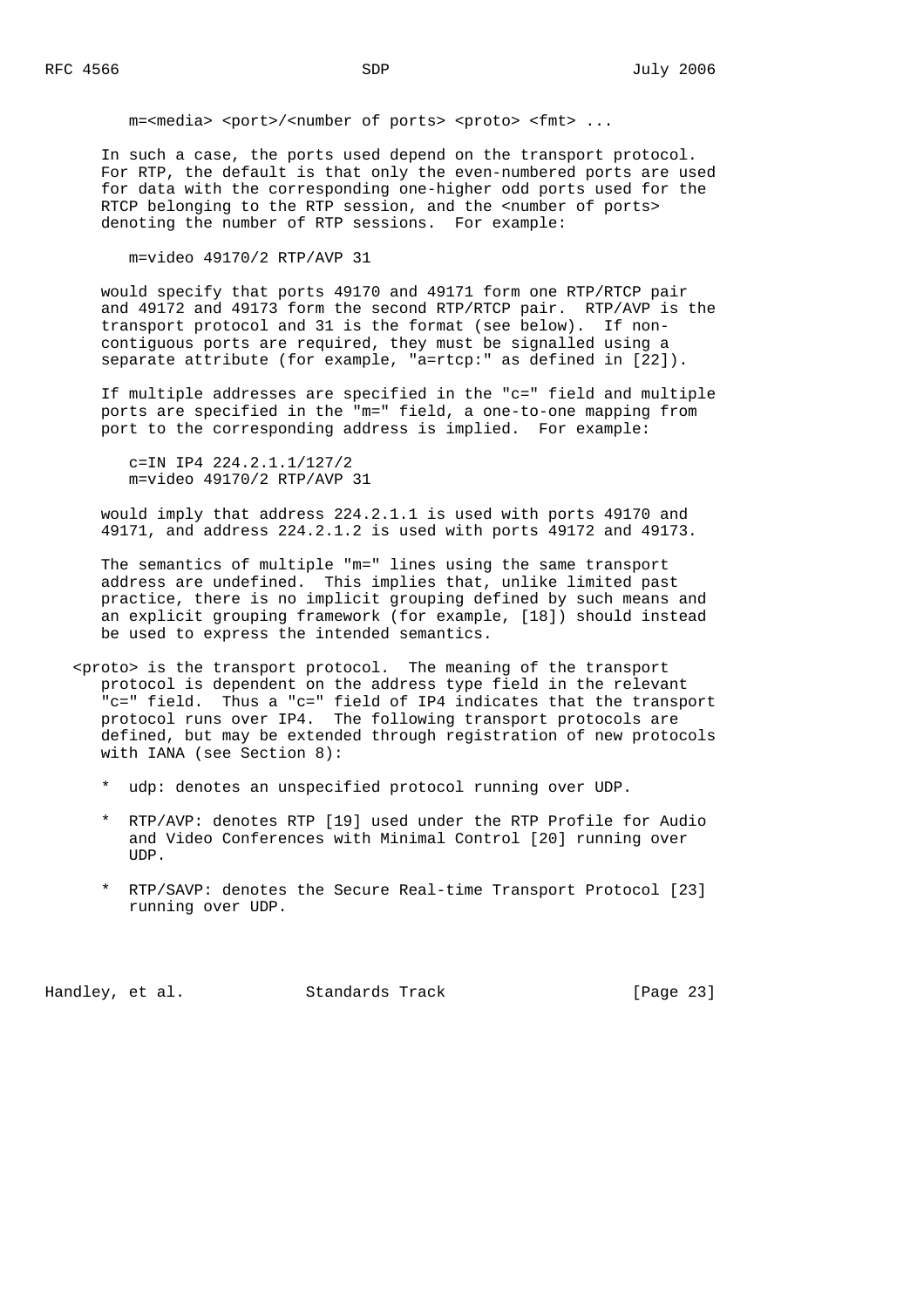The main reason to specify the transport protocol in addition to the media format is that the same standard media formats may be carried over different transport protocols even when the network protocol is the same -- a historical example is vat Pulse Code Modulation (PCM) audio and RTP PCM audio; another might be TCP/RTP PCM audio. In addition, relays and monitoring tools that are transport-protocol-specific but format-independent are possible.

 <fmt> is a media format description. The fourth and any subsequent sub-fields describe the format of the media. The interpretation of the media format depends on the value of the <proto> sub-field.

 If the <proto> sub-field is "RTP/AVP" or "RTP/SAVP" the <fmt> sub-fields contain RTP payload type numbers. When a list of payload type numbers is given, this implies that all of these payload formats MAY be used in the session, but the first of these formats SHOULD be used as the default format for the session. For dynamic payload type assignments the "a=rtpmap:" attribute (see Section 6) SHOULD be used to map from an RTP payload type number to a media encoding name that identifies the payload format. The "a=fmtp:" attribute MAY be used to specify format parameters (see Section 6).

 If the <proto> sub-field is "udp" the <fmt> sub-fields MUST reference a media type describing the format under the "audio", "video", "text", "application", or "message" top-level media types. The media type registration SHOULD define the packet format for use with UDP transport.

 For media using other transport protocols, the <fmt> field is protocol specific. Rules for interpretation of the <fmt> sub field MUST be defined when registering new protocols (see Section 8.2.2).

6. SDP Attributes

 The following attributes are defined. Since application writers may add new attributes as they are required, this list is not exhaustive. Registration procedures for new attributes are defined in Section 8.2.4.

a=cat:<category>

 This attribute gives the dot-separated hierarchical category of the session. This is to enable a receiver to filter unwanted sessions by category. There is no central registry of categories. It is a session-level attribute, and it is not dependent on charset.

Handley, et al. Standards Track [Page 24]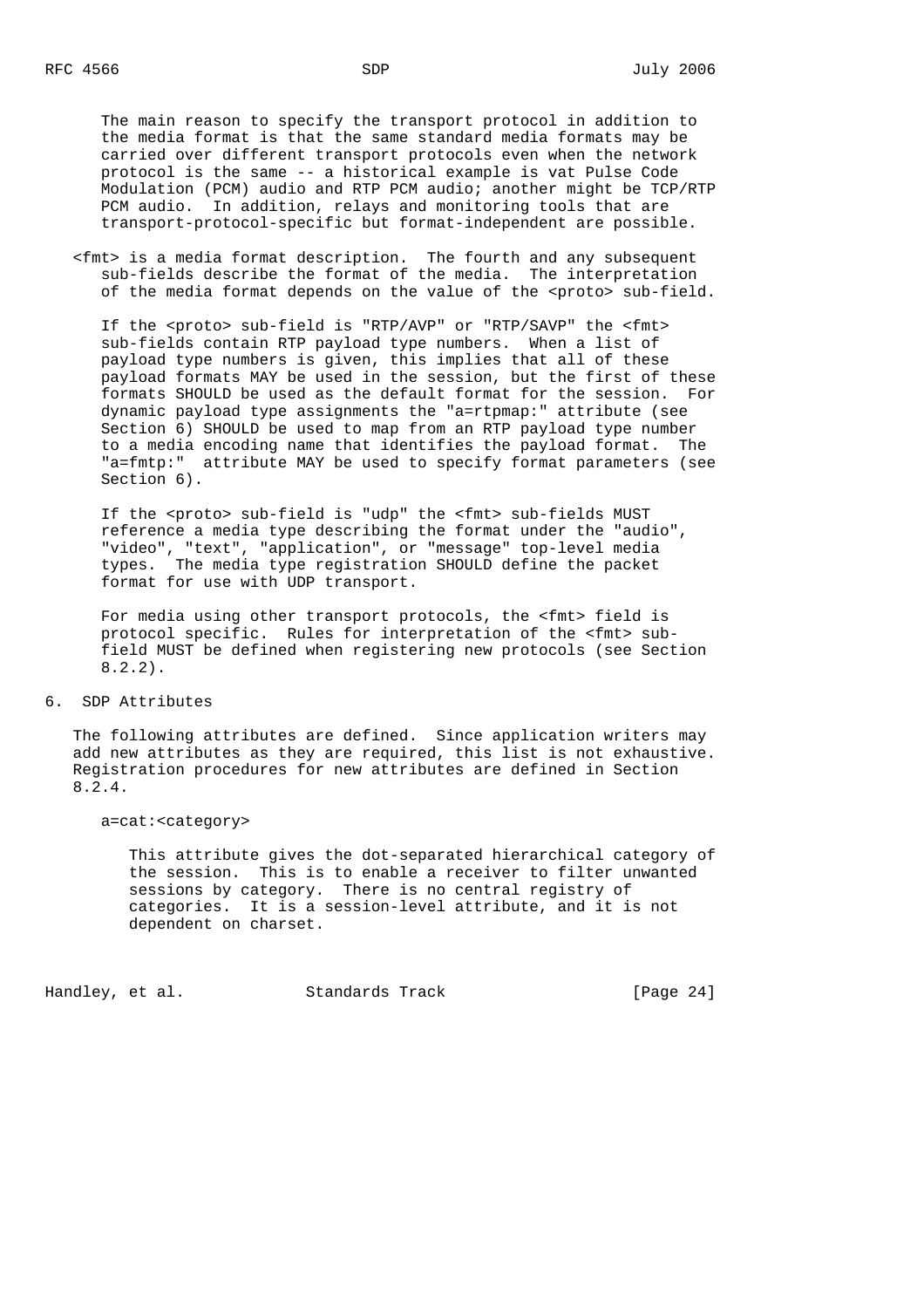a=keywds:<keywords>

 Like the cat attribute, this is to assist identifying wanted sessions at the receiver. This allows a receiver to select interesting session based on keywords describing the purpose of the session; there is no central registry of keywords. It is a session-level attribute. It is a charset-dependent attribute, meaning that its value should be interpreted in the charset specified for the session description if one is specified, or by default in ISO 10646/UTF-8.

a=tool:<name and version of tool>

 This gives the name and version number of the tool used to create the session description. It is a session-level attribute, and it is not dependent on charset.

a=ptime:<packet time>

 This gives the length of time in milliseconds represented by the media in a packet. This is probably only meaningful for audio data, but may be used with other media types if it makes sense. It should not be necessary to know ptime to decode RTP or vat audio, and it is intended as a recommendation for the encoding/packetisation of audio. It is a media-level attribute, and it is not dependent on charset.

a=maxptime:<maximum packet time>

 This gives the maximum amount of media that can be encapsulated in each packet, expressed as time in milliseconds. The time SHALL be calculated as the sum of the time the media present in the packet represents. For frame-based codecs, the time SHOULD be an integer multiple of the frame size. This attribute is probably only meaningful for audio data, but may be used with other media types if it makes sense. It is a media-level attribute, and it is not dependent on charset. Note that this attribute was introduced after RFC 2327, and non-updated implementations will ignore this attribute.

 a=rtpmap:<payload type> <encoding name>/<clock rate> [/<encoding parameters>]

 This attribute maps from an RTP payload type number (as used in an "m=" line) to an encoding name denoting the payload format to be used. It also provides information on the clock rate and encoding parameters. It is a media-level attribute that is not dependent on charset.

Handley, et al. Standards Track [Page 25]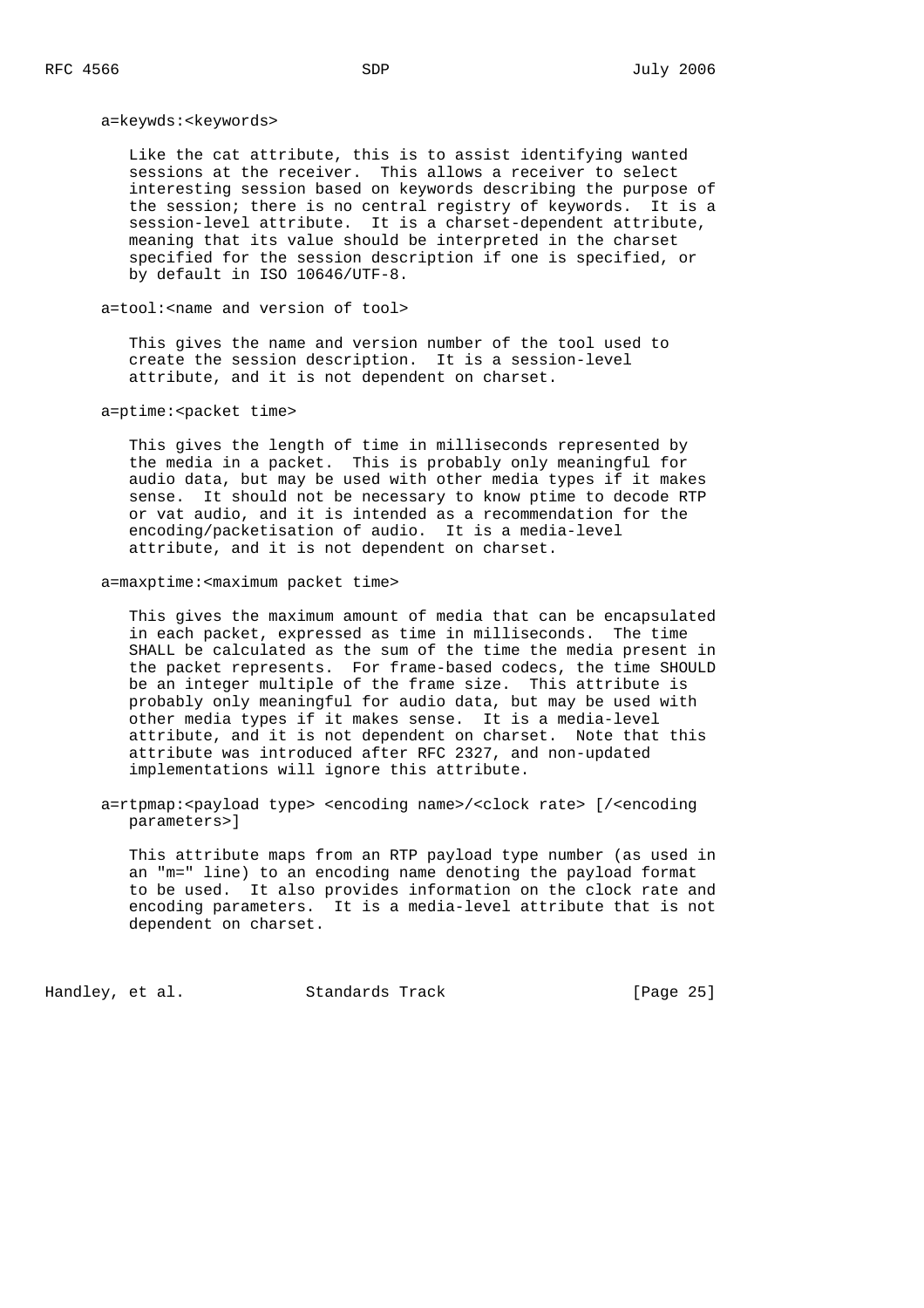Although an RTP profile may make static assignments of payload type numbers to payload formats, it is more common for that assignment to be done dynamically using "a=rtpmap:" attributes. As an example of a static payload type, consider u-law PCM coded single-channel audio sampled at 8 kHz. This is completely defined in the RTP Audio/Video profile as payload type 0, so there is no need for an "a=rtpmap:" attribute, and the media for such a stream sent to UDP port 49232 can be specified as:

m=audio 49232 RTP/AVP 0

 An example of a dynamic payload type is 16-bit linear encoded stereo audio sampled at 16 kHz. If we wish to use the dynamic RTP/AVP payload type 98 for this stream, additional information is required to decode it:

 m=audio 49232 RTP/AVP 98 a=rtpmap:98 L16/16000/2

 Up to one rtpmap attribute can be defined for each media format specified. Thus, we might have the following:

 m=audio 49230 RTP/AVP 96 97 98 a=rtpmap:96 L8/8000 a=rtpmap:97 L16/8000 a=rtpmap:98 L16/11025/2

 RTP profiles that specify the use of dynamic payload types MUST define the set of valid encoding names and/or a means to register encoding names if that profile is to be used with SDP. The "RTP/AVP" and "RTP/SAVP" profiles use media subtypes for encoding names, under the top-level media type denoted in the "m=" line. In the example above, the media types are "audio/l8" and "audio/l16".

 For audio streams, <encoding parameters> indicates the number of audio channels. This parameter is OPTIONAL and may be omitted if the number of channels is one, provided that no additional parameters are needed.

 For video streams, no encoding parameters are currently specified.

 Additional encoding parameters MAY be defined in the future, but codec-specific parameters SHOULD NOT be added. Parameters added to an "a=rtpmap:" attribute SHOULD only be those required for a session directory to make the choice of appropriate media

Handley, et al. Standards Track [Page 26]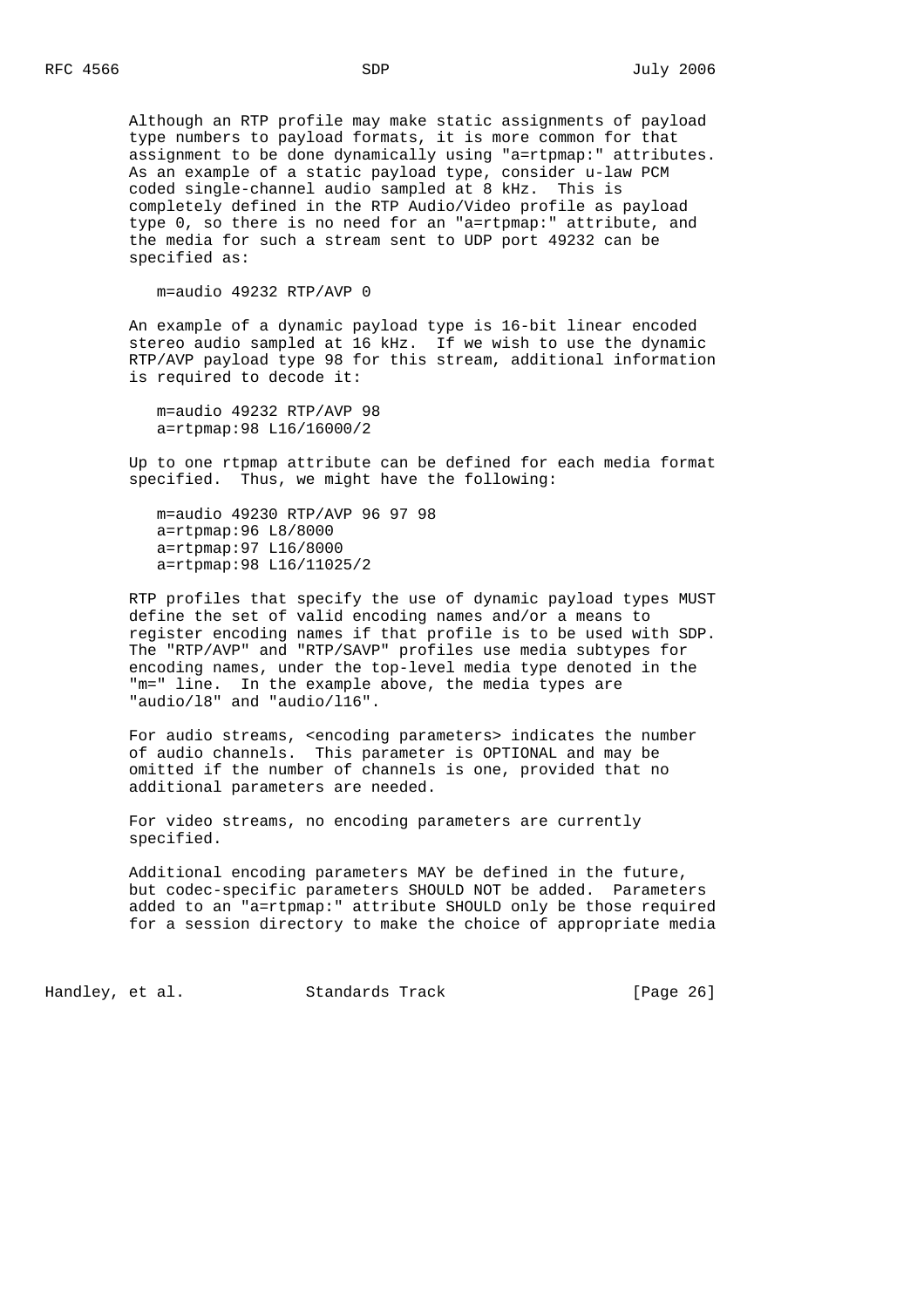to participate in a session. Codec-specific parameters should be added in other attributes (for example, "a=fmtp:").

 Note: RTP audio formats typically do not include information about the number of samples per packet. If a non-default (as defined in the RTP Audio/Video Profile) packetisation is required, the "ptime" attribute is used as given above.

## a=recvonly

 This specifies that the tools should be started in receive-only mode where applicable. It can be either a session- or media level attribute, and it is not dependent on charset. Note that recvonly applies to the media only, not to any associated control protocol (e.g., an RTP-based system in recvonly mode SHOULD still send RTCP packets).

### a=sendrecv

 This specifies that the tools should be started in send and receive mode. This is necessary for interactive conferences with tools that default to receive-only mode. It can be either a session or media-level attribute, and it is not dependent on charset.

 If none of the attributes "sendonly", "recvonly", "inactive", and "sendrecv" is present, "sendrecv" SHOULD be assumed as the default for sessions that are not of the conference type "broadcast" or "H332" (see below).

# a=sendonly

 This specifies that the tools should be started in send-only mode. An example may be where a different unicast address is to be used for a traffic destination than for a traffic source. In such a case, two media descriptions may be used, one sendonly and one recvonly. It can be either a session- or media-level attribute, but would normally only be used as a media attribute. It is not dependent on charset. Note that sendonly applies only to the media, and any associated control protocol (e.g., RTCP) SHOULD still be received and processed as normal.

#### a=inactive

 This specifies that the tools should be started in inactive mode. This is necessary for interactive conferences where users can put other users on hold. No media is sent over an

Handley, et al. Standards Track [Page 27]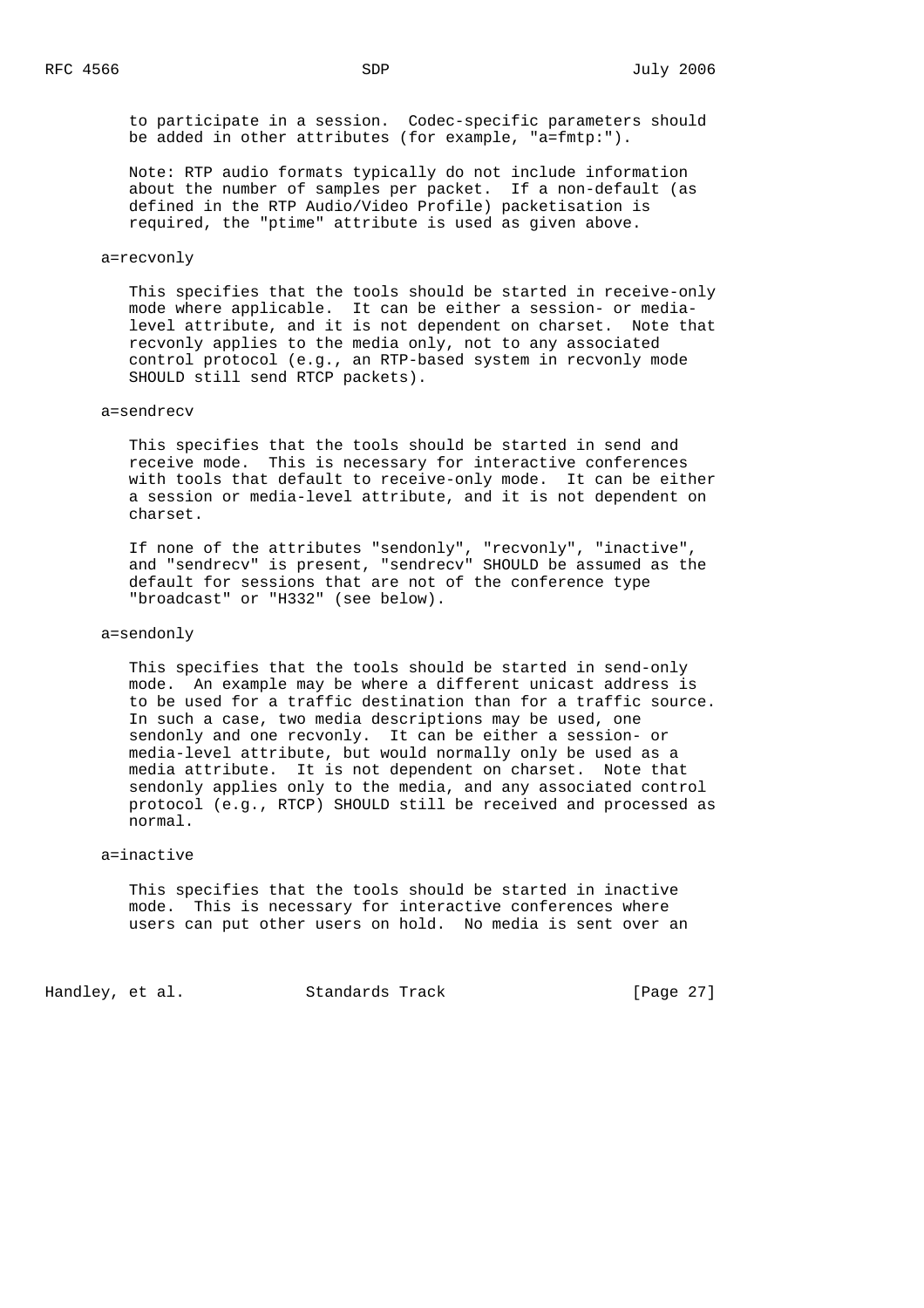inactive media stream. Note that an RTP-based system SHOULD still send RTCP, even if started inactive. It can be either a session or media-level attribute, and it is not dependent on charset.

a=orient:<orientation>

 Normally this is only used for a whiteboard or presentation tool. It specifies the orientation of a the workspace on the screen. It is a media-level attribute. Permitted values are "portrait", "landscape", and "seascape" (upside-down landscape). It is not dependent on charset.

a=type:<conference type>

 This specifies the type of the conference. Suggested values are "broadcast", "meeting", "moderated", "test", and "H332". "recvonly" should be the default for "type:broadcast" sessions, "type:meeting" should imply "sendrecv", and "type:moderated" should indicate the use of a floor control tool and that the media tools are started so as to mute new sites joining the conference.

 Specifying the attribute "type:H332" indicates that this loosely coupled session is part of an H.332 session as defined in the ITU H.332 specification [26]. Media tools should be started "recvonly".

 Specifying the attribute "type:test" is suggested as a hint that, unless explicitly requested otherwise, receivers can safely avoid displaying this session description to users.

 The type attribute is a session-level attribute, and it is not dependent on charset.

a=charset:<character set>

 This specifies the character set to be used to display the session name and information data. By default, the ISO-10646 character set in UTF-8 encoding is used. If a more compact representation is required, other character sets may be used. For example, the ISO 8859-1 is specified with the following SDP attribute:

a=charset:ISO-8859-1

Handley, et al. Standards Track [Page 28]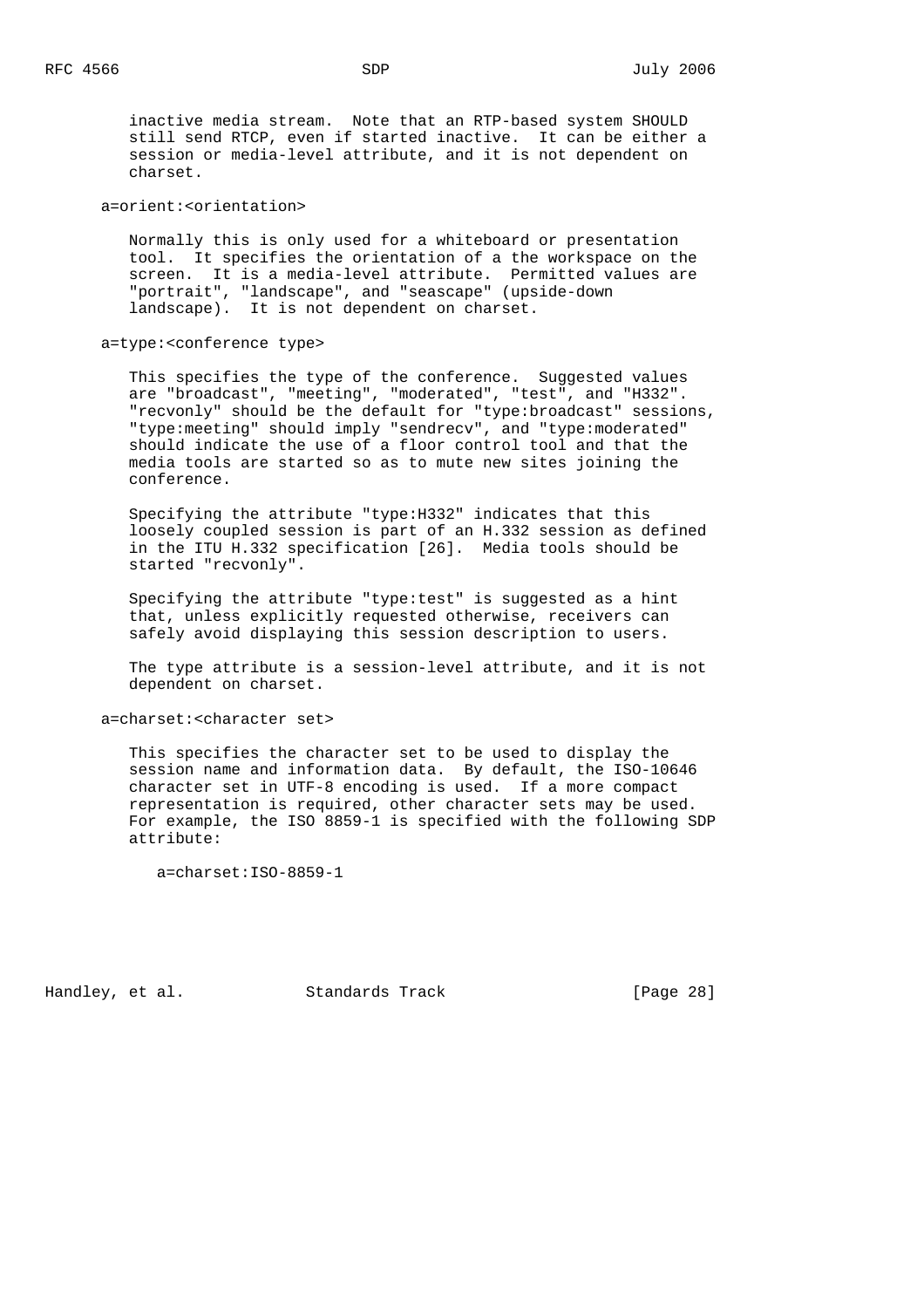This is a session-level attribute and is not dependent on charset. The charset specified MUST be one of those registered with IANA, such as ISO-8859-1. The character set identifier is a US-ASCII string and MUST be compared against the IANA identifiers using a case-insensitive comparison. If the identifier is not recognised or not supported, all strings that are affected by it SHOULD be regarded as octet strings.

 Note that a character set specified MUST still prohibit the use of bytes 0x00 (Nul), 0x0A (LF), and 0x0d (CR). Character sets requiring the use of these characters MUST define a quoting mechanism that prevents these bytes from appearing within text fields.

## a=sdplang:<language tag>

 This can be a session-level attribute or a media-level attribute. As a session-level attribute, it specifies the language for the session description. As a media-level attribute, it specifies the language for any media-level SDP information field associated with that media. Multiple sdplang attributes can be provided either at session or media level if multiple languages in the session description or media use multiple languages, in which case the order of the attributes indicates the order of importance of the various languages in the session or media from most important to least important.

 In general, sending session descriptions consisting of multiple languages is discouraged. Instead, multiple descriptions SHOULD be sent describing the session, one in each language. However, this is not possible with all transport mechanisms, and so multiple sdplang attributes are allowed although NOT RECOMMENDED.

 The "sdplang" attribute value must be a single RFC 3066 language tag in US-ASCII [9]. It is not dependent on the charset attribute. An "sdplang" attribute SHOULD be specified when a session is of sufficient scope to cross geographic boundaries where the language of recipients cannot be assumed, or where the session is in a different language from the locally assumed norm.

## a=lang:<language tag>

 This can be a session-level attribute or a media-level attribute. As a session-level attribute, it specifies the default language for the session being described. As a media level attribute, it specifies the language for that media,

Handley, et al. Standards Track [Page 29]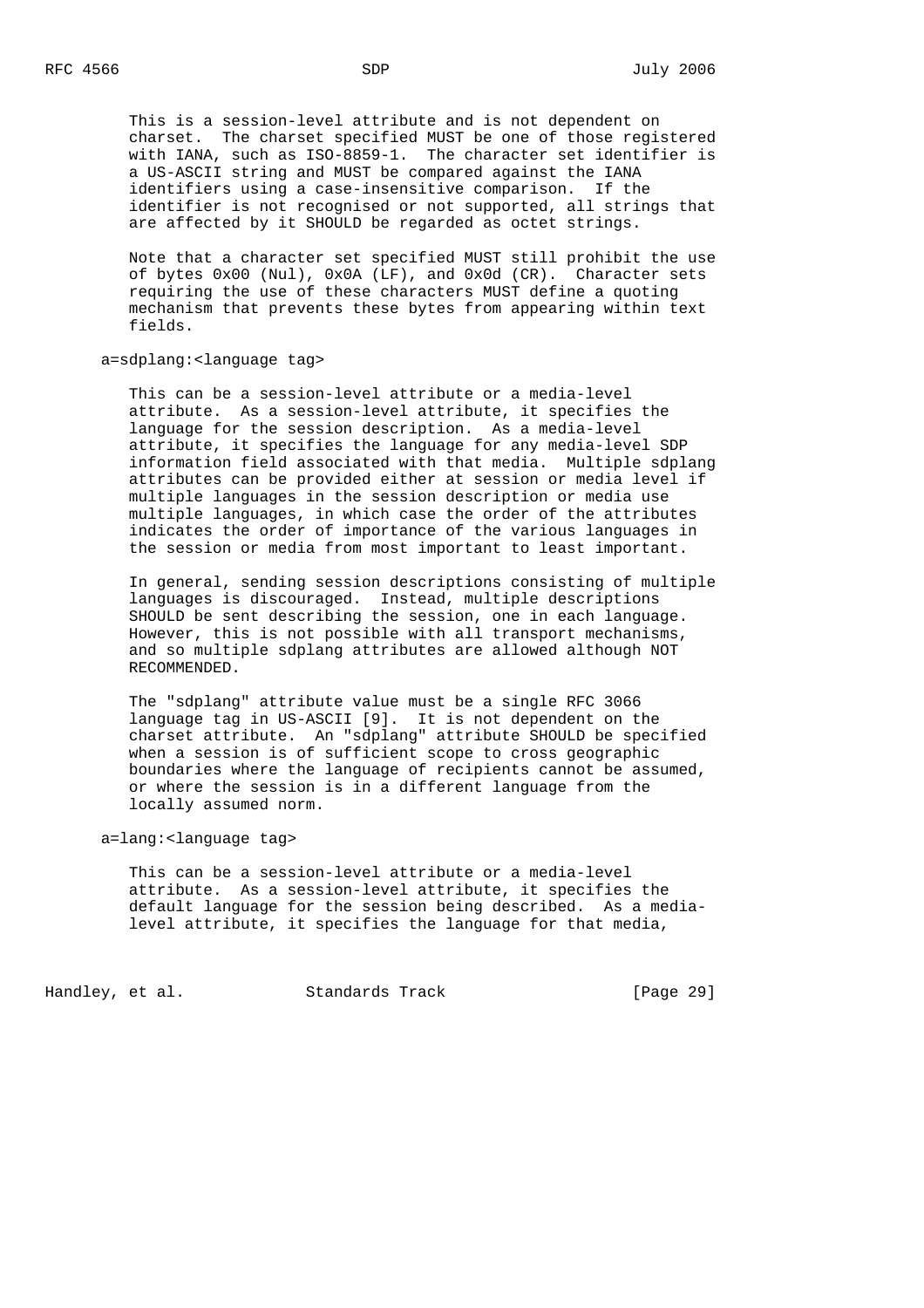overriding any session-level language specified. Multiple lang attributes can be provided either at session or media level if the session description or media use multiple languages, in which case the order of the attributes indicates the order of importance of the various languages in the session or media from most important to least important.

 The "lang" attribute value must be a single RFC 3066 language tag in US-ASCII [9]. It is not dependent on the charset attribute. A "lang" attribute SHOULD be specified when a session is of sufficient scope to cross geographic boundaries where the language of recipients cannot be assumed, or where the session is in a different language from the locally assumed norm.

a=framerate:<frame rate>

 This gives the maximum video frame rate in frames/sec. It is intended as a recommendation for the encoding of video data. Decimal representations of fractional values using the notation "<integer>.<fraction>" are allowed. It is a media-level attribute, defined only for video media, and it is not dependent on charset.

a=quality:<quality>

 This gives a suggestion for the quality of the encoding as an integer value. The intention of the quality attribute for video is to specify a non-default trade-off between frame-rate and still-image quality. For video, the value is in the range 0 to 10, with the following suggested meaning:

- 10 the best still-image quality the compression scheme can give.
- 5 the default behaviour given no quality suggestion.
- 0 the worst still-image quality the codec designer thinks is still usable.

 It is a media-level attribute, and it is not dependent on charset.

a=fmtp:<format> <format specific parameters>

 This attribute allows parameters that are specific to a particular format to be conveyed in a way that SDP does not have to understand them. The format must be one of the formats specified for the media. Format-specific parameters may be any set of parameters required to be conveyed by SDP and given

Handley, et al. Standards Track [Page 30]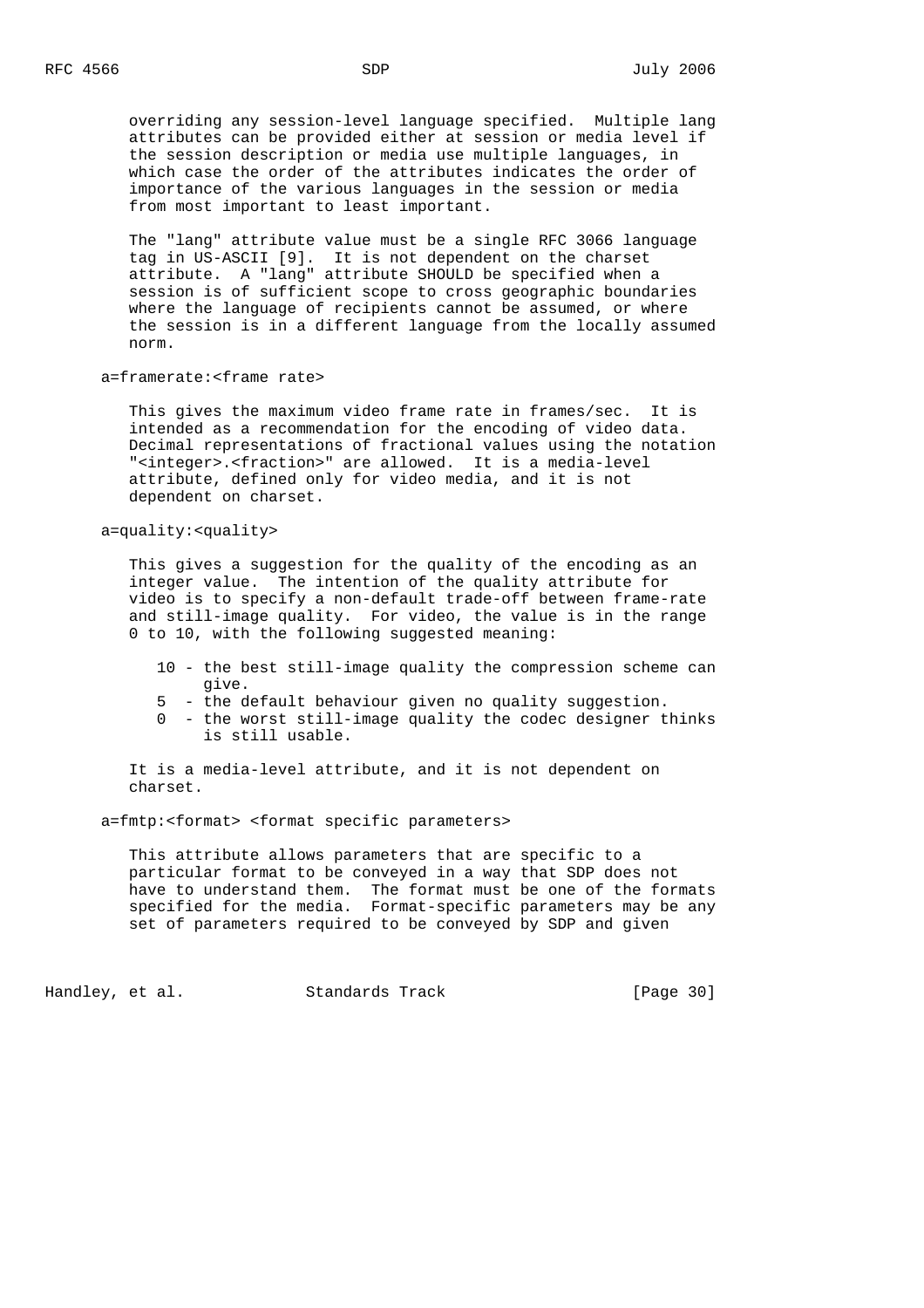unchanged to the media tool that will use this format. At most one instance of this attribute is allowed for each format.

 It is a media-level attribute, and it is not dependent on charset.

7. Security Considerations

 SDP is frequently used with the Session Initiation Protocol [15] using the offer/answer model [17] to agree on parameters for unicast sessions. When used in this manner, the security considerations of those protocols apply.

 SDP is a session description format that describes multimedia sessions. Entities receiving and acting upon an SDP message SHOULD be aware that a session description cannot be trusted unless it has been obtained by an authenticated transport protocol from a known and trusted source. Many different transport protocols may be used to distribute session description, and the nature of the authentication will differ from transport to transport. For some transports, security features are often not deployed. In case a session description has not been obtained in a trusted manner, the endpoint SHOULD exercise care because, among other attacks, the media sessions received may not be the intended ones, the destination where media is sent to may not be the expected one, any of the parameters of the session may be incorrect, or the media security may be compromised. It is up to the endpoint to make a sensible decision taking into account the security risks of the application and the user preferences and may decide to ask the user whether or not to accept the session.

 One transport that can be used to distribute session descriptions is the Session Announcement Protocol (SAP). SAP provides both encryption and authentication mechanisms, but due to the nature of session announcements it is likely that there are many occasions where the originator of a session announcement cannot be authenticated because the originator is previously unknown to the receiver of the announcement and because no common public key infrastructure is available.

 On receiving a session description over an unauthenticated transport mechanism or from an untrusted party, software parsing the session should take a few precautions. Session descriptions contain information required to start software on the receiver's system. Software that parses a session description MUST NOT be able to start other software except that which is specifically configured as appropriate software to participate in multimedia sessions. It is normally considered inappropriate for software parsing a session

Handley, et al. Standards Track [Page 31]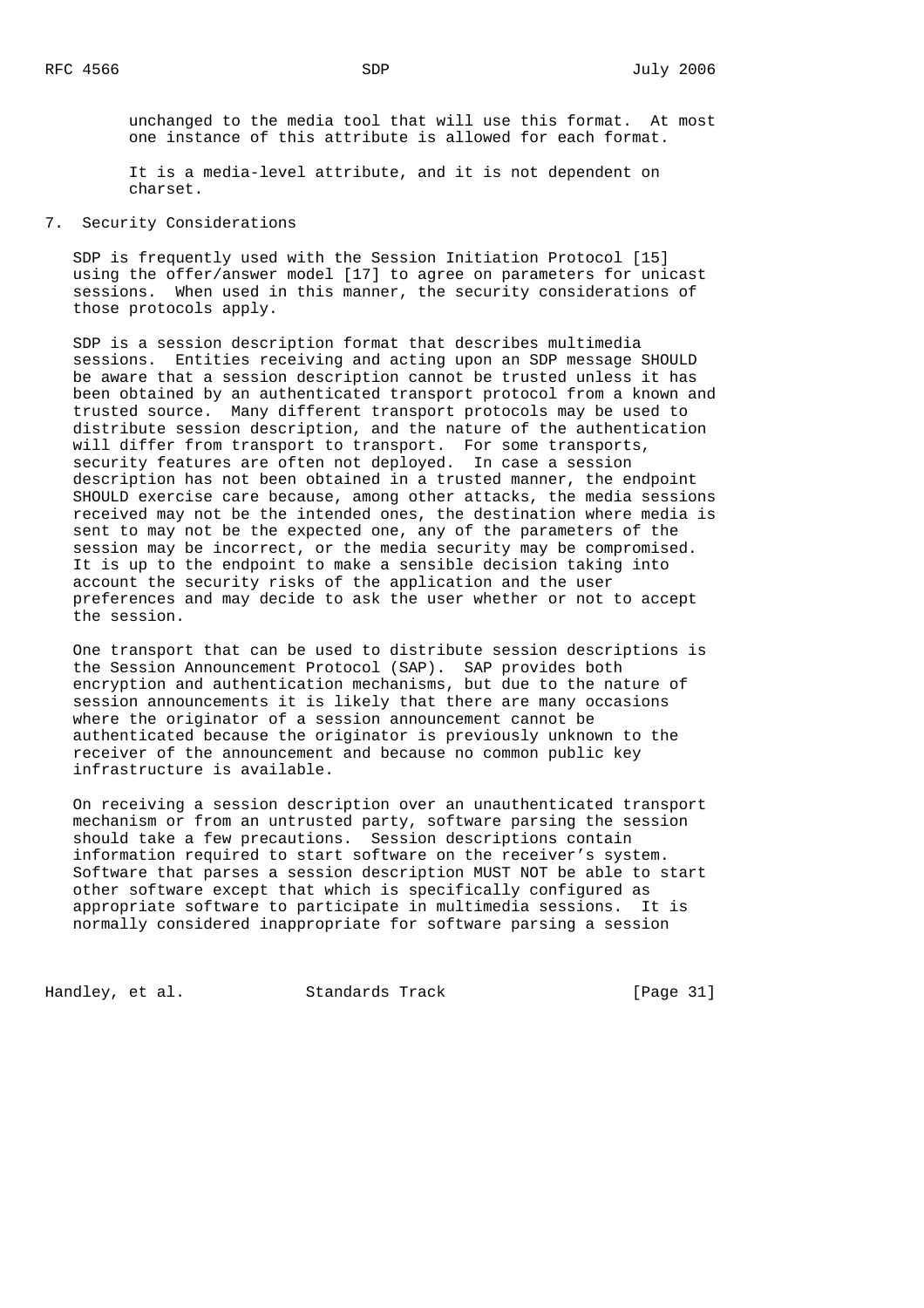description to start, on a user's system, software that is appropriate to participate in multimedia sessions, without the user first being informed that such software will be started and giving the user's consent. Thus, a session description arriving by session announcement, email, session invitation, or WWW page MUST NOT deliver the user into an interactive multimedia session unless the user has explicitly pre-authorised such action. As it is not always simple to tell whether or not a session is interactive, applications that are unsure should assume sessions are interactive.

 In this specification, there are no attributes that would allow the recipient of a session description to be informed to start multimedia tools in a mode where they default to transmitting. Under some circumstances it might be appropriate to define such attributes. If this is done, an application parsing a session description containing such attributes SHOULD either ignore them or inform the user that joining this session will result in the automatic transmission of multimedia data. The default behaviour for an unknown attribute is to ignore it.

 In certain environments, it has become common for intermediary systems to intercept and analyse session descriptions contained within other signalling protocols. This is done for a range of purposes, including but not limited to opening holes in firewalls to allow media streams to pass, or to mark, prioritize, or block traffic selectively. In some cases, such intermediary systems may modify the session description, for example, to have the contents of the session description match NAT bindings dynamically created. These behaviours are NOT RECOMMENDED unless the session description is conveyed in such a manner that allows the intermediary system to conduct proper checks to establish the authenticity of the session description, and the authority of its source to establish such communication sessions. SDP by itself does not include sufficient information to enable these checks: they depend on the encapsulating protocol (e.g., SIP or RTSP).

 Use of the "k=" field poses a significant security risk, since it conveys session encryption keys in the clear. SDP MUST NOT be used to convey key material, unless it can be guaranteed that the channel over which the SDP is delivered is both private and authenticated. Moreover, the "k=" line provides no way to indicate or negotiate cryptographic key algorithms. As it provides for only a single symmetric key, rather than separate keys for confidentiality and integrity, its utility is severely limited. The use of the "k=" line is NOT RECOMMENDED, as discussed in Section 5.12.

Handley, et al. Standards Track [Page 32]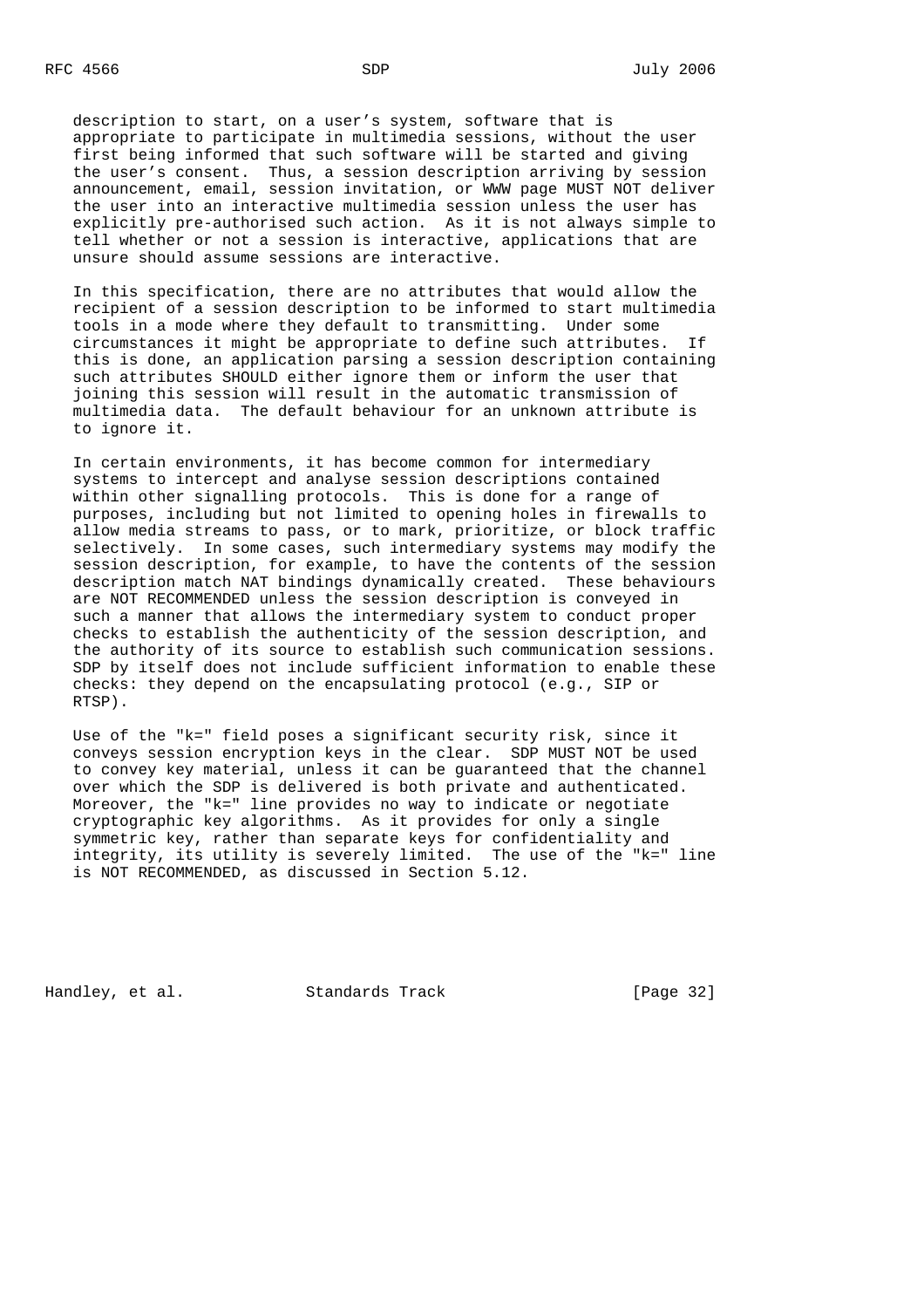8. IANA Considerations

8.1. The "application/sdp" Media Type

 One media type registration from RFC 2327 is to be updated, as defined below.

 To: ietf-types@iana.org Subject: Registration of media type "application/sdp"

Type name: application

Subtype name: sdp

Required parameters: None.

Optional parameters: None.

 Encoding considerations: SDP files are primarily UTF-8 format text. The "a=charset:" attribute may be used to signal the presence of other character sets in certain parts of an SDP file (see Section 6 of RFC 4566). Arbitrary binary content cannot be directly represented in SDP.

 Security considerations: See Section 7 of RFC 4566

 Interoperability considerations: See RFC 4566

 Published specification: See RFC 4566

 Applications which use this media type: Voice over IP, video teleconferencing, streaming media, instant messaging, among others. See also Section 3 of RFC 4566.

Additional information:

 Magic number(s): None. File extension(s): The extension ".sdp" is commonly used. Macintosh File Type Code(s): "sdp "

 Person & email address to contact for further information: Mark Handley <M.Handley@cs.ucl.ac.uk> Colin Perkins <csp@csperkins.org> IETF MMUSIC working group <mmusic@ietf.org>

Handley, et al. Standards Track [Page 33]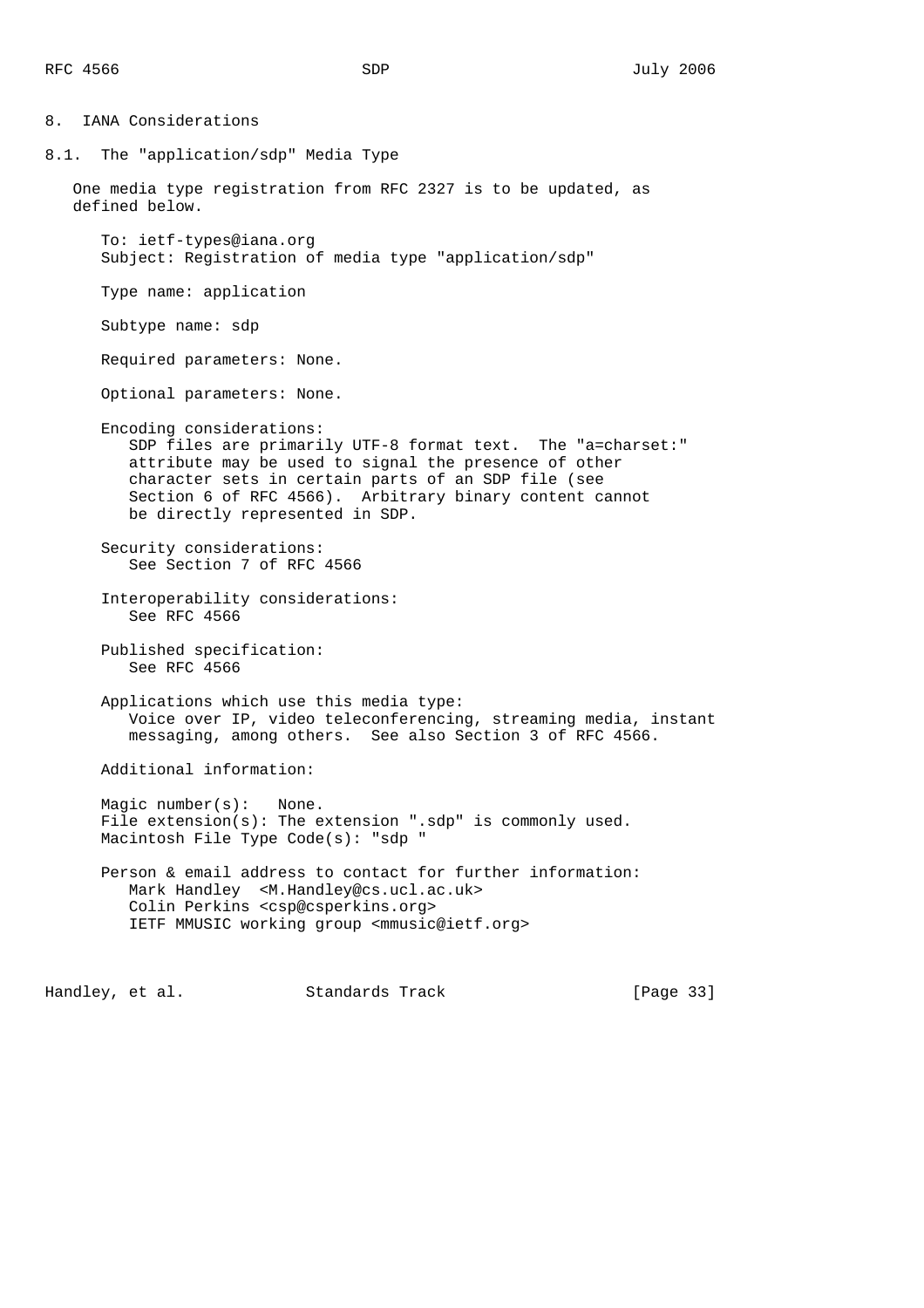Intended usage: COMMON

 Author/Change controller: Authors of RFC 4566 IETF MMUSIC working group delegated from the IESG

8.2. Registration of Parameters

 There are seven field names that may be registered with IANA. Using the terminology in the SDP specification Backus-Naur Form (BNF), they are "media", "proto", "fmt", "att-field", "bwtype", "nettype", and "addrtype".

#### 8.2.1. Media Types ("media")

 The set of media types is intended to be small and SHOULD NOT be extended except under rare circumstances. The same rules should apply for media names as for top-level media content types, and where possible the same name should be registered for SDP as for MIME. For media other than existing top-level media content types, a Standards Track RFC MUST be produced for a new top-level content type to be registered, and the registration MUST provide good justification why no existing media name is appropriate (the "Standards Action" policy of RFC 2434 [8].

 This memo registers the media types "audio", "video", "text", "application", and "message".

 Note: The media types "control" and "data" were listed as valid in the previous version of this specification [6]; however, their semantics were never fully specified and they are not widely used. These media types have been removed in this specification, although they still remain valid media type capabilities for a SIP user agent as defined in RFC 3840 [24]. If these media types are considered useful in the future, a Standards Track RFC MUST be produced to document their use. Until that is done, applications SHOULD NOT use these types and SHOULD NOT declare support for them in SIP capabilities declarations (even though they exist in the registry created by RFC 3840).

8.2.2. Transport Protocols ("proto")

 The "proto" field describes the transport protocol used. This SHOULD reference a standards-track protocol RFC. This memo registers three values: "RTP/AVP" is a reference to RTP [19] used under the RTP Profile for Audio and Video Conferences with Minimal Control [20]

Handley, et al. Standards Track [Page 34]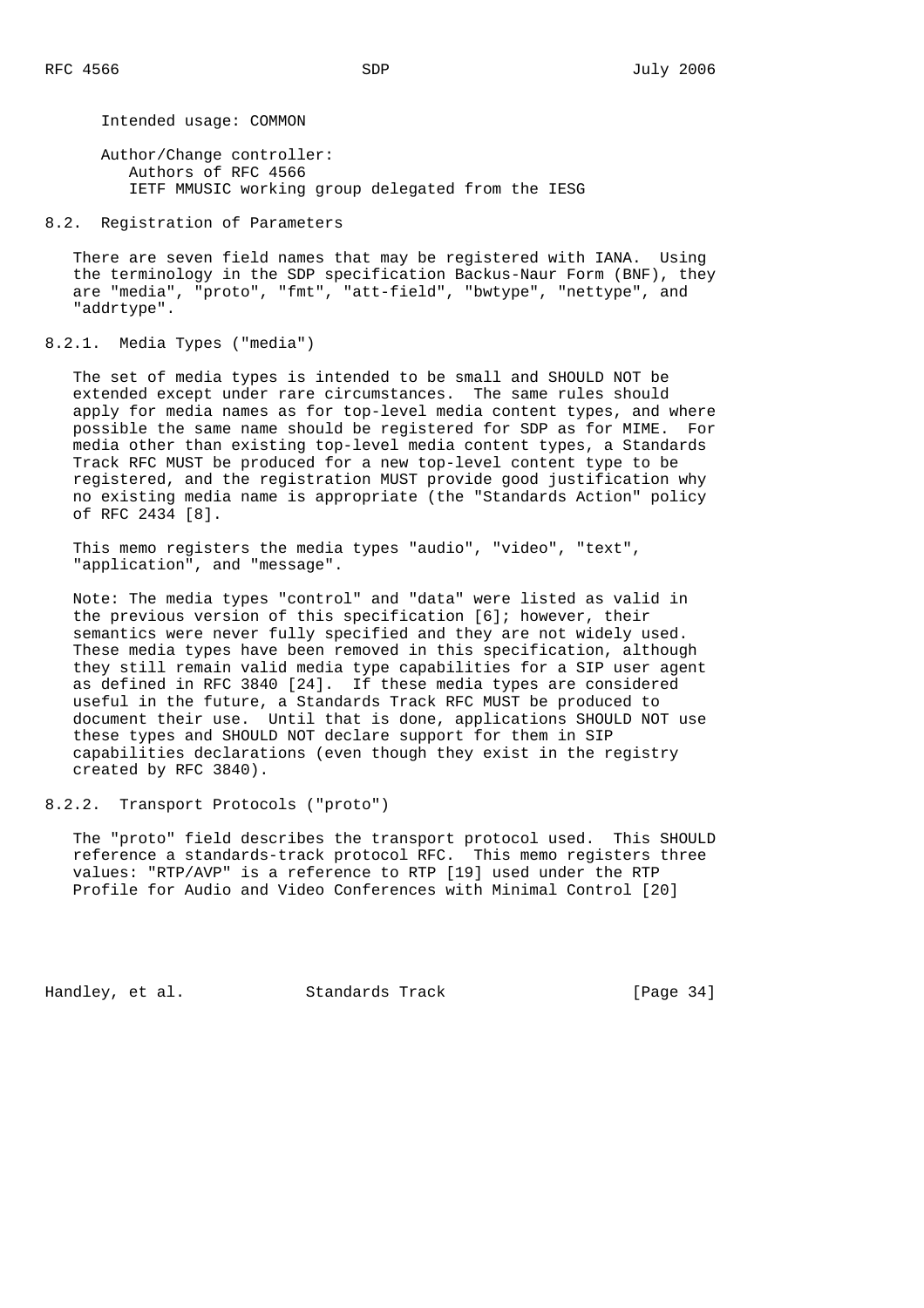running over UDP/IP, "RTP/SAVP" is a reference to the Secure Real time Transport Protocol [23], and "udp" indicates an unspecified protocol over UDP.

 If other RTP profiles are defined in the future, their "proto" name SHOULD be specified in the same manner. For example, an RTP profile whose short name is "XYZ" would be denoted by a "proto" field of "RTP/XYZ".

 New transport protocols SHOULD be registered with IANA. Registrations MUST reference an RFC describing the protocol. Such an RFC MAY be Experimental or Informational, although it is preferable that it be Standards Track. Registrations MUST also define the rules by which their "fmt" namespace is managed (see below).

8.2.3. Media Formats ("fmt")

 Each transport protocol, defined by the "proto" field, has an associated "fmt" namespace that describes the media formats that may be conveyed by that protocol. Formats cover all the possible encodings that might want to be transported in a multimedia session.

 RTP payload formats under the "RTP/AVP" and "RTP/SAVP" profiles MUST use the payload type number as their "fmt" value. If the payload type number is dynamically assigned by this session description, an additional "rtpmap" attribute MUST be included to specify the format name and parameters as defined by the media type registration for the payload format. It is RECOMMENDED that other RTP profiles that are registered (in combination with RTP) as SDP transport protocols specify the same rules for the "fmt" namespace.

 For the "udp" protocol, new formats SHOULD be registered. Use of an existing media subtype for the format is encouraged. If no media subtype exists, it is RECOMMENDED that a suitable one be registered through the IETF process [31] by production of, or reference to, a standards-track RFC that defines the transport protocol for the format.

 For other protocols, formats MAY be registered according to the rules of the associated "proto" specification.

 Registrations of new formats MUST specify which transport protocols they apply to.

Handley, et al. Standards Track [Page 35]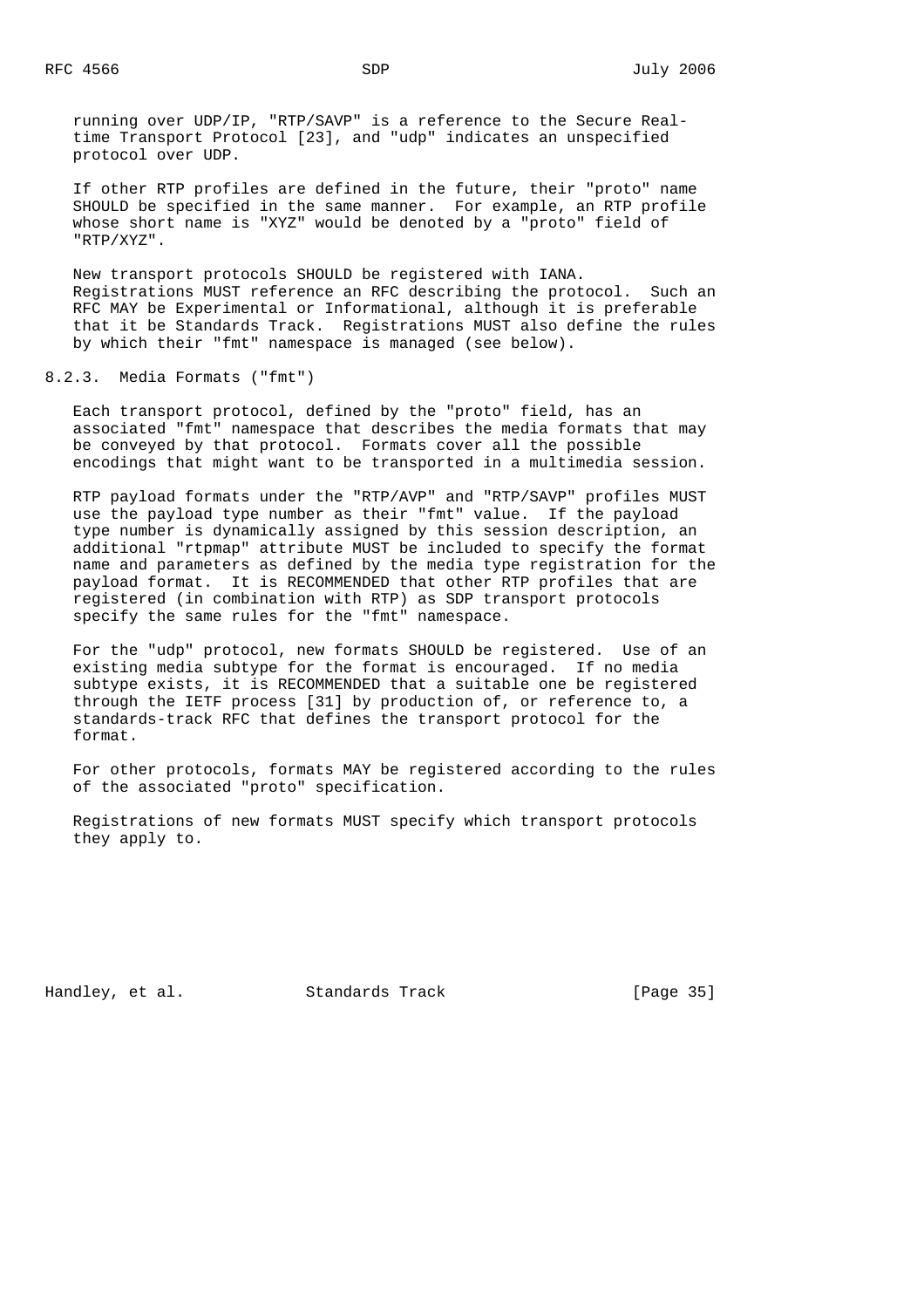8.2.4. Attribute Names ("att-field")

 Attribute field names ("att-field") MUST be registered with IANA and documented, because of noticeable issues due to conflicting attributes under the same name. Unknown attributes in SDP are simply ignored, but conflicting ones that fragment the protocol are a serious problem.

 New attribute registrations are accepted according to the "Specification Required" policy of RFC 2434, provided that the specification includes the following information:

o contact name, email address, and telephone number

o attribute name (as it will appear in SDP)

o long-form attribute name in English

o type of attribute (session level, media level, or both)

o whether the attribute value is subject to the charset attribute

o a one-paragraph explanation of the purpose of the attribute

o a specification of appropriate attribute values for this attribute

 The above is the minimum that IANA will accept. Attributes that are expected to see widespread use and interoperability SHOULD be documented with a standards-track RFC that specifies the attribute more precisely.

 Submitters of registrations should ensure that the specification is in the spirit of SDP attributes, most notably that the attribute is platform independent in the sense that it makes no implicit assumptions about operating systems and does not name specific pieces of software in a manner that might inhibit interoperability.

 IANA has registered the following initial set of attribute names ("att-field" values), with definitions as in Section 6 of this memo (these definitions update those in RFC 2327):

Handley, et al. Standards Track [Page 36]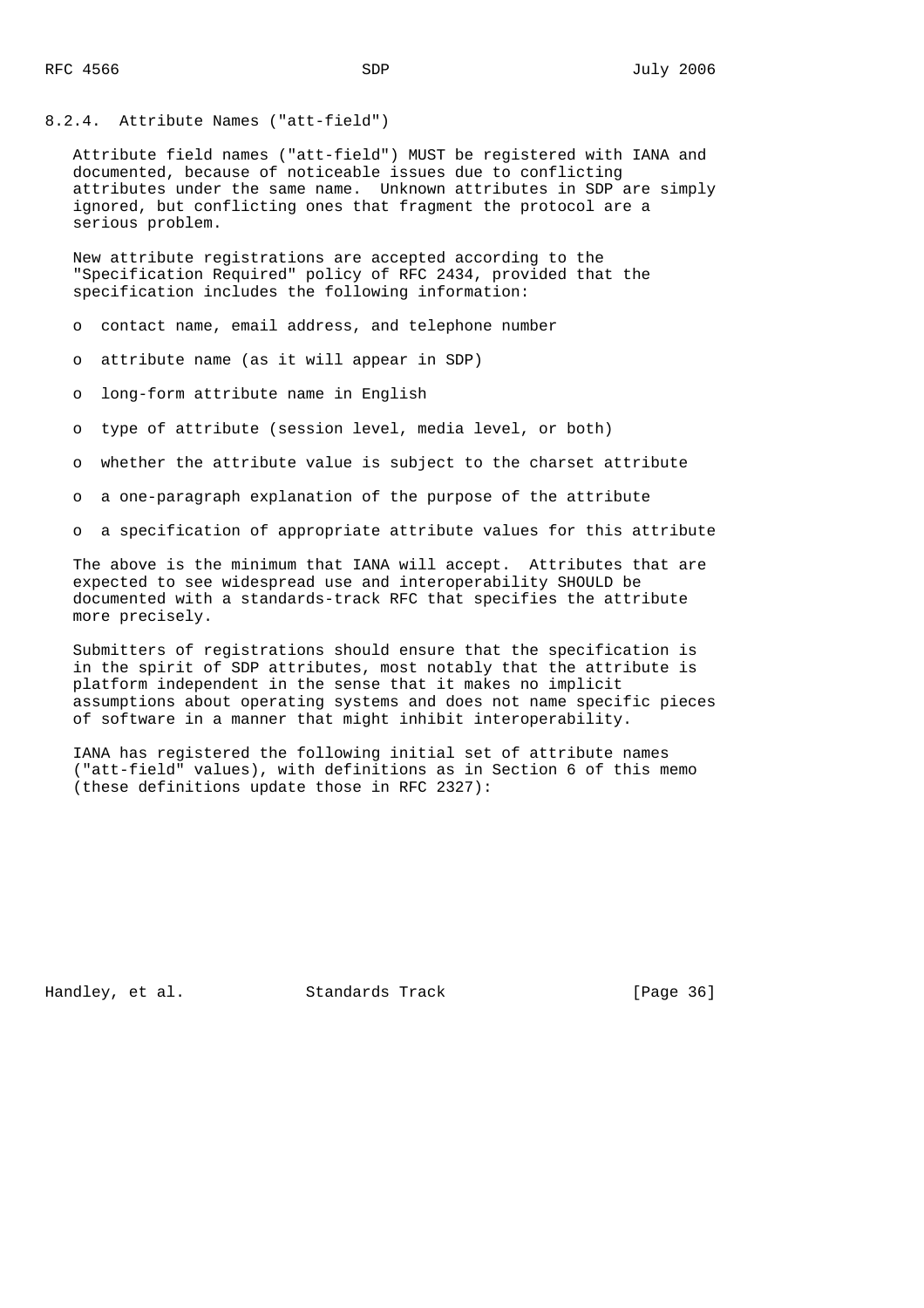| Name      | Session or Media level? | Dependent on charset? |
|-----------|-------------------------|-----------------------|
| cat       | Session                 | No                    |
| keywds    | Session                 | Yes                   |
| tool      | Session                 | No                    |
| ptime     | Media                   | No                    |
| maxptime  | Media                   | No                    |
| rtpmap    | Media                   | No                    |
| recvonly  | Either                  | No                    |
| sendrecv  | Either                  | No                    |
| sendonly  | Either                  | No                    |
| inactive  | Either                  | No                    |
| orient    | Media                   | No                    |
| type      | Session                 | No                    |
| charset   | Session                 | No                    |
| sdplang   | Either                  | No                    |
| lang      | Either                  | No                    |
| framerate | Media                   | No                    |
| quality   | Media                   | No                    |
| fmtp      | Media                   | No                    |
|           |                         |                       |

#### 8.2.5. Bandwidth Specifiers ("bwtype")

A proliferation of bandwidth specifiers is strongly discouraged.

 New bandwidth specifiers ("bwtype" fields) MUST be registered with IANA. The submission MUST reference a standards-track RFC specifying the semantics of the bandwidth specifier precisely, and indicating when it should be used, and why the existing registered bandwidth specifiers do not suffice.

 IANA has registered the bandwidth specifiers "CT" and "AS" with definitions as in Section 5.8 of this memo (these definitions update those in RFC 2327).

## 8.2.6. Network Types ("nettype")

 New network types (the "nettype" field) may be registered with IANA if SDP needs to be used in the context of non-Internet environments. Although these are not normally the preserve of IANA, there may be circumstances when an Internet application needs to interoperate with a non-Internet application, such as when gatewaying an Internet telephone call into the Public Switched Telephone Network (PSTN). The number of network types should be small and should be rarely extended. A new network type cannot be registered without registering at least one address type to be used with that network

Handley, et al. Standards Track [Page 37]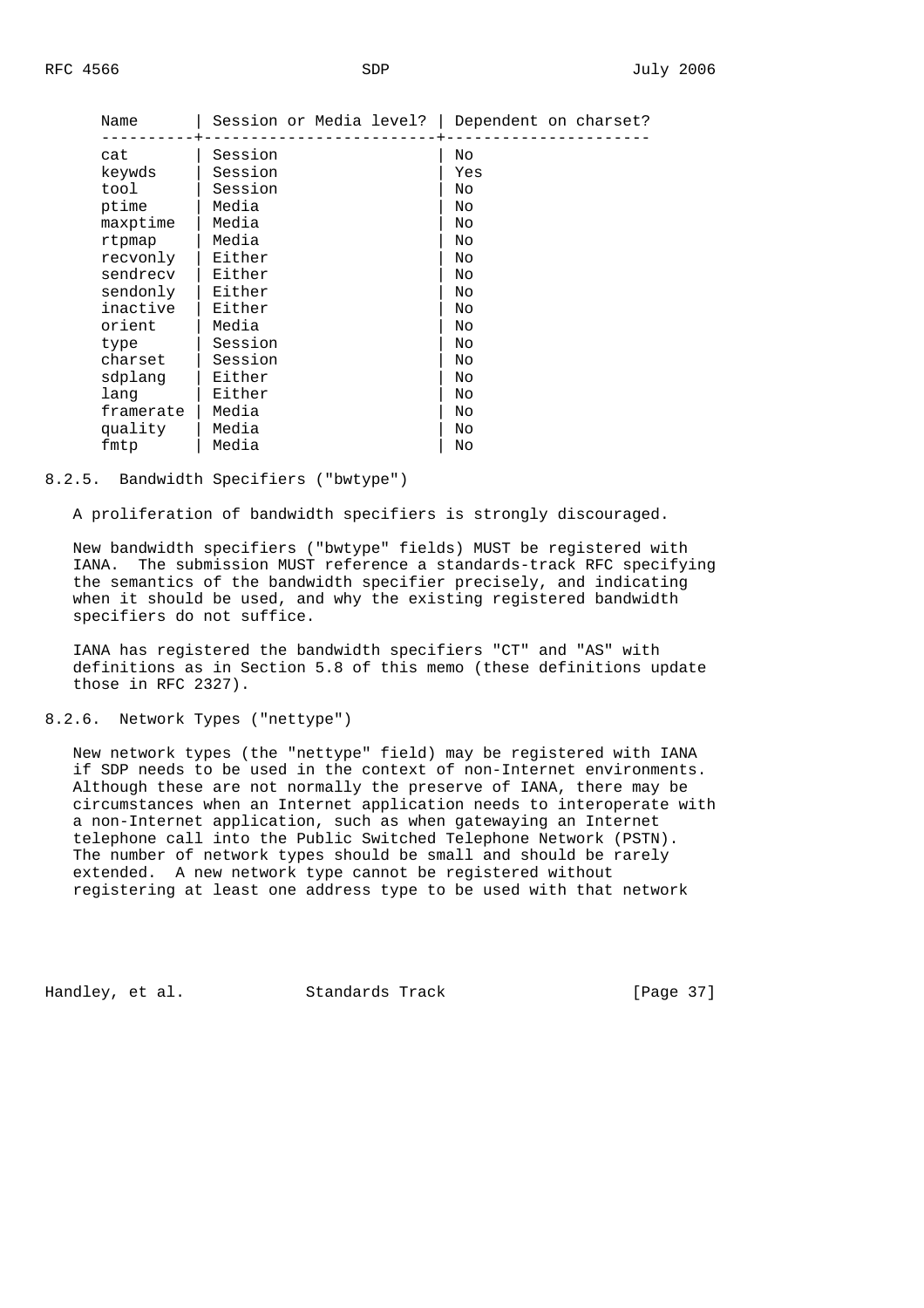type. A new network type registration MUST reference an RFC that gives details of the network type and address type and specifies how and when they would be used.

 IANA has registered the network type "IN" to represent the Internet, with definition as in Sections 5.2 and 5.7 of this memo (these definitions update those in RFC 2327).

8.2.7. Address Types ("addrtype")

 New address types ("addrtype") may be registered with IANA. An address type is only meaningful in the context of a network type, and any registration of an address type MUST specify a registered network type or be submitted along with a network type registration. A new address type registration MUST reference an RFC giving details of the syntax of the address type. Address types are not expected to be registered frequently.

 IANA has registered the address types "IP4" and "IP6" with definitions as in Sections 5.2 and 5.7 of this memo (these definitions update those in RFC 2327).

# 8.2.8. Registration Procedure

 In the RFC documentation that registers SDP "media", "proto", "fmt", "bwtype", "nettype", and "addrtype" fields, the authors MUST include the following information for IANA to place in the appropriate registry:

- o contact name, email address, and telephone number
- o name being registered (as it will appear in SDP)
- o long-form name in English
- o type of name ("media", "proto", "fmt", "bwtype", "nettype", or "addrtype")
- o a one-paragraph explanation of the purpose of the registered name
- o a reference to the specification for the registered name (this will typically be an RFC number)

 IANA may refer any registration to the IESG for review, and may request revisions to be made before a registration will be made.

Handley, et al. Standards Track [Page 38]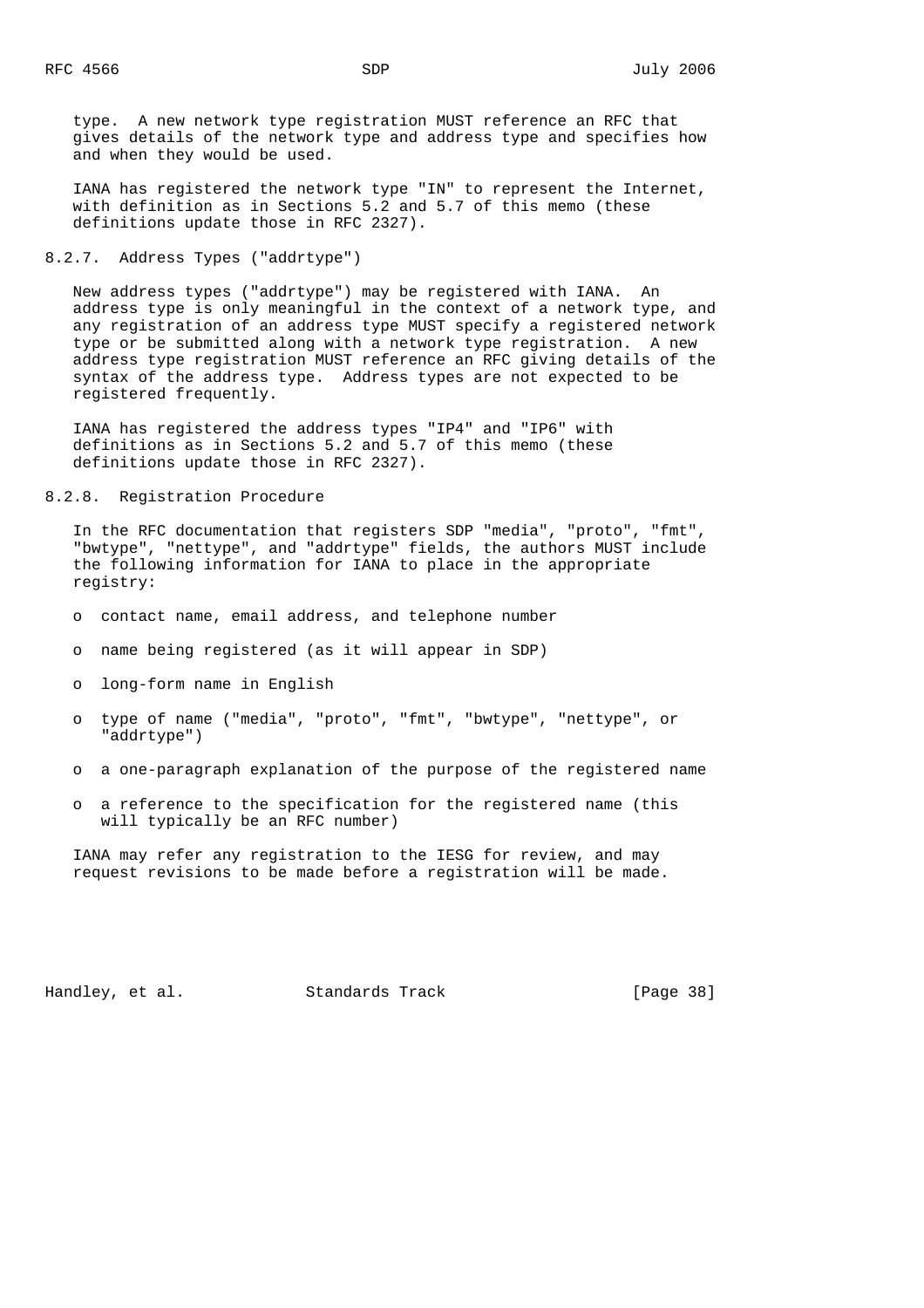# 8.3. Encryption Key Access Methods

 The IANA previously maintained a table of SDP encryption key access method ("enckey") names. This table is obsolete, since the "k=" line is not extensible. New registrations MUST NOT be accepted.

9. SDP Grammar

 This section provides an Augmented BNF grammar for SDP. ABNF is defined in [4].

| ; SDP Syntax                            |                                                                                                                                                                                                                    |
|-----------------------------------------|--------------------------------------------------------------------------------------------------------------------------------------------------------------------------------------------------------------------|
| session-description = proto-version     | origin-field<br>session-name-field<br>information-field<br>uri-field<br>email-fields<br>phone-fields<br>connection-field<br>bandwidth-fields<br>time-fields<br>key-field<br>attribute-fields<br>media-descriptions |
| proto-version =                         | $x76$ "=" $1*Diff$ CRLF<br>ithis memo describes version 0                                                                                                                                                          |
| origin-field =                          | %x6f "=" username SP sess-id SP sess-version SP<br>nettype SP addrtype SP unicast-address CRLF                                                                                                                     |
| session-name-field = %x73 "=" text CRLF |                                                                                                                                                                                                                    |
| $information-field =$                   | $[$ % x69 "=" text CRLF]                                                                                                                                                                                           |
| $uri-field =$                           | $[sx75" == "uri CRLF]$                                                                                                                                                                                             |
| $email-filelds =$                       | $*(\&x65 \text{ "}=" email-address CRIF))$                                                                                                                                                                         |
| $phone$ -fields =                       | $*(\text{$*$x70} " = " phone-number CRLF)$                                                                                                                                                                         |
| $connection-field =$                    | [%x63 "=" nettype SP addrtype SP<br>connection-address CRLF]<br><i>ia</i> connection field must be present<br>iin every media description or at the<br>;session-level                                              |

Handley, et al. Standards Track [Page 39]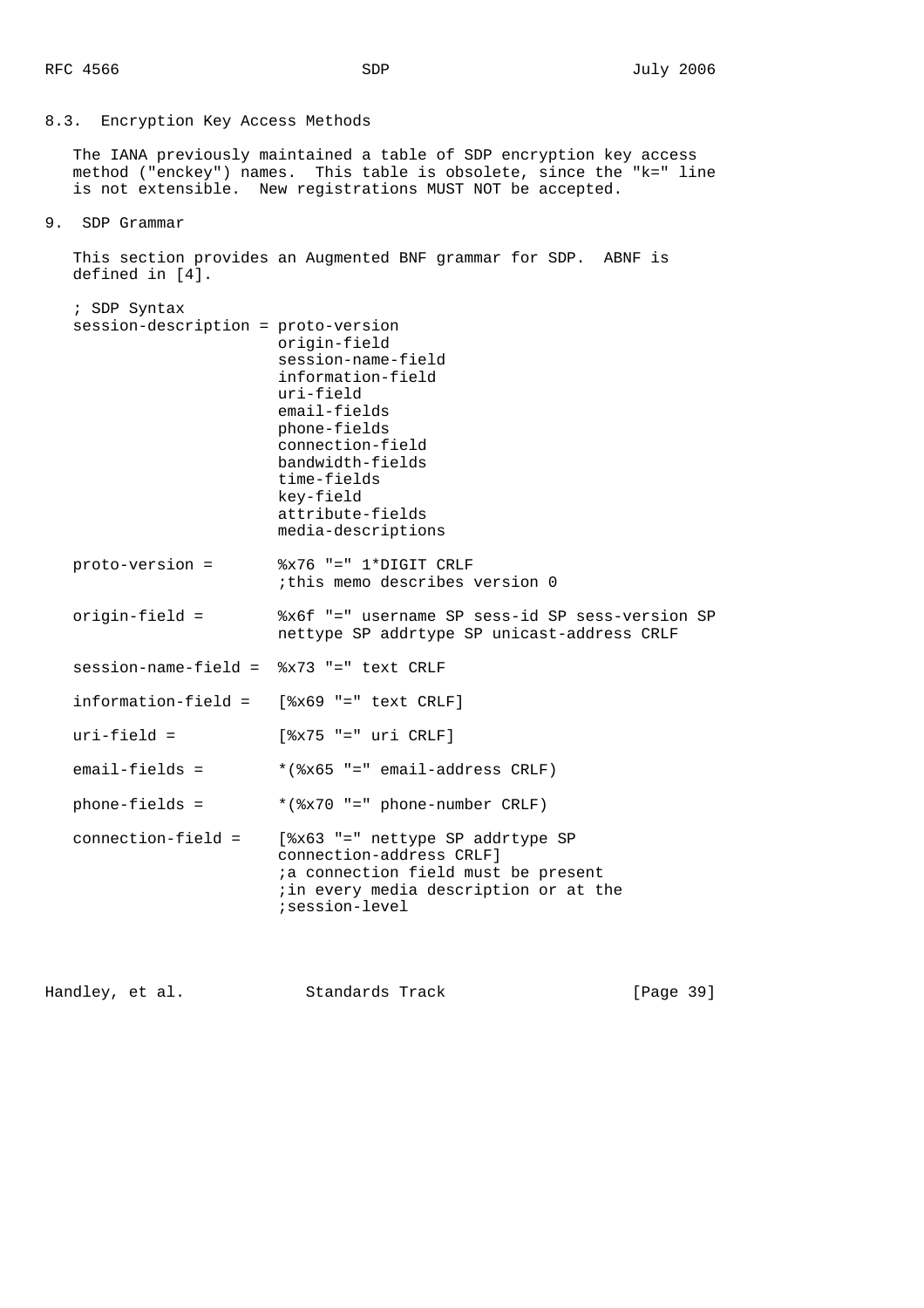| bandwidth-fields =                  | $*(\text{$*$x62} "=" buyer "')\text{for } "::" \text{bandwidth } \text{CRLF})$                                 |
|-------------------------------------|----------------------------------------------------------------------------------------------------------------|
| $time-fields =$                     | $1*($ %x74 "=" start-time SP stop-time<br>*(CRLF repeat-fields) CRLF)<br>[zone-adjustments CRLF]               |
| repeat-fields =                     | %x72 "=" repeat-interval SP typed-time<br>$1*(SP type d-time)$                                                 |
| $zone-adjustments =$                | %x7a "=" time SP ["-"] typed-time<br>*(SP time SP ["-"] typed-time)                                            |
| $key$ -field =                      | $[$ %x6b "=" key-type CRLF]                                                                                    |
| attribute-fields =                  | $*(\$x61$ "=" attribute CRLF)                                                                                  |
| media-descriptions =                | *( media-field<br>information-field<br>*connection-field<br>bandwidth-fields<br>key-field<br>attribute-fields) |
| $media-field =$                     | %x6d "=" media SP port ["/" integer]<br>SP proto 1*(SP fmt) CRLF                                               |
| ; sub-rules of 'o='<br>$username =$ | non-ws-string<br>; pretty wide definition, but doesn't<br><i>i</i> include space                               |
| $sess-id =$                         | 1*DIGIT<br>ishould be unique for this username/host                                                            |
| sess-version =                      | 1*DIGIT                                                                                                        |
| $network =$                         | token<br>;typically "IN"                                                                                       |
| addrtype =                          | token<br>;typically "IP4" or "IP6"                                                                             |
| ; sub-rules of 'u='<br>$uri =$      | URI-reference<br>$i$ see RFC 3986                                                                              |

Handley, et al. Standards Track [Page 40]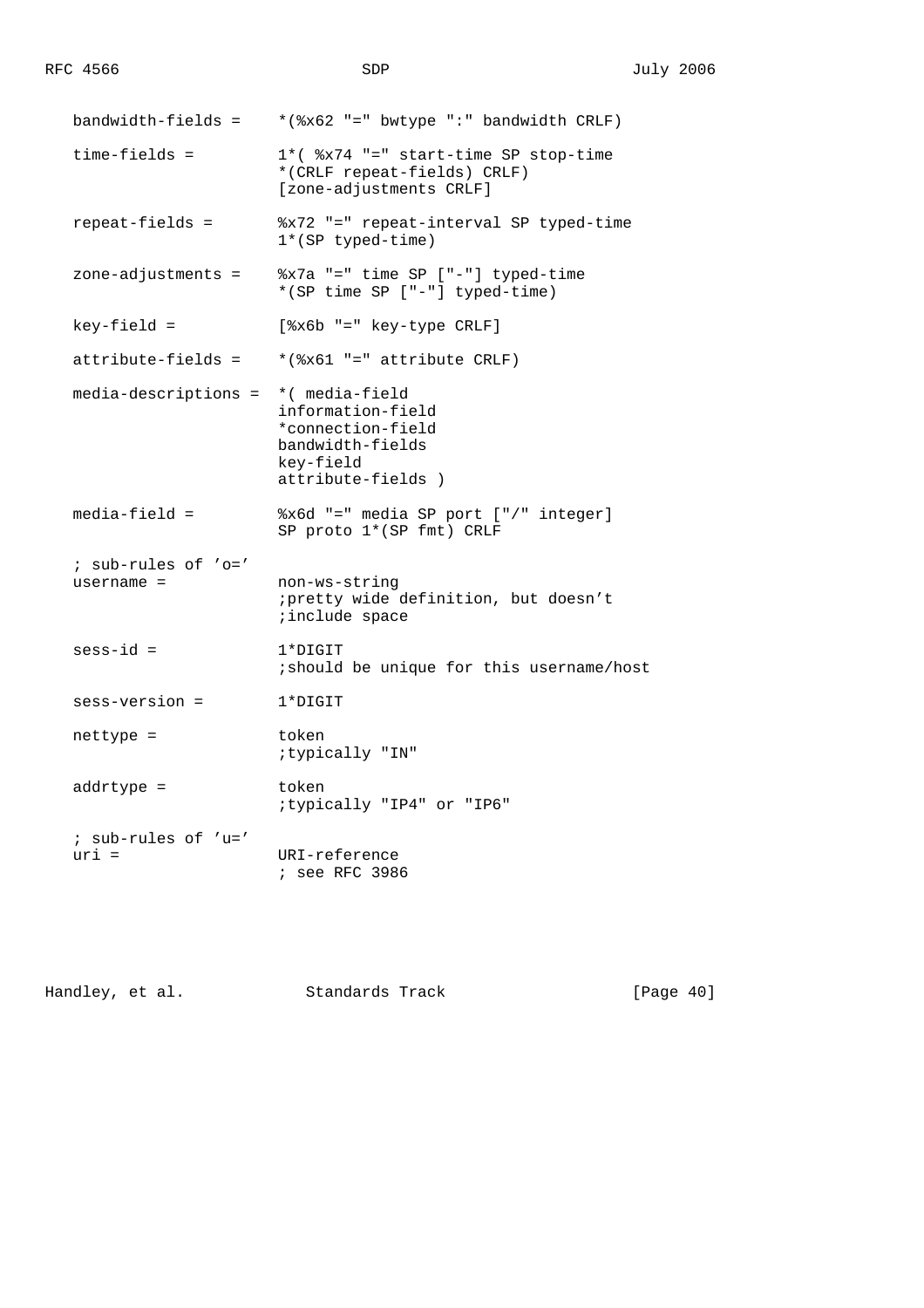```
 ; sub-rules of 'e=', see RFC 2822 for definitions
 email-address = address-and-comment / dispname-and-address
                      / addr-spec
address-and-comment = addr-spec 1*SP " (" 1*email-safe " )" dispname-and-address = 1*email-safe 1*SP "<" addr-spec ">"
 ; sub-rules of 'p='
 phone-number = phone *SP "(" 1*email-safe ")" /
                     1*email-safe "<" phone ">" /
                     phone
phone = ["+"] DIGIT 1*(SP / "--" / DIGIT) ; sub-rules of 'c='
 connection-address = multicast-address / unicast-address
 ; sub-rules of 'b='
bwtype = token
 bandwidth = 1*DIGIT
 ; sub-rules of 't='
start-time = time / "0"
stop-time = time / "0"
 time = POS-DIGIT 9*DIGIT
                     ; Decimal representation of NTP time in
                     ; seconds since 1900. The representation
                     ; of NTP time is an unbounded length field
                     ; containing at least 10 digits. Unlike the
                     ; 64-bit representation used elsewhere, time
                     ; in SDP does not wrap in the year 2036.
 ; sub-rules of 'r=' and 'z='
 repeat-interval = POS-DIGIT *DIGIT [fixed-len-time-unit]
 typed-time = 1*DIGIT [fixed-len-time-unit]
fixed-len-time-unit = 8x64 / 8x68 / 8x6d / 8x73 ; sub-rules of 'k='
                    %x70 %x72 %x6f %x6d %x70 %x74 / ; "prompt"
                     %x63 %x6c %x65 %x61 %x72 ":" text / ; "clear:"
                     %x62 %x61 %x73 %x65 "64:" base64 / ; "base64:"
                    %x75 %x72 %x69 ":" uri
base64 = *base64-unit [base64-pad]
```
Handley, et al. Standards Track [Page 41]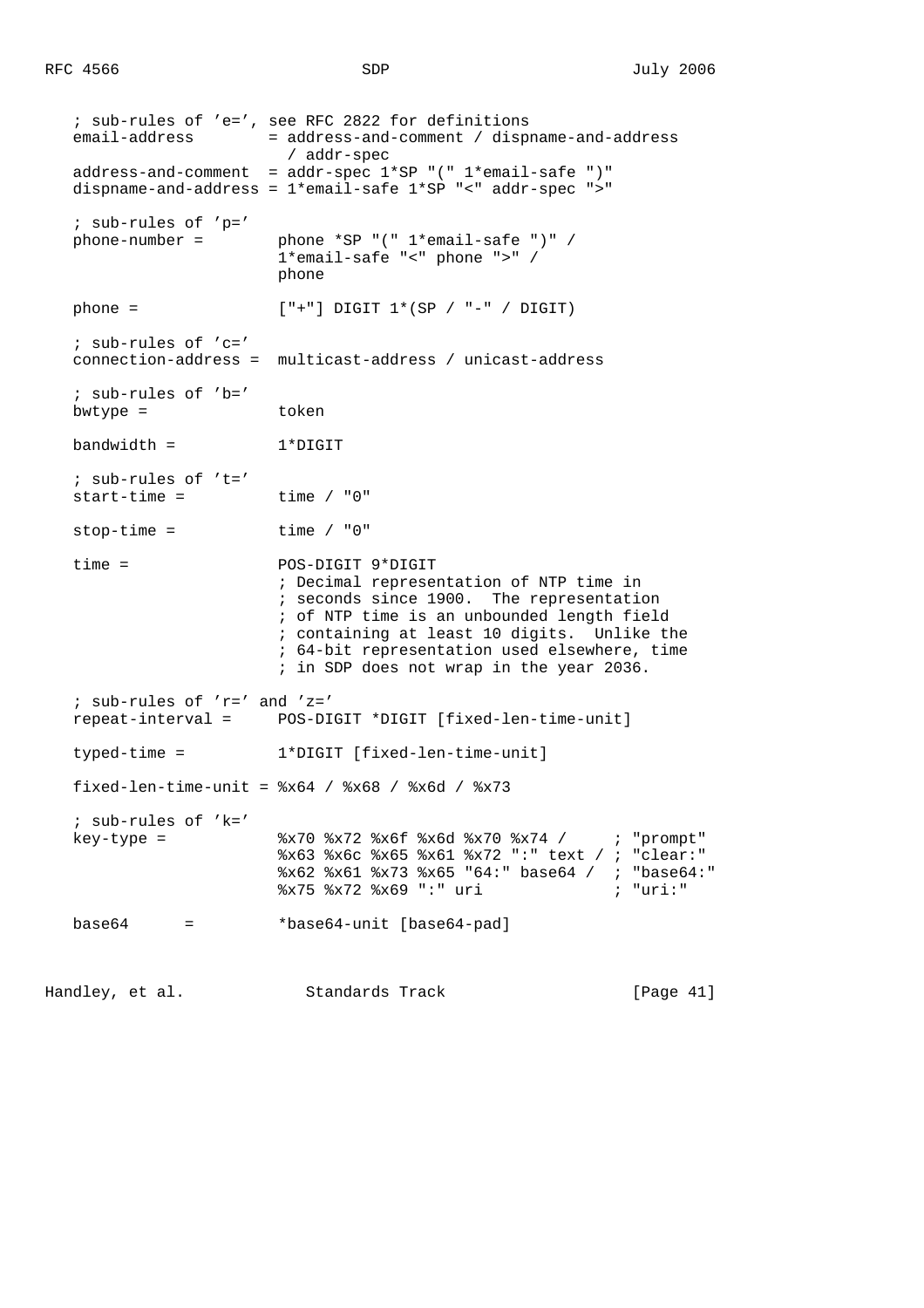base64-unit = 4base64-char<br>base64-pad = 2base64-char  $base64-pad = 2base64-char$   $==" / 3base64-char$   $=="$ <br> $base64-char = 1$ <br> $ALPHA / DIGIT / " +" / " /"$ ALPHA / DIGIT / "+" / "/" ; sub-rules of 'a=' attribute = (att-field ":" att-value) / att-field att-field = token att-value = byte-string ; sub-rules of 'm=' media = token ;typically "audio", "video", "text", or ;"application" fmt = token ;typically an RTP payload type for audio ;and video media  $\text{proto}$  = token  $*(\sqrt{''}/\sqrt{''})$  token) ;typically "RTP/AVP" or "udp" port = 1\*DIGIT ; generic sub-rules: addressing unicast-address = IP4-address / IP6-address / FQDN / extn-addr multicast-address = IP4-multicast / IP6-multicast / FQDN / extn-addr IP4-multicast = m1 3( "." decimal-uchar ) "/" ttl [ "/" integer ] ; IPv4 multicast addresses may be in the ; range 224.0.0.0 to 239.255.255.255 m1 =  $(^{\circ}22^{\circ}$   $(^{\circ}4^{\circ}/^{\circ}5^{\circ}/^{\circ}6^{\circ}/^{\circ}7^{\circ}/^{\circ}8^{\circ}/^{\circ}9^{\circ})$  ) / ("23" DIGIT ) IP6-multicast = hexpart [ "/" integer ] ; IPv6 address starting with FF ttl = (POS-DIGIT \*2DIGIT) / "0"  $FQDN = 4*(alpha-numberic / "-" / "."')$  ; fully qualified domain name as specified ; in RFC 1035 (and updates)

Handley, et al. Standards Track [Page 42]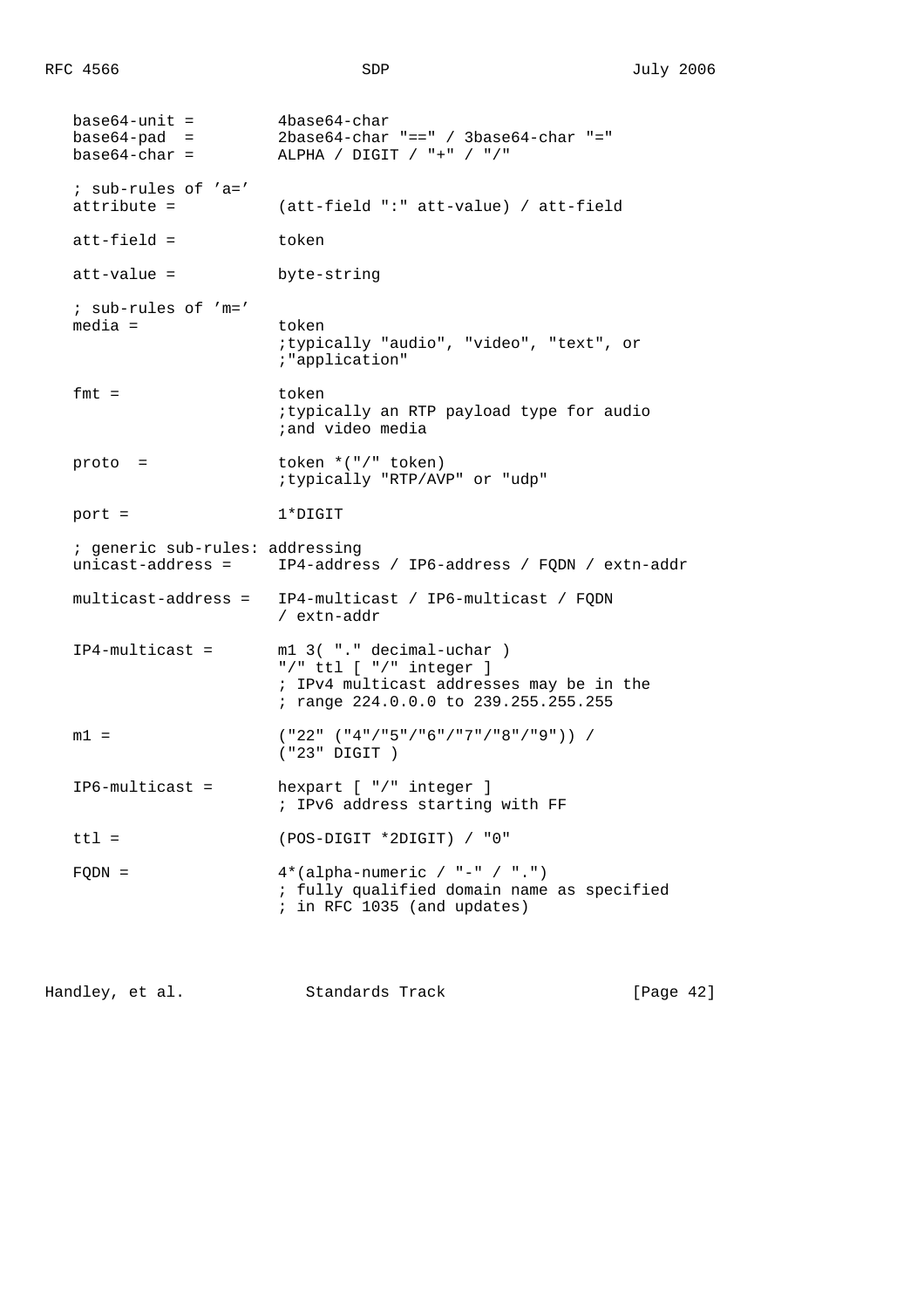IP4-address = b1 3("." decimal-uchar) b1 = decimal-uchar ; less than "224" ; The following is consistent with RFC 2373 [30], Appendix B. IP6-address = hexpart [ ":" IP4-address ] hexpart = hexseq / hexseq "::" [ hexseq ] / "::" [ hexseq ] hexseq =  $hex4 * ( ":: " hex4)$  $hex4 = 1*4HEXDIG$ % Generic for other address families<br>extn-addr = non-ws-string  $extn-addr =$  ; generic sub-rules: datatypes text = byte-string ;default is to interpret this as UTF8 text. ;ISO 8859-1 requires "a=charset:ISO-8859-1" ;session-level attribute to be used byte-string =  $1*(8x01-09/8x0B-0C/8x0E-FF)$  ;any byte except NUL, CR, or LF  $non-ws-string = 1*(VCHAR/\&x80-FF)$  ;string of visible characters token-char = %x21 / %x23-27 / %x2A-2B / %x2D-2E / %x30-39 / %x41-5A / %x5E-7E  $token = 1*(token-char)$  email-safe = %x01-09/%x0B-0C/%x0E-27/%x2A-3B/%x3D/%x3F-FF ;any byte except NUL, CR, LF, or the quoting ;characters ()<> integer = POS-DIGIT \*DIGIT ; generic sub-rules: primitives alpha-numeric = ALPHA / DIGIT POS-DIGIT = %x31-39 ; 1 - 9

Handley, et al. Standards Track [Page 43]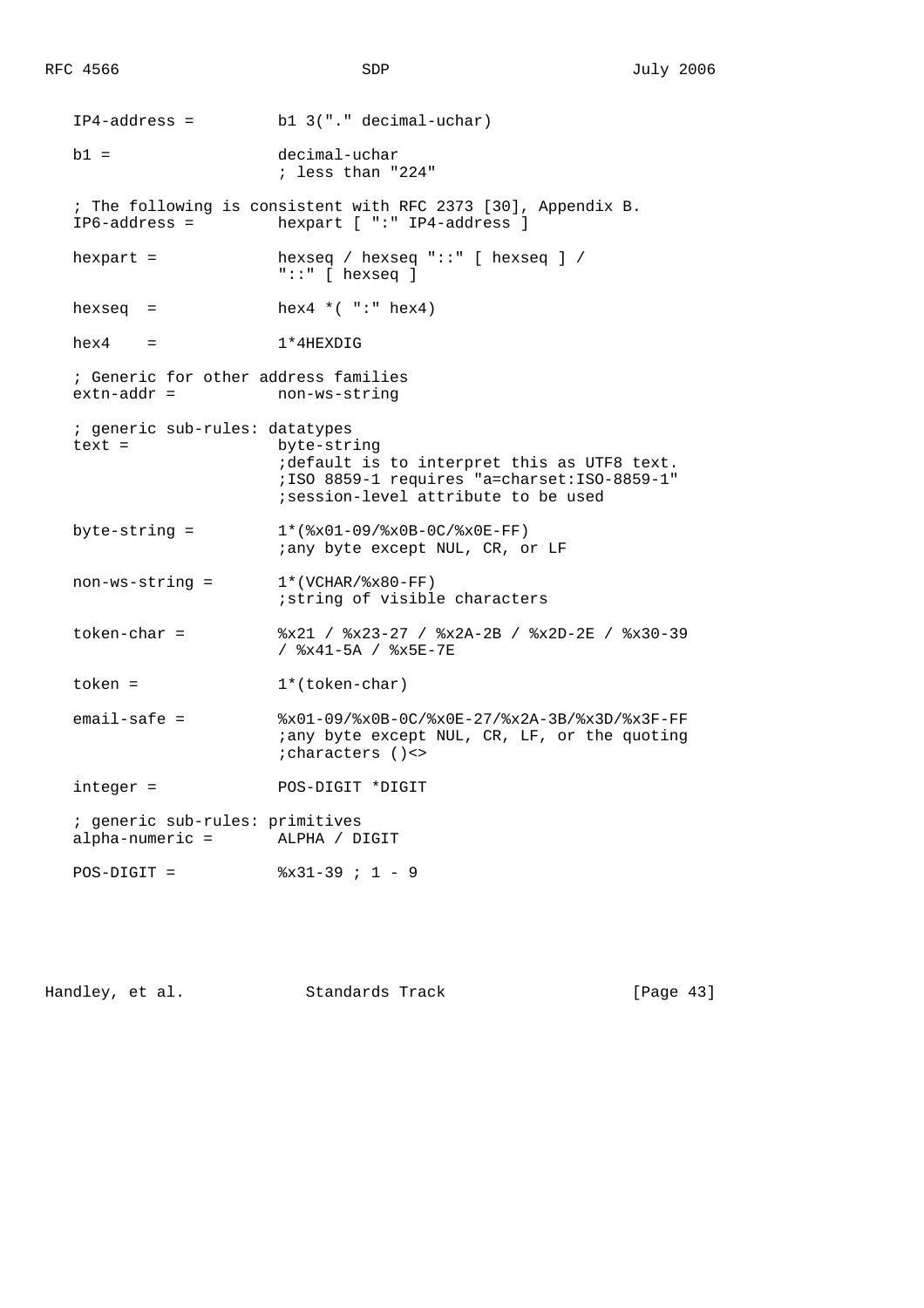| $decimal - uchar =$             | DIGIT                                 |
|---------------------------------|---------------------------------------|
|                                 | / POS-DIGIT DIGIT                     |
|                                 | / $('1' 2*(DIGIT))$                   |
|                                 | / ("2" ("0"/"1"/"2"/"3"/"4") DIGIT)   |
|                                 | / ("2" "5" ("0"/"1"/"2"/"3"/"4"/"5")) |
|                                 |                                       |
| ; external references:          |                                       |
| $\cdot$ at pular parater charge | CD VCUAD: from DEC 1924               |

 ; ALPHA, DIGIT, CRLF, SP, VCHAR: from RFC 4234 ; URI-reference: from RFC 3986

- 
- ; addr-spec: from RFC 2822

```
10. Summary of Changes from RFC 2327
```
 The memo has been significantly restructured, incorporating a large number of clarifications to the specification in light of use. With the exception of those items noted below, the changes to the memo are intended to be backward-compatible clarifications. However, due to inconsistencies and unclear definitions in RFC 2327 it is likely that some implementations interpreted that memo in ways that differ from this version of SDP.

 The ABNF grammar in Section 9 has been extensively revised and updated, correcting a number of mistakes and incorporating the RFC 3266 IPv6 extensions. Known inconsistencies between the grammar and the specification text have been resolved.

 A media type registration for SDP is included. Requirements for the registration of attributes and other parameters with IANA have been clarified and tightened (Section 8). It is noted that "text" and "message" are valid media types for use with SDP, but that "control" and "data" are under-specified and deprecated.

 RFC 2119 terms are now used throughout to specify requirements levels. Certain of those requirements, in particular in relation to parameter registration, are stricter than those in RFC 2327.

The "RTP/SAVP" RTP profile and its "fmt" namespace are registered.

The attributes "a=inactive" and "a=maxptime" have been added.

 RFC 2327 mandated that either "e=" or "p=" was required. Both are now optional, to reflect actual usage.

 The significant limitations of the "k=" field are noted, and its use is deprecated.

 Most uses of the "x-" prefix notation for experimental parameters are disallowed and the other uses are deprecated.

Handley, et al. Standards Track [Page 44]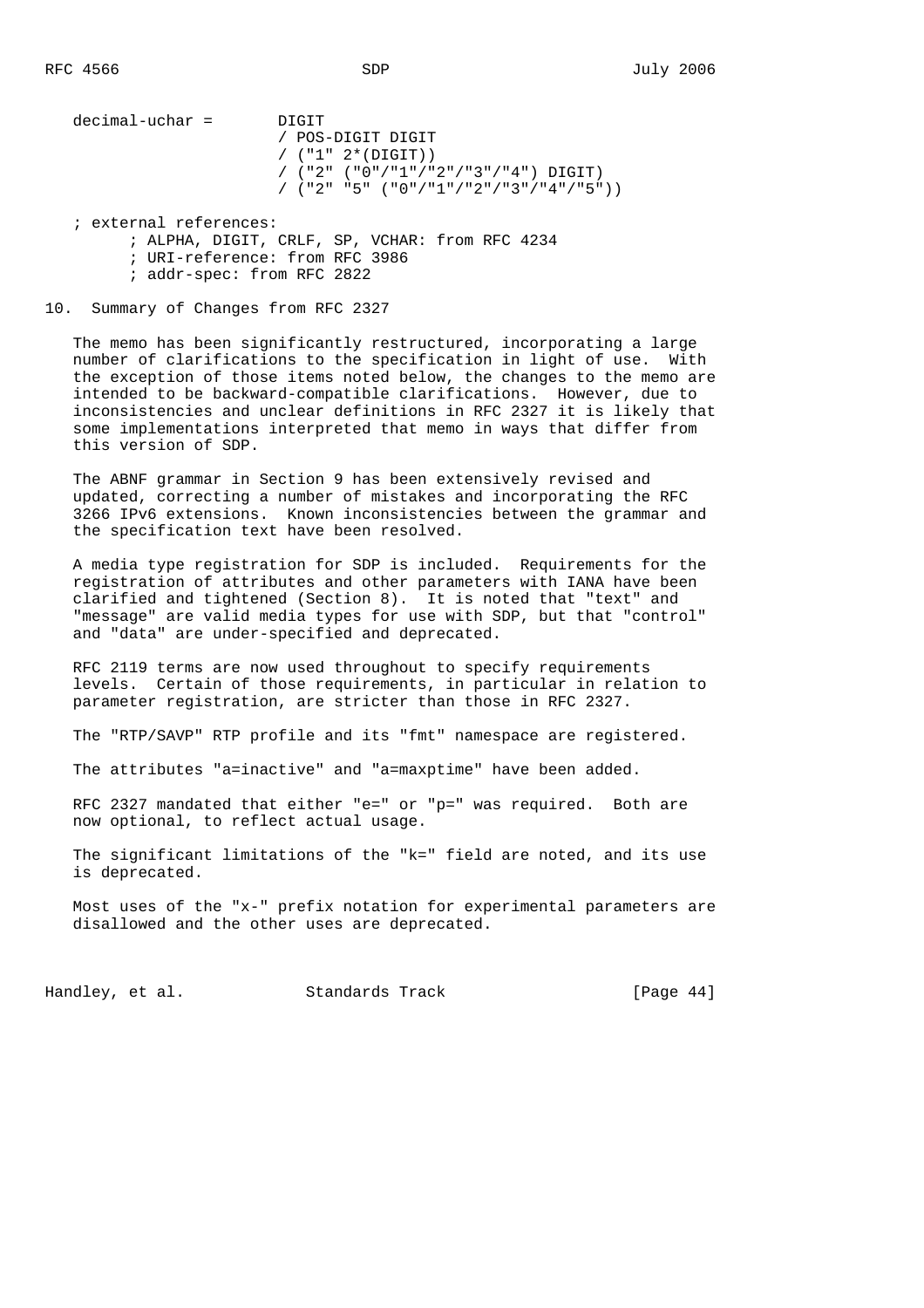# 11. Acknowledgements

 Many people in the IETF Multiparty Multimedia Session Control (MMUSIC) working group have made comments and suggestions contributing to this document. In particular, we would like to thank Eve Schooler, Steve Casner, Bill Fenner, Allison Mankin, Ross Finlayson, Peter Parnes, Joerg Ott, Carsten Bormann, Steve Hanna, Jonathan Lennox, Keith Drage, Sean Olson, Bernie Hoeneisen, Jonathan Rosenberg, John Elwell, Flemming Andreasen, Jon Peterson, and Spencer Dawkins.

#### 12. References

- 12.1. Normative References
	- [1] Mockapetris, P., "Domain names concepts and facilities", STD 13, RFC 1034, November 1987.
	- [2] Mockapetris, P., "Domain names implementation and specification", STD 13, RFC 1035, November 1987.
	- [3] Bradner, S., "Key words for use in RFCs to Indicate Requirement Levels", BCP 14, RFC 2119, March 1997.
	- [4] Crocker, D., Ed. and P. Overell, "Augmented BNF for Syntax Specifications: ABNF", RFC 4234, October 2005.
	- [5] Yergeau, F., "UTF-8, a transformation format of ISO 10646", STD 63, RFC 3629, November 2003.
	- [6] Handley, M. and V. Jacobson, "SDP: Session Description Protocol", RFC 2327, April 1998.
	- [7] Berners-Lee, T., Fielding, R., and L. Masinter, "Uniform Resource Identifier (URI): Generic Syntax", STD 66, RFC 3986, January 2005.
	- [8] Narten, T. and H. Alvestrand, "Guidelines for Writing an IANA Considerations Section in RFCs", BCP 26, RFC 2434, October 1998.
	- [9] Alvestrand, H., "Tags for the Identification of Languages", BCP 47, RFC 3066, January 2001.
	- [10] Olson, S., Camarillo, G., and A. Roach, "Support for IPv6 in Session Description Protocol (SDP)", RFC 3266, June 2002.

Handley, et al. Standards Track [Page 45]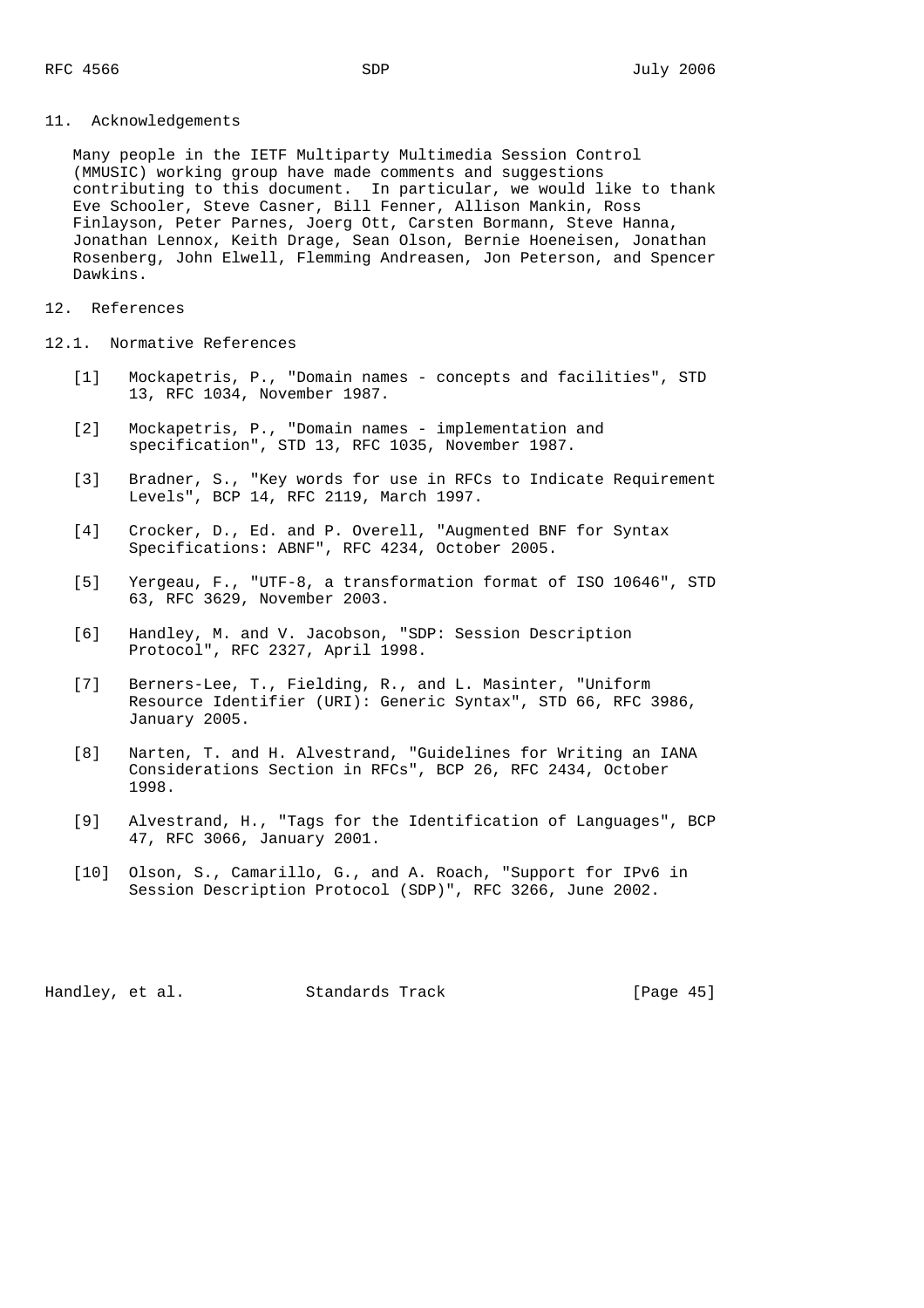- [11] Faltstrom, P., Hoffman, P., and A. Costello, "Internationalizing Domain Names in Applications (IDNA)", RFC 3490, March 2003.
- [12] Josefsson, S., "The Base16, Base32, and Base64 Data Encodings", RFC 3548, July 2003.
- 12.2. Informative References
	- [13] Mills, D., "Network Time Protocol (Version 3) Specification, Implementation", RFC 1305, March 1992.
	- [14] Handley, M., Perkins, C., and E. Whelan, "Session Announcement Protocol", RFC 2974, October 2000.
	- [15] Rosenberg, J., Schulzrinne, H., Camarillo, G., Johnston, A., Peterson, J., Sparks, R., Handley, M., and E. Schooler, "SIP: Session Initiation Protocol", RFC 3261, June 2002.
	- [16] Schulzrinne, H., Rao, A., and R. Lanphier, "Real Time Streaming Protocol (RTSP)", RFC 2326, April 1998.
	- [17] Rosenberg, J. and H. Schulzrinne, "An Offer/Answer Model with Session Description Protocol (SDP)", RFC 3264, June 2002.
	- [18] Camarillo, G., Eriksson, G., Holler, J., and H. Schulzrinne, "Grouping of Media Lines in the Session Description Protocol (SDP)", RFC 3388, December 2002.
	- [19] Schulzrinne, H., Casner, S., Frederick, R., and V. Jacobson, "RTP: A Transport Protocol for Real-Time Applications", STD 64, RFC 3550, July 2003.
	- [20] Schulzrinne, H. and S. Casner, "RTP Profile for Audio and Video Conferences with Minimal Control", STD 65, RFC 3551, July 2003.
	- [21] Casner, S., "Session Description Protocol (SDP) Bandwidth Modifiers for RTP Control Protocol (RTCP) Bandwidth", RFC 3556, July 2003.
	- [22] Huitema, C., "Real Time Control Protocol (RTCP) attribute in Session Description Protocol (SDP)", RFC 3605, October 2003.
	- [23] Baugher, M., McGrew, D., Naslund, M., Carrara, E., and K. Norrman, "The Secure Real-time Transport Protocol (SRTP)", RFC 3711, March 2004.

Handley, et al. Standards Track [Page 46]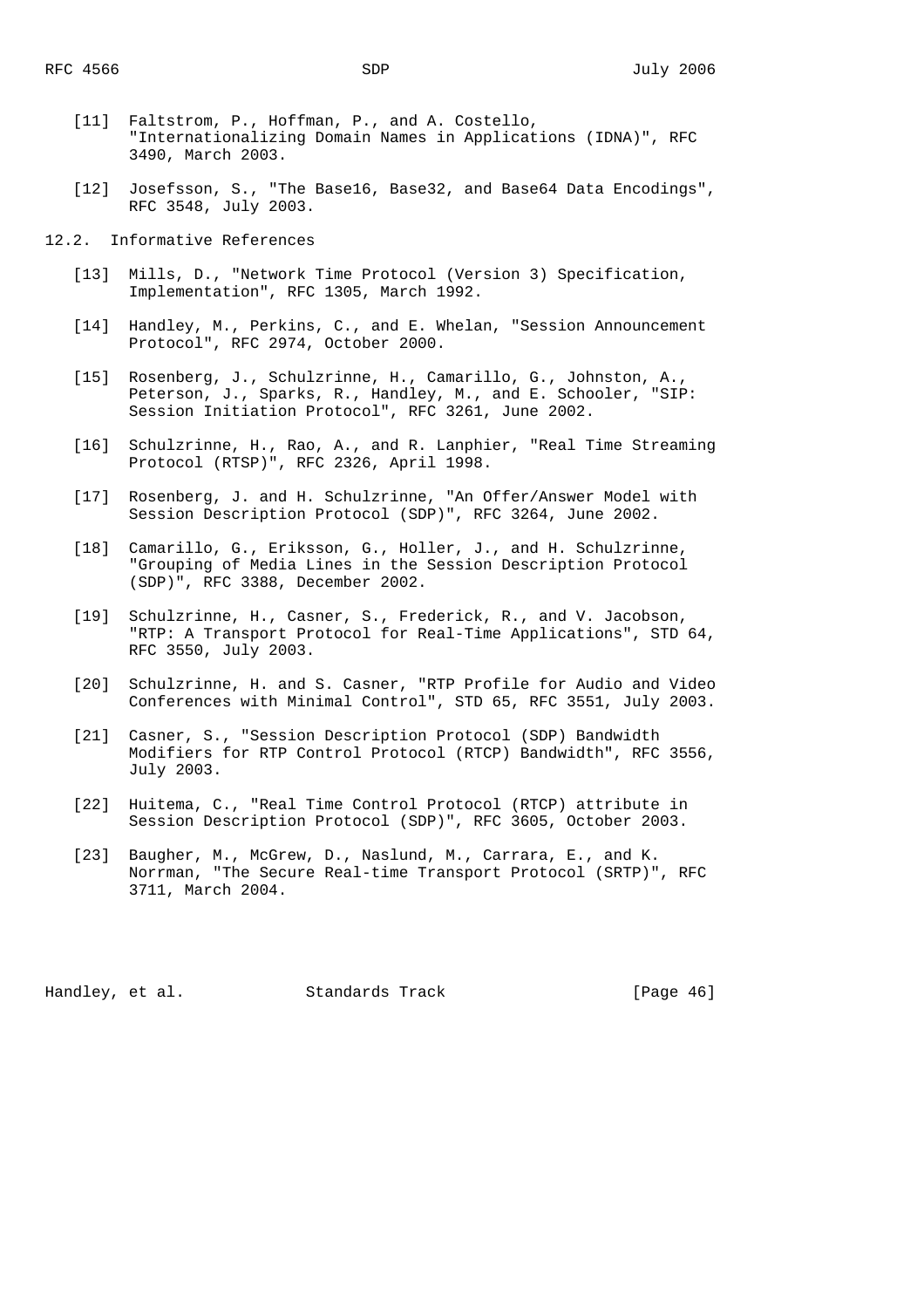- [24] Rosenberg, J., Schulzrinne, H., and P. Kyzivat, "Indicating User Agent Capabilities in the Session Initiation Protocol (SIP)", RFC 3840, August 2004.
- [25] Westerlund, M., "A Transport Independent Bandwidth Modifier for the Session Description Protocol (SDP)", RFC 3890, September 2004.
- [26] International Telecommunication Union, "H.323 extended for loosely coupled conferences", ITU Recommendation H.332, September 1998.
- [27] Arkko, J., Carrara, E., Lindholm, F., Naslund, M., and K. Norrman, "Key Management Extensions for Session Description Protocol (SDP) and Real Time Streaming Protocol (RTSP)", RFC 4567, July 2006.
- [28] Andreasen, F., Baugher, M., and D. Wing, "Session Description Protocol (SDP) Security Descriptions for Media Streams", RFC 4568, July 2006.
- [29] Resnick, P., "Internet Message Format", RFC 2822, April 2001.
- [30] Hinden, R. and S. Deering, "IP Version 6 Addressing Architecture", RFC 2373, July 1998.
- [31] Freed, N. and J. Klensin, "Media Type Specifications and Registration Procedures", BCP 13, RFC 4288, December 2005.

Handley, et al. Standards Track [Page 47]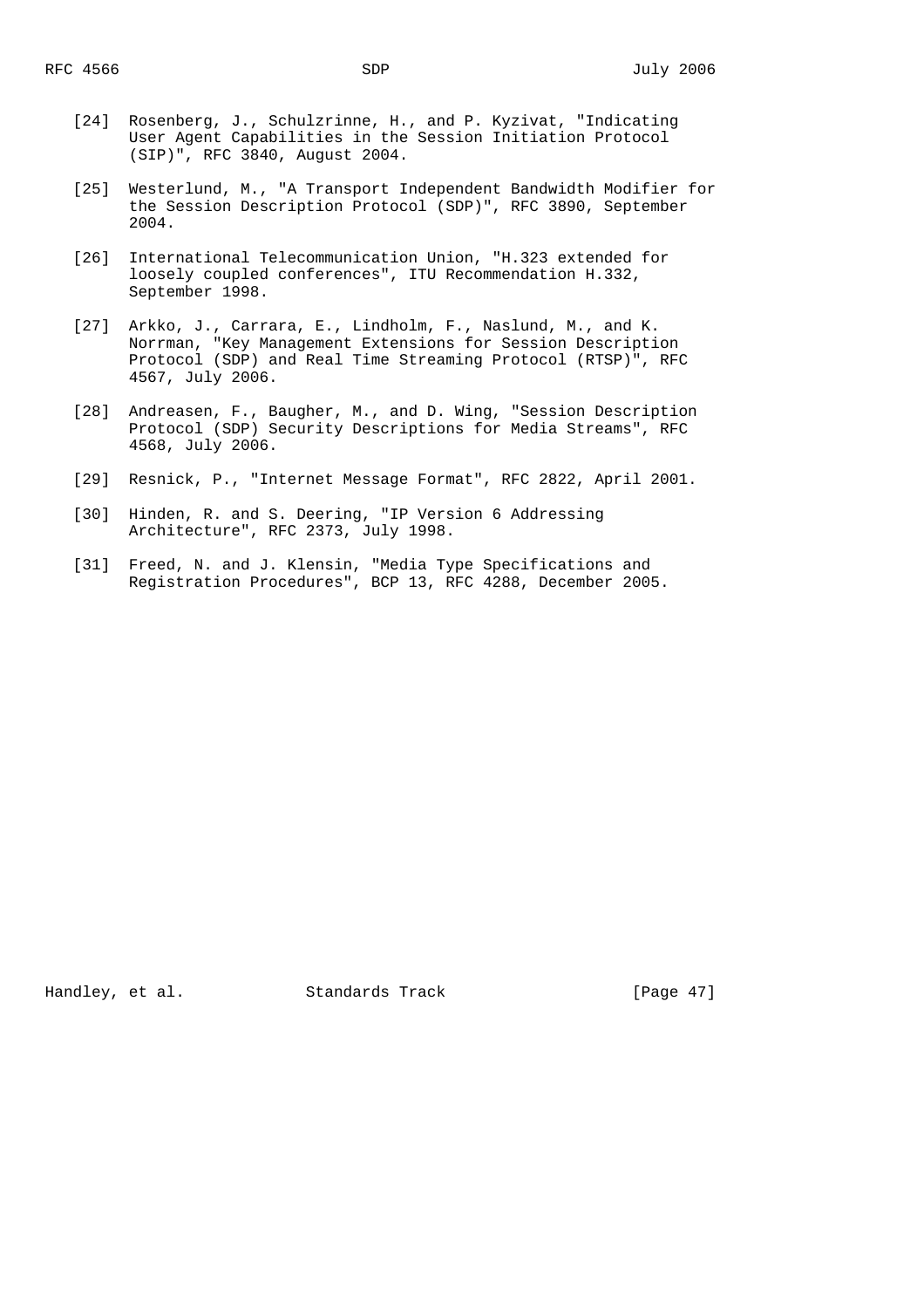Authors' Addresses Mark Handley University College London Department of Computer Science Gower Street London WC1E 6BT UK EMail: M.Handley@cs.ucl.ac.uk Van Jacobson Packet Design 2465 Latham Street Mountain View, CA 94040 USA EMail: van@packetdesign.com Colin Perkins University of Glasgow Department of Computing Science 17 Lilybank Gardens Glasgow G12 8QQ UK EMail: csp@csperkins.org

Handley, et al. Standards Track [Page 48]